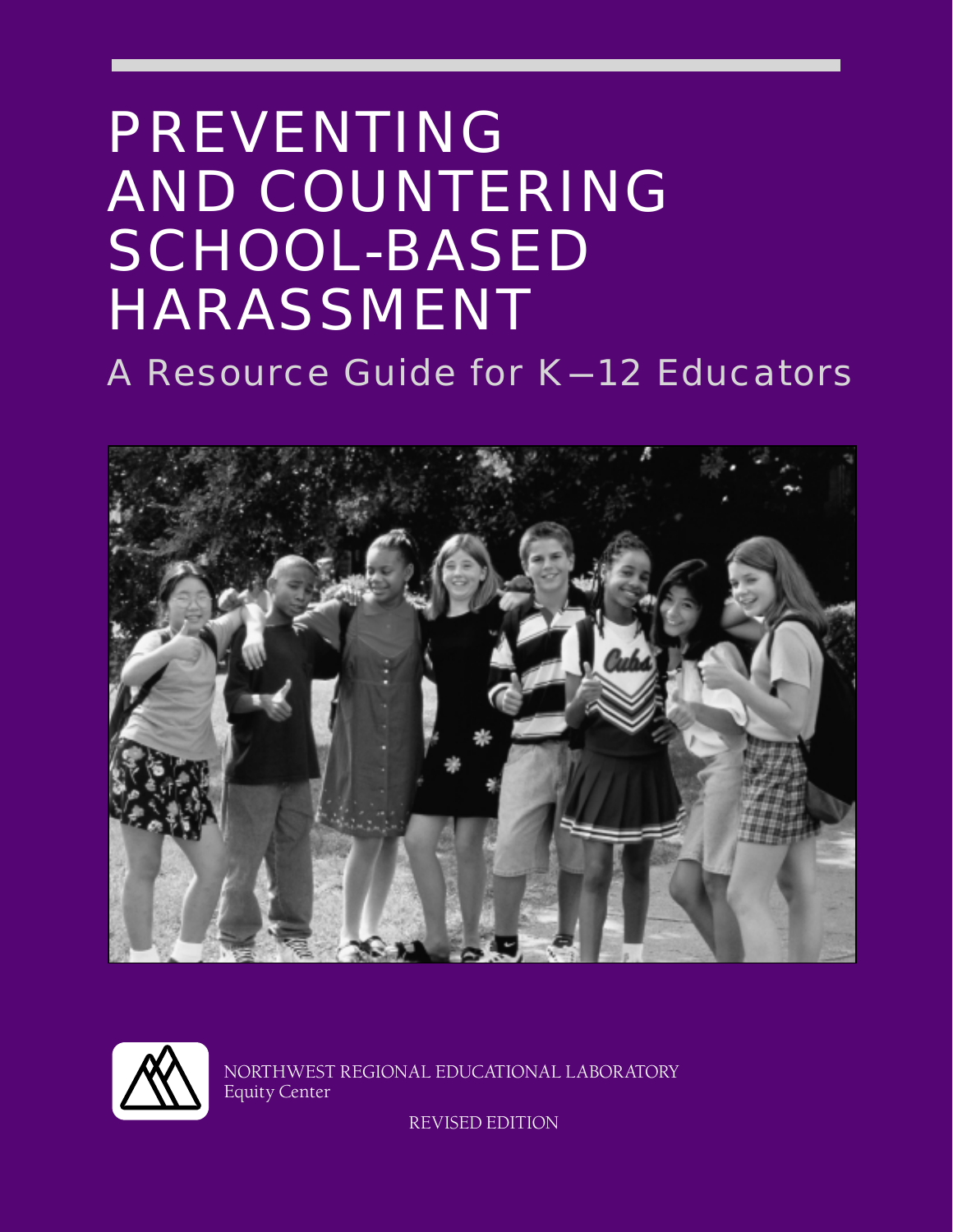NORTHWEST REGIONAL EDUCATIONAL LABORATORY (NWREL) Dr. Carol Thomas, Chief Executive Officer 101 S.W. Main Street, Suite 500 Portland, Oregon 97204-3297

Equity Center Joyce Harris, Director Telephone: (503) 275-9603 Fax: (503) 275-0452 Internet[: eqcenter@nwrel.org](mailto:eqcenter@nwrel.org) Home Page: <http://www.nwrel.org/cnorse/>

Writing: Melissa Steineger Editing: Barbara Warren-Sams, Joyce Harris Design: Denise Crabtree Desktop publishing: Michael Heavener Technical editing: Eugenia Cooper Potter

Cover Photo: John Henley, The Stock Market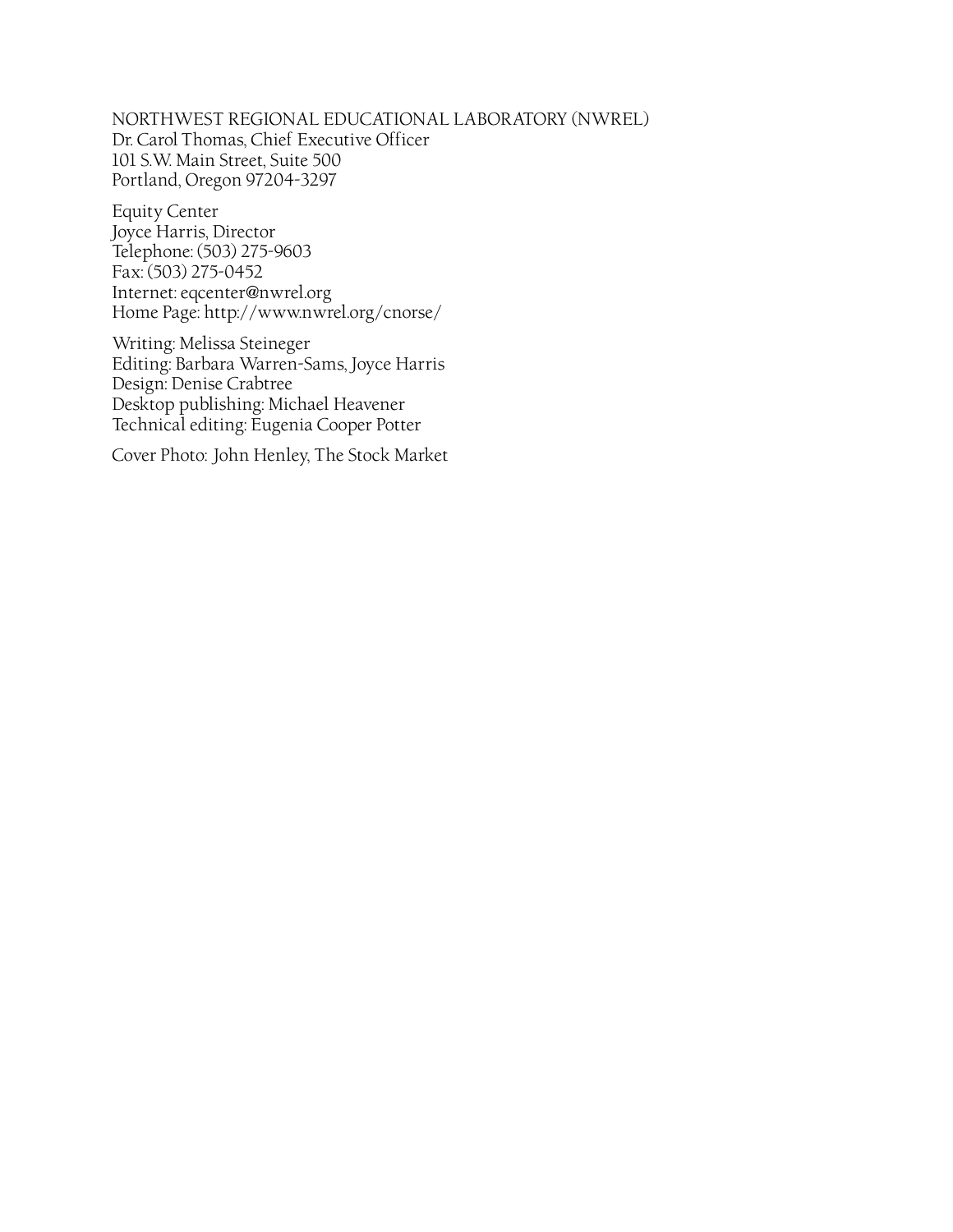# PREVENTING AND COUNTERING SCHOOL-BASED HARASSMENT

# A Resource Guide for K-12 Educators

**REVISED EDITION**

Melissa Steineger

July 2001



NORTHWEST REGIONAL EDUCATIONAL LABORATORY Equity Center Revised 2001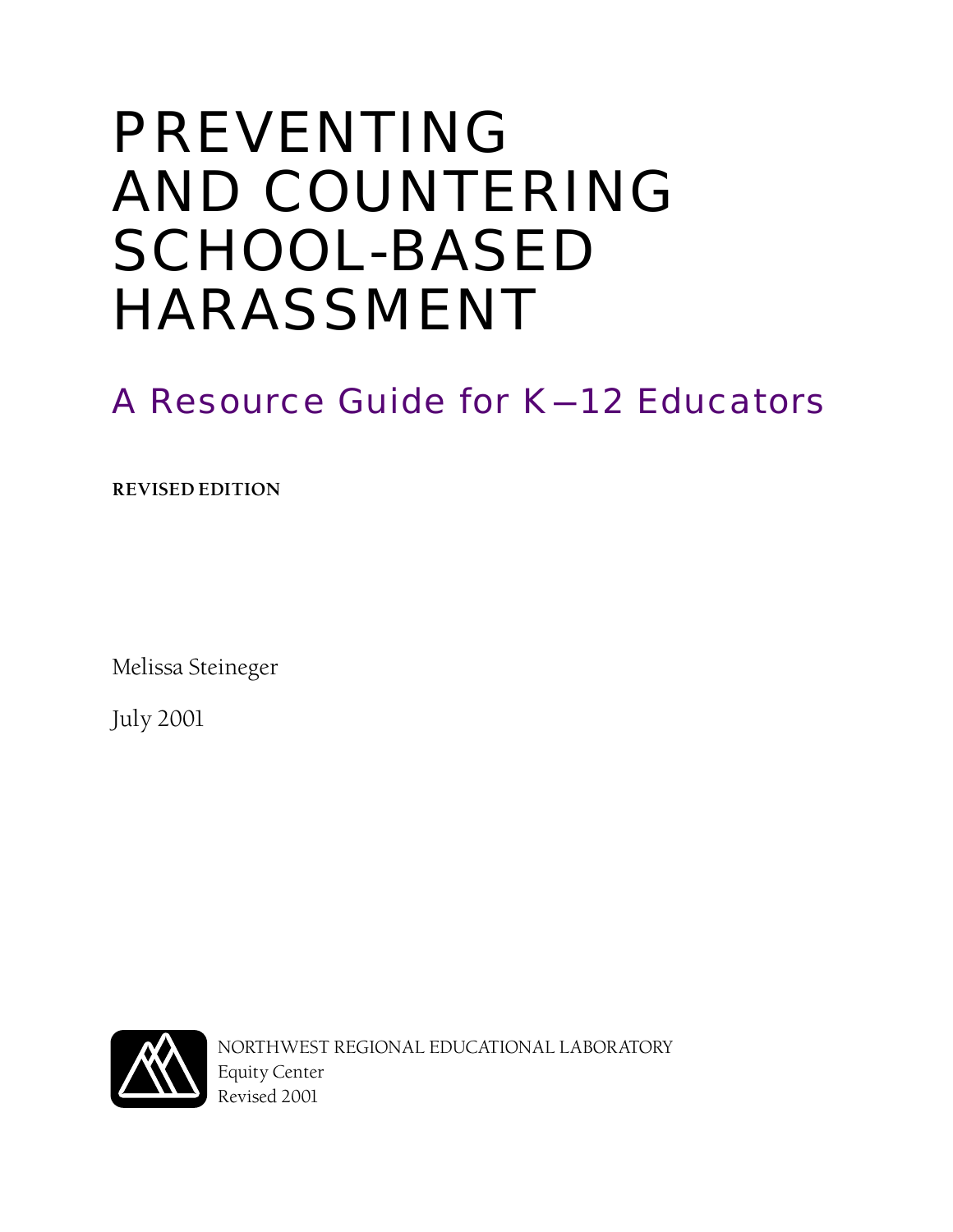| <b>About This</b><br><b>Publication</b>  | This publication is based on work supported wholly or in part by grant<br>number S004D60006 and S004D990005 from the U.S. Department of<br>Education. The content of this document does not necessarily reflect<br>the views of the department or any other agency of the United States<br>government. Permission to reproduce this publication in whole or in<br>part is granted with the acknowledgment of the Northwest Regional<br>Educational Laboratory Equity Center as the source on all copies.                                                   |
|------------------------------------------|------------------------------------------------------------------------------------------------------------------------------------------------------------------------------------------------------------------------------------------------------------------------------------------------------------------------------------------------------------------------------------------------------------------------------------------------------------------------------------------------------------------------------------------------------------|
|                                          | Comments or queries may be directed to Joyce Harris, Director, Equity<br>Center, Northwest Regional Educational Laboratory (NWREL), 101 S.W.<br>Main Street, Suite 500, Portland, Oregon 97204. Ms. Harris may be<br>reached by phone at (503) 275-9603 or you may use our toll-free num-<br>ber, (800) 547-6339.                                                                                                                                                                                                                                          |
| <b>About the</b><br><b>Equity Center</b> | The center is one of 10 regional equity assistance centers funded by the<br>U.S. Department of Education to provide equity training and technical<br>assistance within the larger context of school improvement. The center<br>serves public school personnel, school board members, students, par-<br>ents, and other community members in Region X-the Northwest<br>(Idaho, Oregon, and Washington), Alaska, and the Pacific, including<br>American Samoa, Guam, Hawaii, the Commonwealth of the Northern<br>Mariana Islands, and the Republic of Palau. |
| <b>Prohibited</b>                        | <b>Discrimination</b> No person in the United States shall, on the grounds of race, color, or<br>national origin, be excluded from participation in, be denied the bene-<br>fits of, or be subjected to discrimination under any program or activity<br>receiving federal financial assistance, or be so treated on the basis of<br>sex under most education programs or activities receiving federal<br>financial assistance.                                                                                                                             |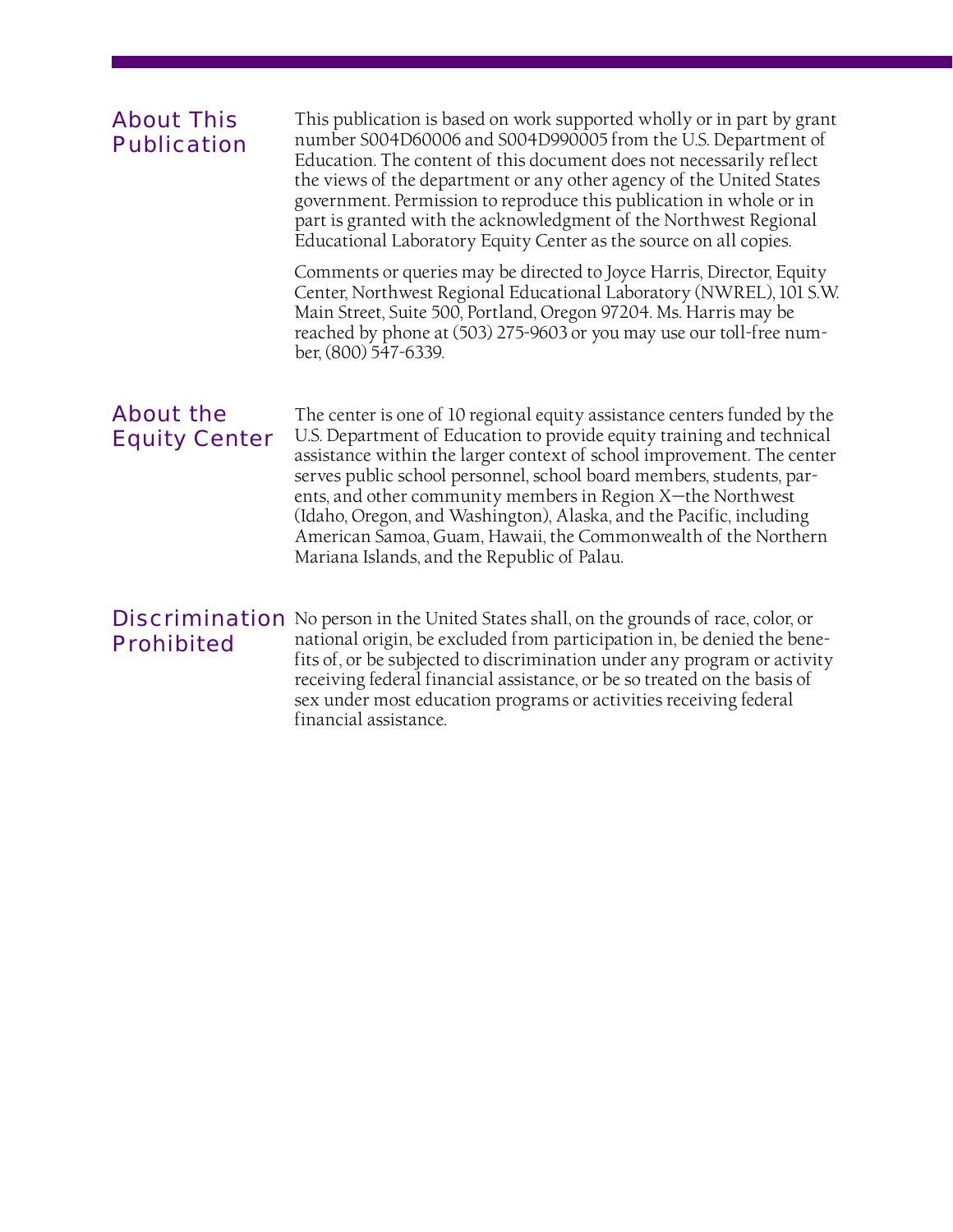### Preface

This revised edition of *Preventing and Countering School-Based Harassment* is the result of two conferences on racial harassment and numerous training-of-trainer administrator workshops conducted during the past eight years by the Equity Center (formerly the Center for National Origin, Race, and Sex Equity—CNORSE) where the intersection of the issues of racial and sexual harassment have been made clear by educators in the field. Although much national attention has been focused separately on the issues of racial harassment and sexual harassment, the reality is that when one form of harassment occurs, the opportunity exists for all types of harassment. Focusing only on one type of harassment can allow another type of harassment to go unchallenged.

This guide addresses the more comprehensive issue of school-based harassment by capturing similarities in cause of, type of, and remedy for all forms of harassment while also addressing the unique and legal aspects of racial and sexual harassment, as appropriate. The hope is that the material will help school staff, families, students, and communities to create a safe and bias-free learning environment.

Appreciation is extended to director Joyce Harris and her staff members, who provided guidance and review of this publication.

Special acknowledgment is extended to Patricia A. Yates, special projects coordinator, Seattle Office, Western Division, Office for Civil Rights, for reviewing the original guide and the additional section in the revised guide entitled, "Selected Incidents and Responses."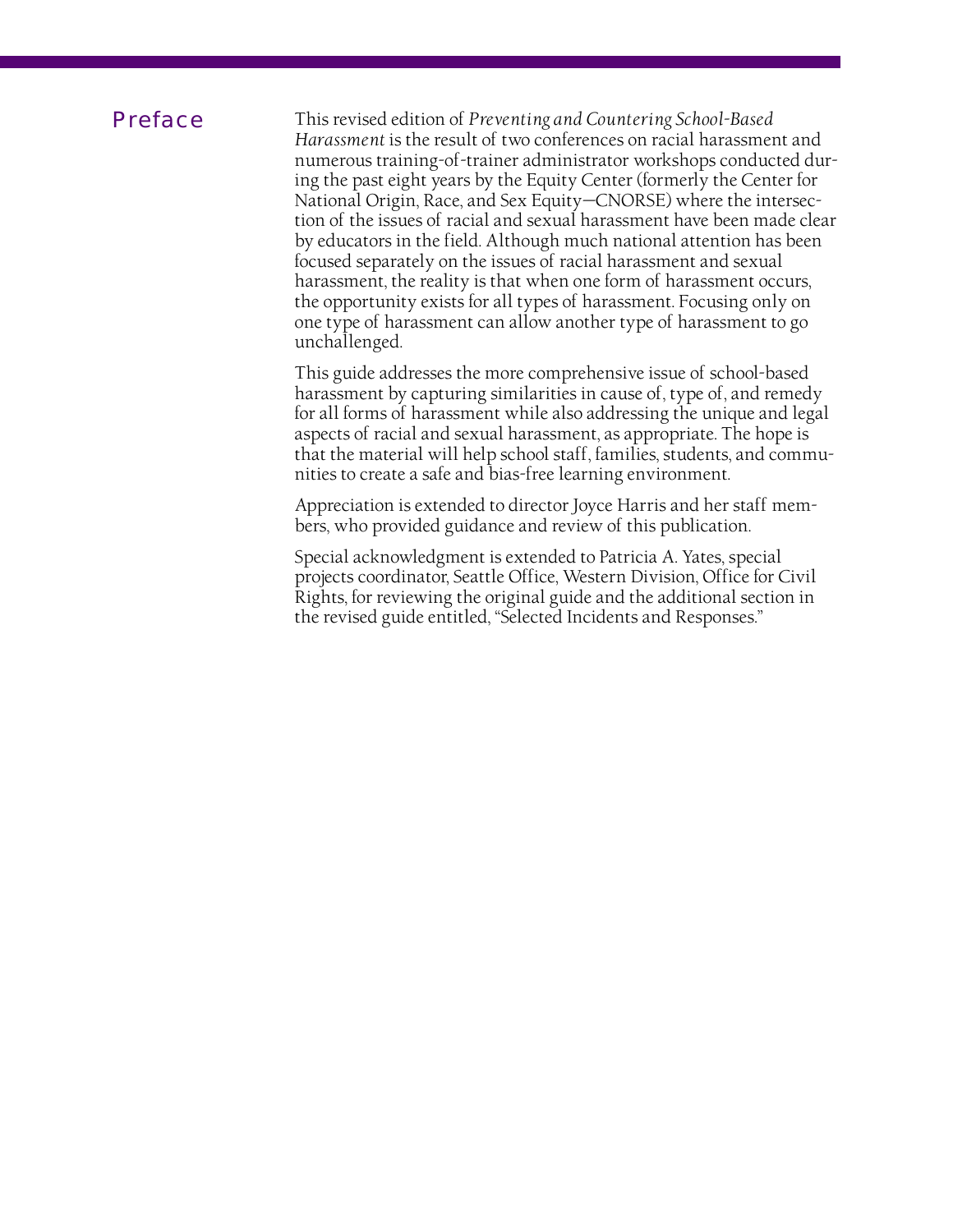# **CONTENTS**

| <b>What Is School-Based Harassment?6</b>    |
|---------------------------------------------|
|                                             |
|                                             |
|                                             |
|                                             |
| <b>Strategies for Preventing</b>            |
| and Responding to                           |
| School-Based Harassment 17                  |
|                                             |
|                                             |
|                                             |
|                                             |
|                                             |
|                                             |
|                                             |
|                                             |
|                                             |
| <b>What School Employees</b>                |
|                                             |
| <b>What Families and Communities</b>        |
|                                             |
| What Students Need To Know37                |
|                                             |
|                                             |
|                                             |
| How Can I Help Prevent or Stop Harassment   |
|                                             |
| <b>Selected Incidents and Responses 43</b>  |
|                                             |
| <b>Selected Resources and References 64</b> |
|                                             |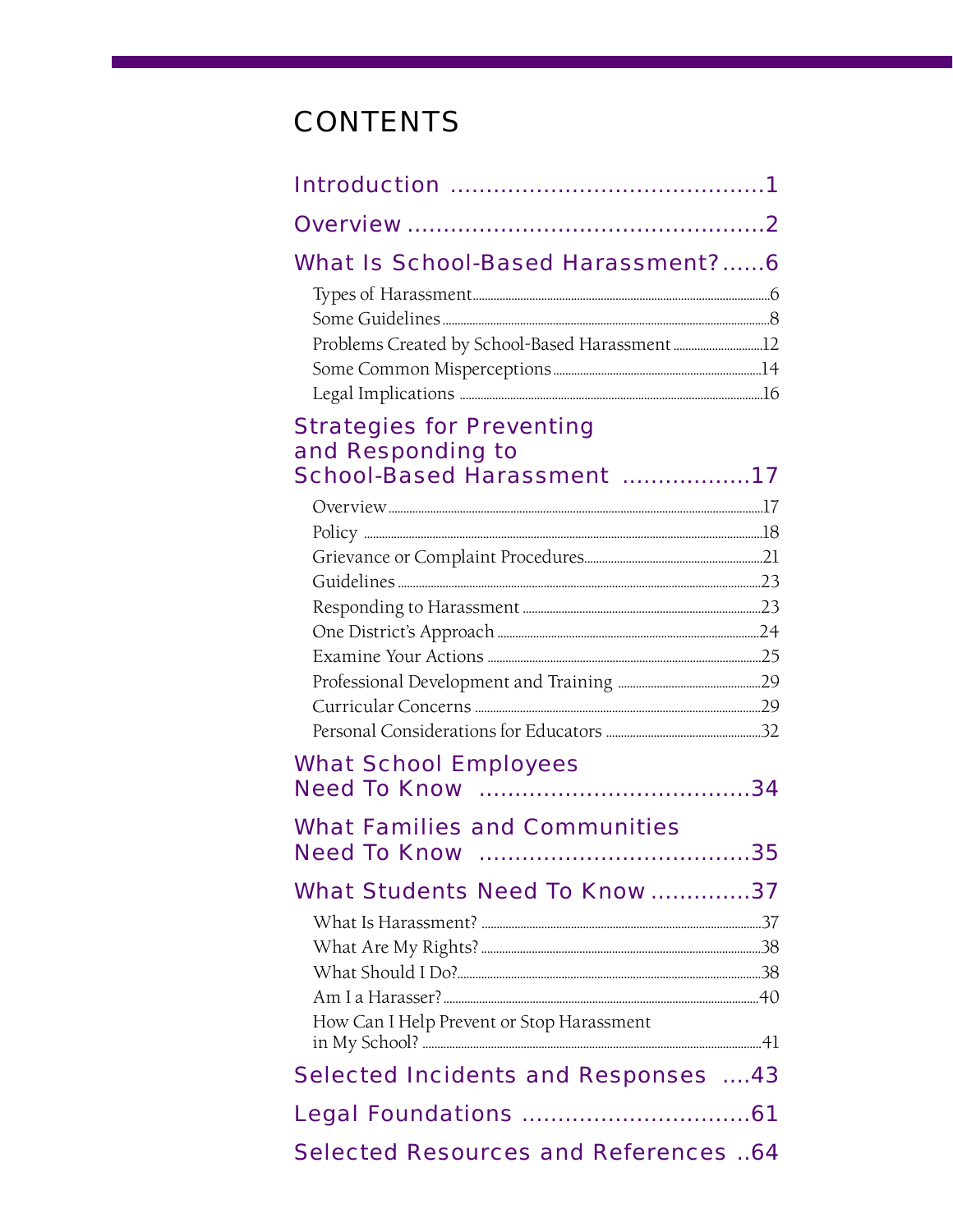# INTRODUCTION

<span id="page-6-0"></span>*An important thing to remember in order to stop all forms of harassment is to treat family, friends, and strangers with respect.*

Every day in virtually every school, students and staff suffer the pain and indignity of being a target for harassment, ranging from written or verbal abuse to physical violence, which in some cases causes serious injury or death. In *Hostile Hallways: The AAUW Survey on Sexual Harassment in America's Schools* (1993), a national poll of students in grades 8 through 11, the AAUW reported that 80 percent had experienced some form of sexual harassment *during their schooling experience,* with some of the incidents beginning as early as first grade. Another study (O'Neil, 1993) estimates that 20 to 25 percent of students are subjected to racial harassment *during the course of a school year*.

Often the harassment happens in front of others, such as peers and school staff, yet there's a tendency to think school-based harassment happens "at other schools, but not at mine." Or that "it's all part of growing up." There may be concern about the issue, yet staff and students are uncertain about what to do. This uncertainty is the result of several factors:

- Sexual and racial harassment are just now beginning to be reported
- Students of color are less likely to report because of lack of faith in the judicial system in the United States
- Most students and staff don't know enough about harassment, or the various types, so are less likely to report
- There is frequently no procedure, or a lack of knowledge about the procedure, for reporting harassment at many school sites

Whether it is based on sex, race, color, or national origin, harassment has many commonalities. In school environments where one form of harassment occurs, others often do, too. On the other hand, many solutions to one form of harassment work for all forms and help to establish a safe, equitable environment conducive to learning. By focusing on the broader issue of school-based harassment, this guide seeks to help educators prevent or curtail all forms of harassment, but where appropriate, specific indications or solutions are presented.

Although the word "victim" has come to be emotionally charged, this guide uses "victim" or "victims" to refer to an individual who has been or individuals who have been subjected to harassment. Its use is meant to underscore the seriousness of the issue and its consequences.

This guide highlights school-based harassment issues, describes some effective remedies and prevention strategies, presents analyses of schools' responses to actual incidents of harassment, provides brief summaries of relevant legislation and court cases, and describes additional resources. The three sections on what school employees, families and communities, and students need to know can be pulled out and used as is. All materials may be reproduced as long as Northwest Regional Educational Laboratory is acknowledged on all copies.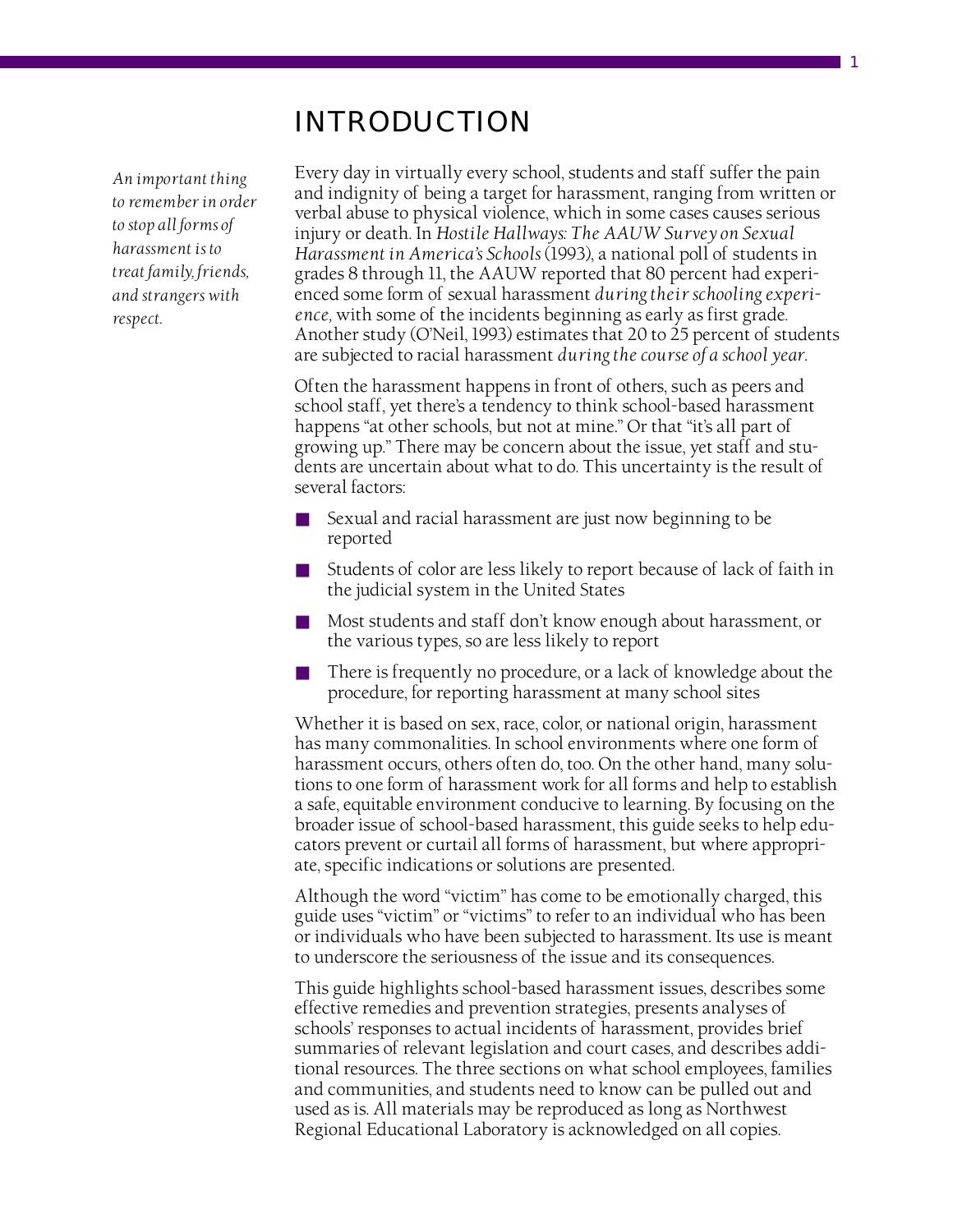# OVERVIEW

<span id="page-7-0"></span>Although considered to be less extreme behavior than harassment, bullying in schools is recognized as a serious problem, and if ignored, bullying could lead to harassment. In a survey of school children in 30 countries, the World Health Organization found that sixththrough eighth-grade males were more likely than females to perpetrate bullying and to be targets of bullying. Conducting the U.S. portion of the study, the National Institute of Child Health and Human Development surveyed 16,686 students in public and private schools from grades 6 through 10. In the government study released April 24, 2001, Institute Director Duane Alexander called bullying "a public health problem that merits attention." Bullied children are more likely to suffer from depression and low selfesteem, even as adults, and bullies are more likely to engage in criminal behavior as adults.

Although reports or complaints of harassment in your school may be rare or nonexistent, that does not mean your school is free of this behavior. Of students who reported having been harassed in one national survey, only 7 percent had told a school representative. The New York State Occupational Education Equity Center notes that "research paints a shocking picture of the widespread occurrence of student-to-student harassment, much more widespread than in the rest of society."

School-based harassment can occur at any school activity, in classrooms, hallways, cafeterias, and on buses. A disturbing 55 percent of harassment is reported to happen in the classroom—sometimes in front of or at the hands of the teacher; and children as young as first-graders have been harassed. Harassment is a real and serious problem that affects the academic performance and self-esteem of all students—even those who are not direct targets.

For the most part, surveys on school-based harassment have looked at racial and sexual harassment separately. The results of these surveys are disturbing. For example, a national study in 1990 found that 15 percent of 10th graders believe it can be justifiable to make negative remarks based on race. The Office for Civil Rights investigated a case in which a teacher told African American students to "show the class how black people walk" and a case at another school where a teacher placed a noose around the neck of an African American student, led him around the classroom, and made him do tricks.

### Where Harassment Happens

- School hallways: 66 percent
- Classrooms: 55 percent
- School grounds: 43 percent
- Gym, playing field, or school pool: 39 percent
- Cafeteria: 34 percent
- School bus: 26 percent
- Field trip: 24 percent
- School parking lot: 18 percent
- Locker room: 18 percent
- Restrooms: 10 percent

Source: *Hostile Hallways: The AAUW Survey on Sexual Harassment in America's Schools*, 1993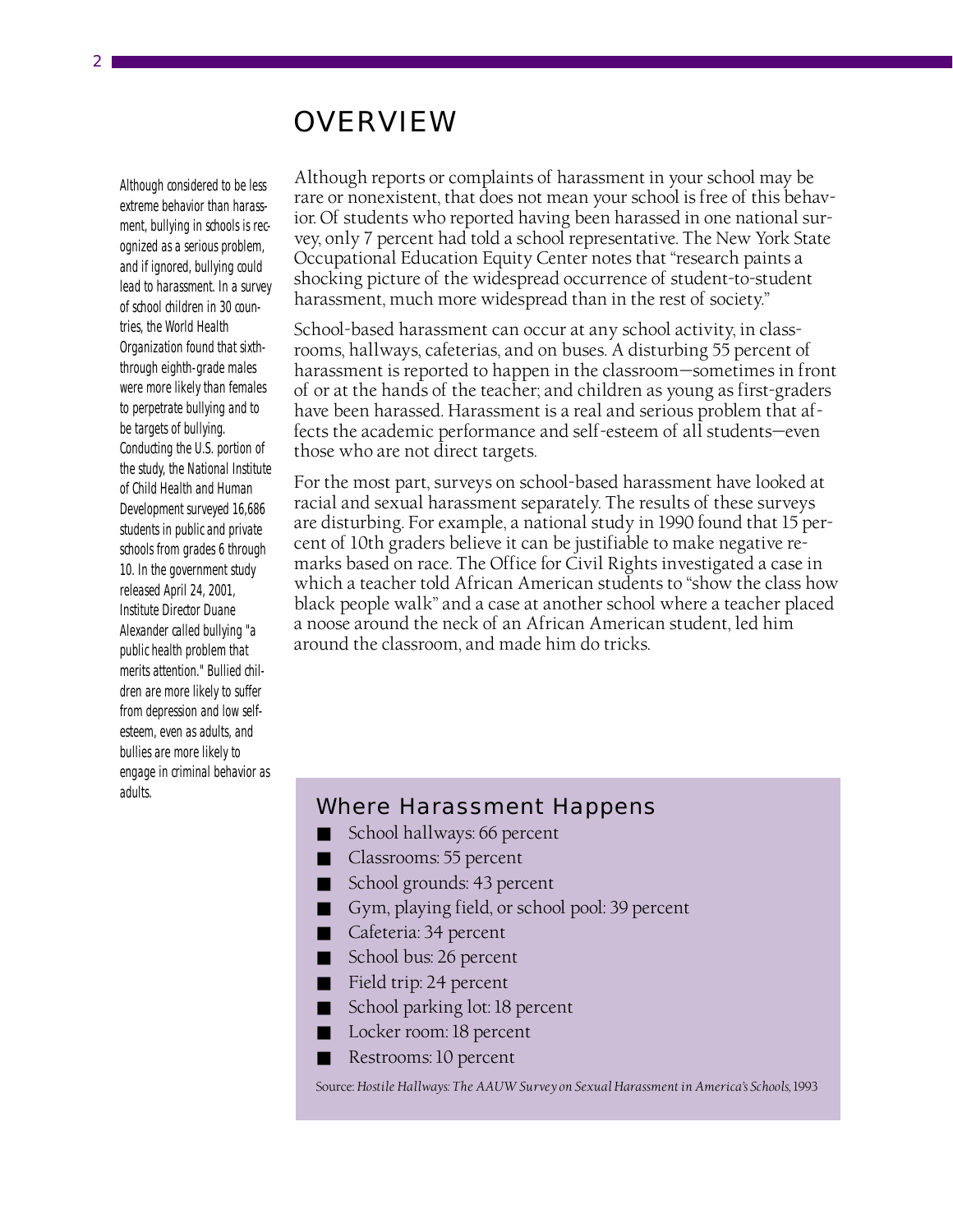In 2001, the National Center for Student Aspirations released data from their nationwide survey of nearly 70,000 students in grades  $6-$ 12 that revealed:

◆ Only 37 percent of respondents say students show each other respect

◆ Fewer than half consider themselves positive role models for other students

◆ Eighty percent of girls and 57 percent of boys are bothered "when others are insulted or hurt verbally"

In a 1995 teen health risk survey conducted in a large urban Northwest school district, a high incidence of racial and sexual harassment was found. Nearly 60 percent of eighth graders and 43 percent of high schoolers had received racial comments or attacks at school or on the way to or from school. Of the eighth graders surveyed, Southeast Asian students were most likely to report harassment and African American students least likely. Of the high school students surveyed, Latinos were the most likely and Southeast Asians the least likely to report harassment. One student wrote, "The overall hatred and non-acceptance from all sides is scary." Another summed up the climate with, "The biggest growing problem is racism. Each day things get a little more segregated. . . ."

In the 1995 survey, sexual harassment, while common, was reported as occurring less frequently overall than racial harassment. Thirty-three percent of eighth graders and 37 percent of high schoolers indicated they had been targets of offensive sexual comments at school or on the way to or from school. Girls, however, reported a much higher incidence of sexual harassment than boys—twice as often for eighth-grade girls and three times as often for high school girls.

Nickelodeon, the Kaiser Family Foundation, and Children Now are sponsors of an ongoing campaign, Talking With Kids About Tough Issues. They administered a telephone survey of 823 8- to 15-year-olds, with oversamples of African Americans and Latinos, between December 7, 2000, and January 18, 2001. The survey revealed that bullying, discrimination, and sexual pressures are "big problems" for today's teens and young children and that parents often expect children to bring up the "tough issues." Table 1 displays some selected results of the survey.

| Table 1                                                              |                  |                          |
|----------------------------------------------------------------------|------------------|--------------------------|
| <b>Behavior</b>                                                      | <b>Age Range</b> |                          |
|                                                                      |                  | Ages $8-11$ Ages $12-15$ |
| Percentage Identifying Behavior as Big<br>Problem for Specified Ages |                  |                          |
| Teasing and Bullying                                                 | 55               | 68                       |
| Discrimination                                                       | 41               | 63                       |
| Violence                                                             | 46               | 62                       |
| Percentage Saying Kids at My School                                  |                  |                          |
| Get teased or bullied                                                | 74               | 86                       |
| Are treated badly because they're different                          | 43               | 67                       |
| Are threatened with violence                                         | 38               |                          |

Source: Kaiser Family Foundation, "Talking With Kids About Tough Issues." Retrieved from the [World Wide Web on March 15, 2001, at http://fyi.cnn.com/community/transcripts/2001/03/08/](http://fyi.cnn.com/COMMUNITY/transcripts/2001/03/08/cappello/) cappello/.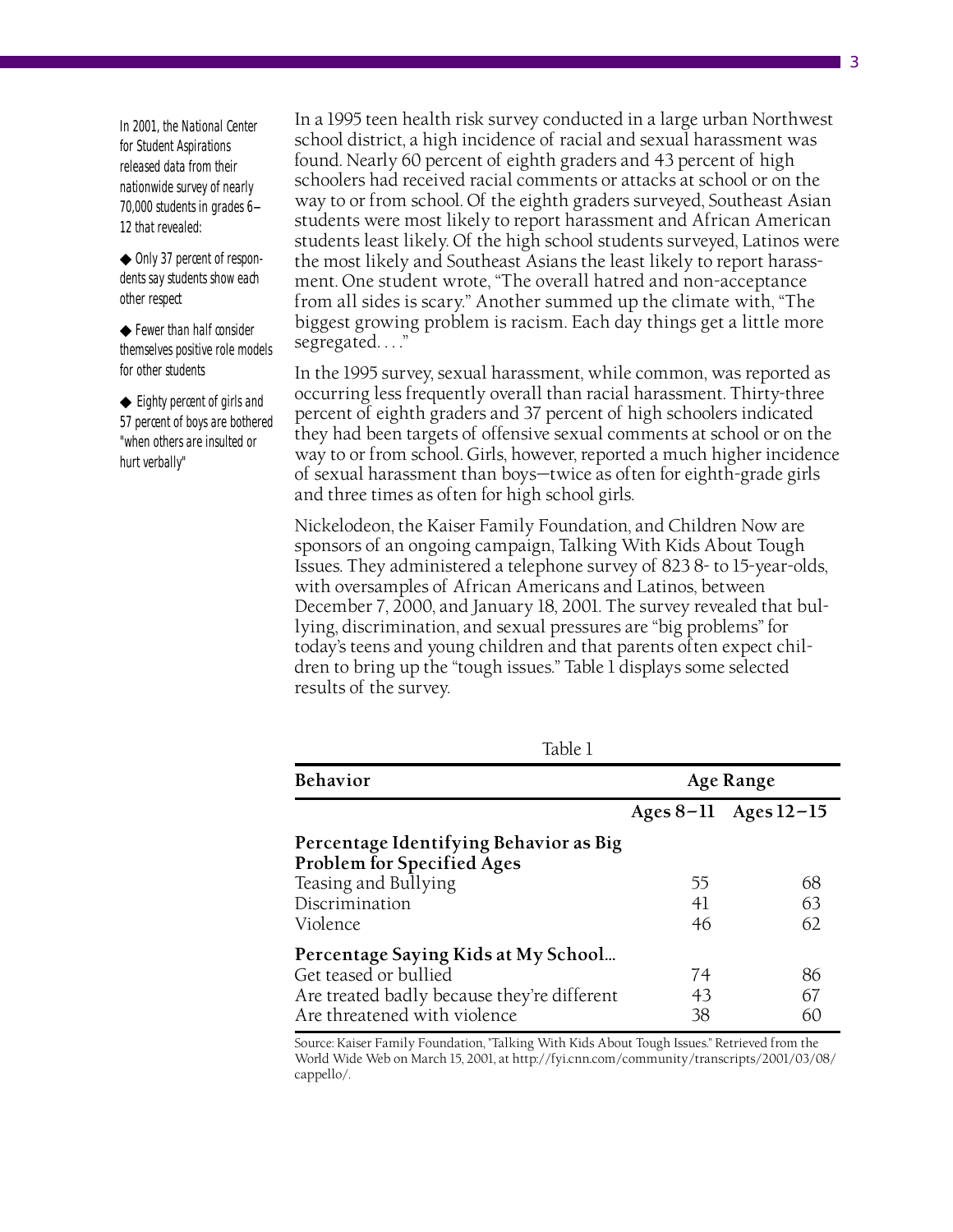In 1996, *USA Weekend* magazine surveyed 222,653 sixth- to 12th-grade students on sexual harassment. The survey appeared in 465 newspapers across the country. Eighty-one percent of the girls who completed the survey indicated they had experienced some form of sexual harassment at school compared to 76 percent of the boys who responded.

4

A state-level study published in 1996 by Trigg and Wittenstrom surveyed 696 eighth- to 12th-graders from nine schools in New Jersey. The study found that the responses of girls and boys differed. For example, 52 percent of girls were very or somewhat upset by a harassing incident compared to 19 percent of boys surveyed, and 44 percent of girls worry about being sexually harassed at school compared to 11 percent of boys. They also note that girls felt the negative impact of harassment more than boys. Differences for boys include that they are most disturbed by behaviors that threaten their masculinity or by being sexually harassed by other boys. Boys experienced being called gay at a higher rate than girls, and they were twice as likely to be harassed by members of their own sex as girls were.

These two studies are summarized in *Incidence and Implications of Sexual Harassment and Sexual Violence in K -12 Schools* (1999) by Nan Stein.

In a four-year survey of 225 superintendents, researchers Charol Shakeshaft and Audrey Cohan of Hofstra University found that 96 percent of the adult abusers were men teachers and that 76 percent of the victims were girl students. Some of the abusers were categorized as pedophiles, some as adults using bad judgment. Pedophiles primarily target elementary and middle school children. They may target particularly vulnerable children and put them through a series of tests to see whether they can be trusted to keep a secret, thus eliminating potential targets who would talk about the abuse. Pedophiles may court their victims by slowly introducing touching or pornography in ways that entrap the victims and make them feel responsible.

Several surveyed superintendents discovered that complaints had previously been made against the same staff member without having been formally reported to the superintendent. In many cases, the accused harasser was considered an outstanding teacher. Often teachers rallied around the accused teacher—in one case right up to the time the fourthgrade teacher confessed to abusing girls from his class for at least eight years.

The embarrassment and confusion that victims feel about being harassed is highlighted by the reporting statistics. In the AAUW survey mentioned in the introduction, 23 percent of students who were harassed said they told no one about the harassment; 7 percent told a teacher; 23 percent, a family member; and 63 percent, a friend.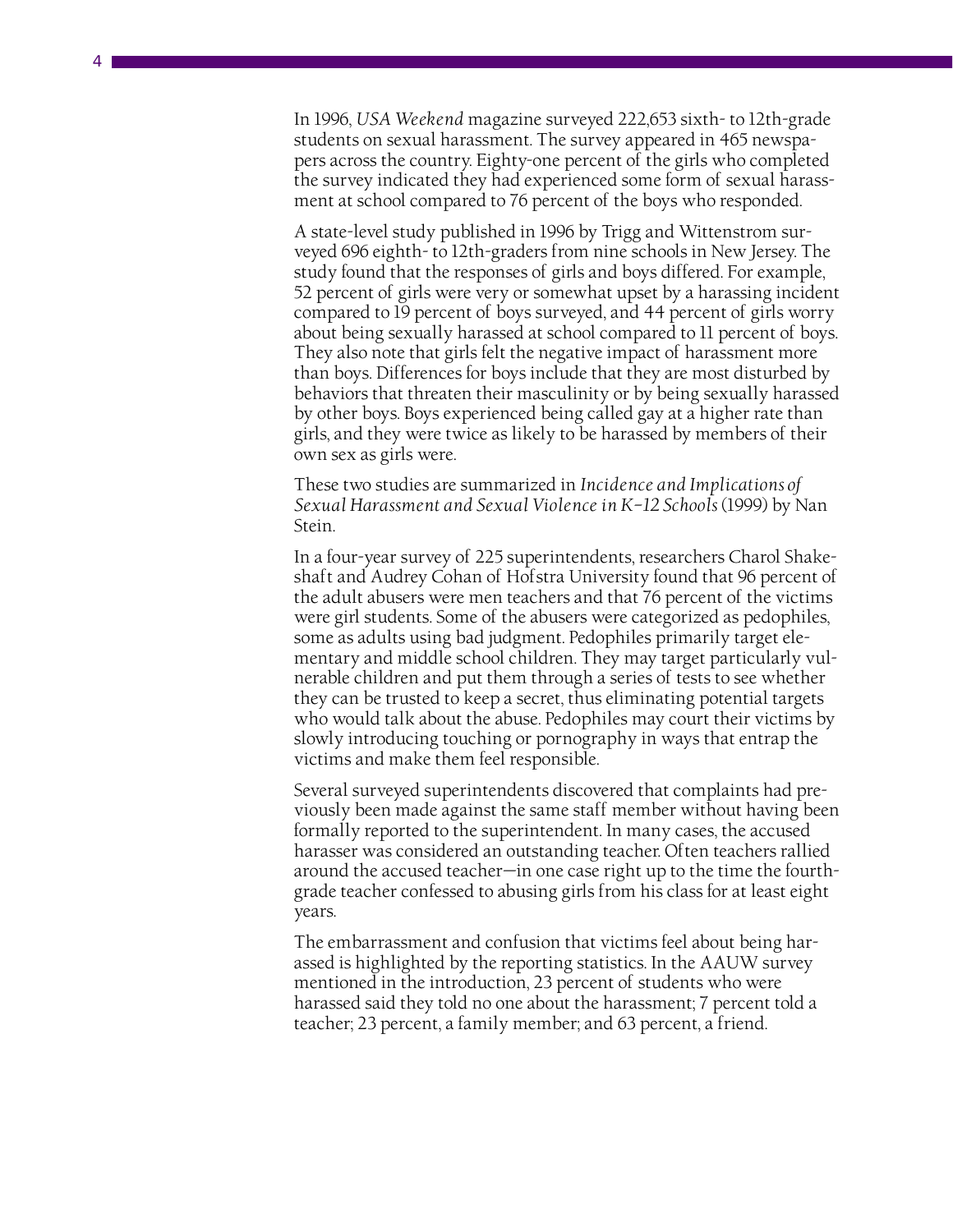Two groups in our society are particularly vulnerable to harassment:

FEMALES OF COLOR. A lingering racial stereotype portrays certain women of color as more available to sexual advances. The stereotype derives from persistent negative portrayals of women of color in literature and film.

**NONTRADITIONAL WORKERS.** Access to all occupations by those interested and qualified is a fairly new phenomenon in our society. Some occupations are still perceived by some people as more appropriate for one sex. Women and men who enter occupations previously dominated by the other sex may encounter resistance in the form of harassment on and off the job. Women of color may encounter resistance based on race and sex.

In the 1997 pamphlet *Sexual Harassment: It's Not Academic,* OCR advises that harassing behavior is often allowed to continue simply because students and employees are not informed about what harassment is or how to stop it. Yet, addressing school-based harassment is crucial to providing a secure learning environment for the nation's children. Further, OCR advises, when harassment is unreported or ignored when it is reported, the harassment is most likely to continue and worsen, not fade away. Ignoring school-based harassment can send the message that such behavior is acceptable or tolerated by the school. Also, in light of recent litigation, not addressing harassment can increase a school's legal liability, and administrators may be liable if they maintain a practice of indifference or disregard in concealing complaints of harassment or abuse and in discouraging student complaints about such conduct.

A crucial factor in preventing or stopping school-based harassment is for students, families, and staff to be able to recognize harassment, to understand what they can do to prevent it from occurring, and to know how to stop it if it does occur.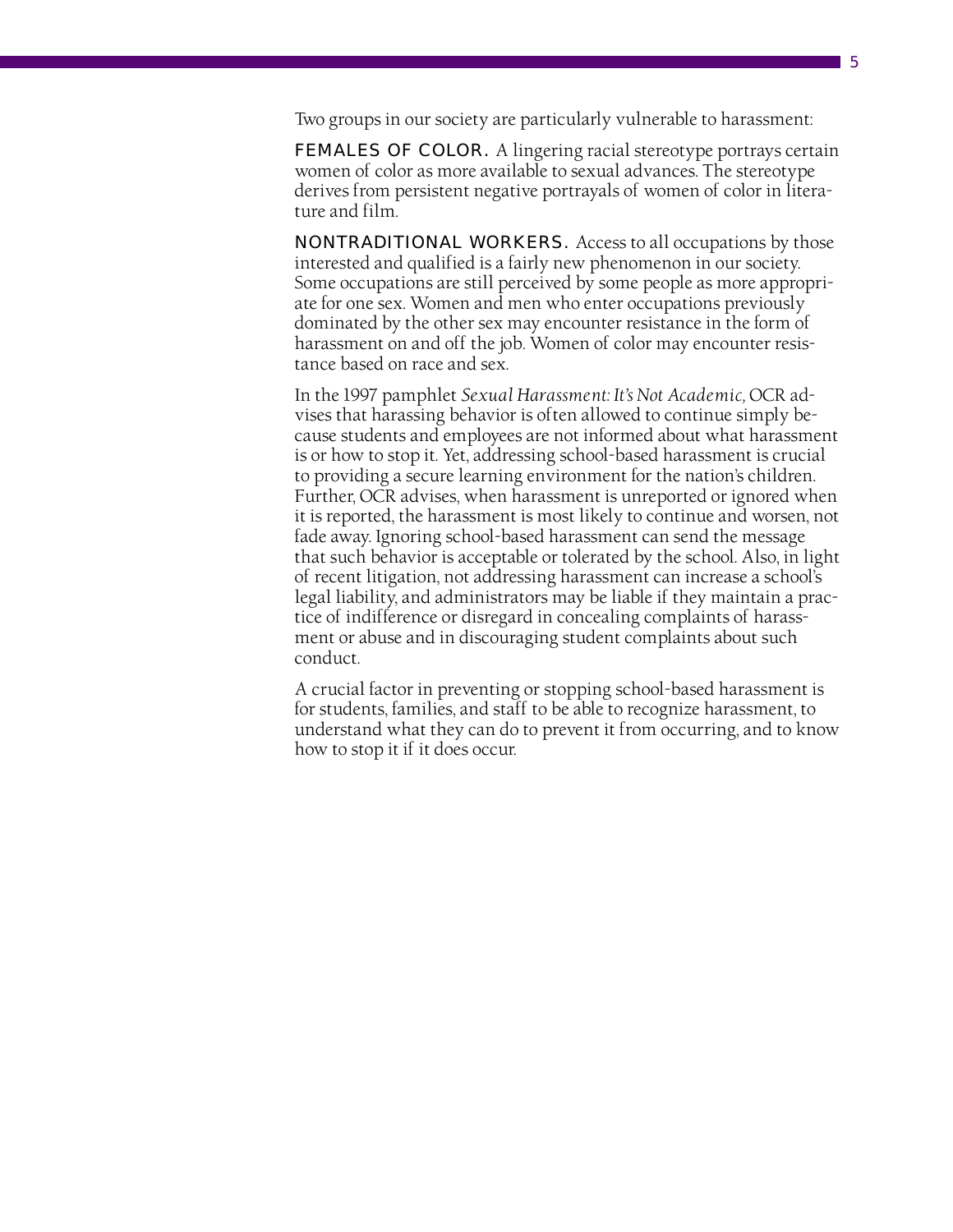# WHAT IS SCHOOL-BASED HARASSMENT?

#### <span id="page-11-0"></span>*Illegal Behavior*

*For behavior to be considered illegal, it must be unwanted, repeated, and cause harm.*

#### *Eye of the Beholder*

*The intent of the person doing the harassment makes no difference whatsoever. The person on the receiving end is the one who decides whether the behavior is offensive.*

School-based harassment is unwanted behavior of a nonverbal, verbal, written, graphic, sexual, or physical nature that is directed at an individual or group on the basis of race, sex, or national origin. But harassment is not about sex, race, color, or ethnicity. It is about intimidation, control, misuse of power, and the attempt to deny the victim equality. It can be blatant or subtle, a single incident or a pattern. It can happen between students, between adults, or between an adult and a student. It can happen at any age.

For behavior to be considered illegal, it must be unwanted, repeated, and cause harm. Just because a student or employee does not speak out or make a complaint immediately does not mean the conduct is welcome. A victim might feel that objecting would only result in increased harassment, might be embarrassed, confused, or fearful to complain or resist. Also, a target of sexual harassment may willingly participate in conduct on one occasion and decide on a subsequent occasion that the same conduct has become unwelcome.

The key perspective in a dispute over unacceptable behavior is that of the recipient of the behavior. This is what is called "the eye of the beholder." For harassers who claim that they were only kidding or just having fun, an appropriate response is that if it hurts it isn't funny.

In any event, the victim no longer need suffer an emotional crisis. Now the standard is whether the harassing conduct interferes with the person's work or education. School authorities may consider the emotional reactions of the person claiming harassment, but should not require the victim to prove extreme distress. It is sufficient for the environment to detract from performance and discourage victims from remaining at the institution or taking advantage of programs or activities.

# Types of Harassment

Harassment can be blatant or subtle. General guidelines for determining whether actions constitute harassment include the severity, pervasiveness, and persistence of the behavior. While some types of harassment are determined by the repetitiveness of the behavior, certain egregious behaviors need occur only one time to be considered unacceptable and illegal. Harassment often falls into one of the following categories:

**BLATANT HARASSMENT.** Includes such things as sexually, racially, or ethnically motivated assaults, abusive graffiti, and verbal taunts and jeers meant to denigrate. Such incidents can escalate to serious abuse, violence, or death.

INSTITUTIONALIZED RACISM. Generally encompasses the collective effect of practices and behaviors that prevent a targeted group from fully realizing the benefits of their own efforts or from sharing in publicly supported opportunities and activities.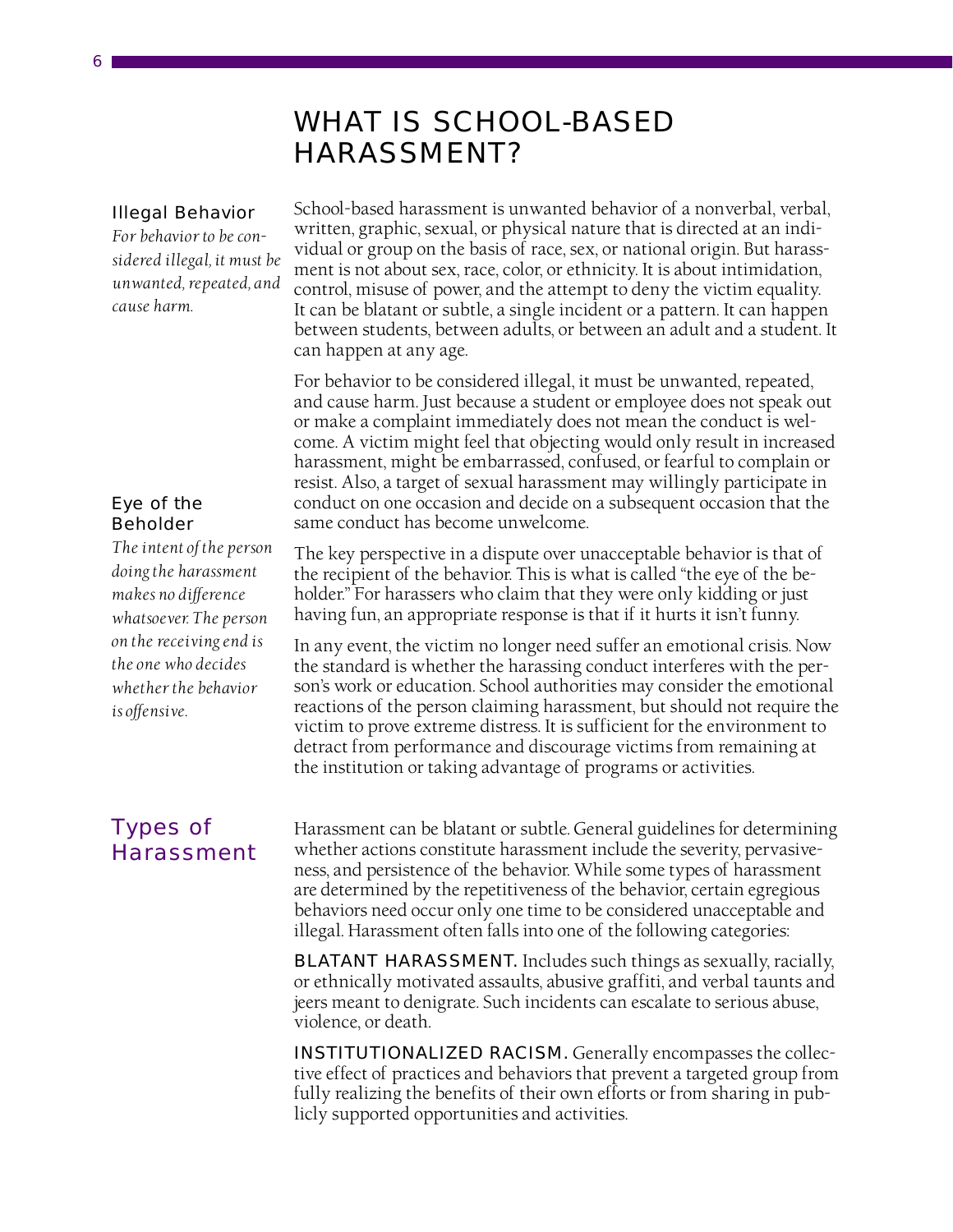#### *Acceptable Contact*

*Not all physical conduct is sexual in nature. Generally acceptable behaviors might include a high school coach hugging a student who made a goal or a kindergarten teacher consoling with a hug a youngster who skins a knee.* 

Murray and Clark (1990), writing in the *American School Board Journal,* identified eight patterns of racism that constitute institutionalized racism in schools:

- 1. Hostile, insensitive acts
- **2.** Harsher sanctions against particular ethnic groups
- 3. Bias in attention: public praise, help, encouragement
- 4. Bias in selection of curriculum
- 5. Unequal instruction: allowed misbehavior, unchallenging work
- 6. Bias in attitudes: favoritism, "You're not like other . . ."
- **7.** Failure to hire people of color
- 8. Denial of racist actions

Stereotypes of racial groups in textbooks or in school plays create an atmosphere that fosters harassment and encourages more hurtful forms of behavior. Different treatment by adults such as harsher consequences for misbehavior or lower expectations in class are forms of institutionalized racism.

QUID PRO QUO. Submission to unwanted sexual behavior is made a condition of employment or of an educational decision such as a grade. Quid pro quo is relatively easy to recognize, but even a single incident constitutes sexual harassment. In the case of an adult and student, quid pro quo can happen even if the student appears to be a willing recipient of the behavior.

**HOSTILE ENVIRONMENT.** The behavior has the purpose or effect of creating an intimidating, hostile, or offensive working or learning environment. Like institutionalized racism, a hostile environment is subtle. Generally it must involve multiple, varied, and frequent occurrences. Schools may be held responsible for a hostile environment because schools are expected to control the educational environment. Generally, four elements must be present to make a district liable for a hostile environment:

- **1.** Harassment must be based on a person's sex, race, or color.
- 2. The victim did not invite the behavior, and the behavior is unwelcome to the victim.
- **3.** The behavior is sufficiently severe or pervasive as to alter conditions of the school climate (a single incident does not equal a hostile environment; however, schools are obligated to advise the perpetrator that the behavior is inappropriate and unacceptable).
- 4. The school district must have known of or *should have known of* the harassment and failed to take prompt, effective remedial action. Normally, the victim must have made a complaint to a responsible school official. However, schools can receive notice of harassment in a variety of ways, including:
	- The student files a grievance
	- The student complains to a teacher who notifies the administration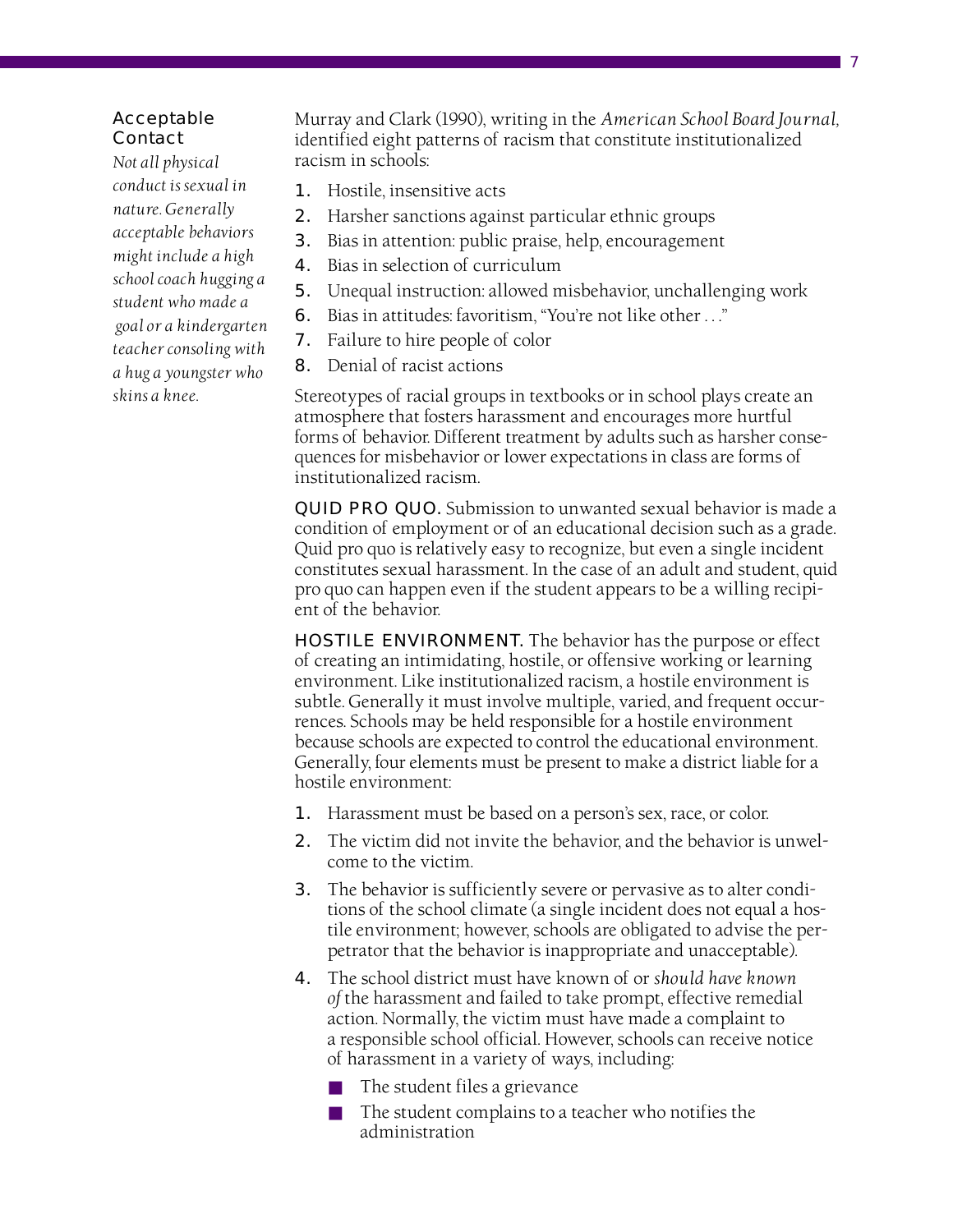- The student, a parent, or another individual contacts the principal, campus security, or an affirmative action officer
- A responsible employee witnesses and reports the harassment
- The school receives notice indirectly—from a member of the school staff or educational community, or the media
- From a flyer posted in the school or distributed at school events

OCR uses the standard of "know or should have known" in investigating complaints. This means that if harassment occurs and the school administration *has actual notice of the harassment or if they should have known*, they are required to take appropriate responsive action.

Districts can be liable in private actions for monetary damages if: (1) the harassment is based on a person's sex, race, or color; (2) the behavior is unwelcome; (3) the behavior is sufficiently severe, pervasive, and persistent so as to interfere with an individual's ability to participate or benefit from school programs or activities; and (4) the official with authority to address the harassment knew of it and was deliberately indifferent.

## Synonyms for Harassment

Besiege: make anxious, encircle, beset Harm: hurt, damage, curse, destroy, crucify, torture, threaten **Torment:** annoy, nettle, provoke, disturb, exasperate Trouble: distress, inconvenience, concern, worry, puzzle **Fatigue:** weary, exhaust, wear out, wear down **Intimidate:** cow, browbeat, bludgeon, bully, heckle, terrorize, demoralize **Vex:** aggravate, plague, irk Persecute: oppress, victimize, hound, hunt

## Some Guidelines

Because of the complexity of the definition of harassment and the differences in individual responses to various behaviors, it is virtually impossible to prepare a complete list of all unacceptable behaviors. However, unacceptable behaviors may be thought of in three categories:

- Clearly unacceptable: physical assault; touching someone's genitals; repeated, defamatory insults; blocking someone's way; stalking; and insults
- Offensive to some people and not to others: jokes, language, and teasing
- Offensive depending on how they are done: touching, compliments, and asking someone for a date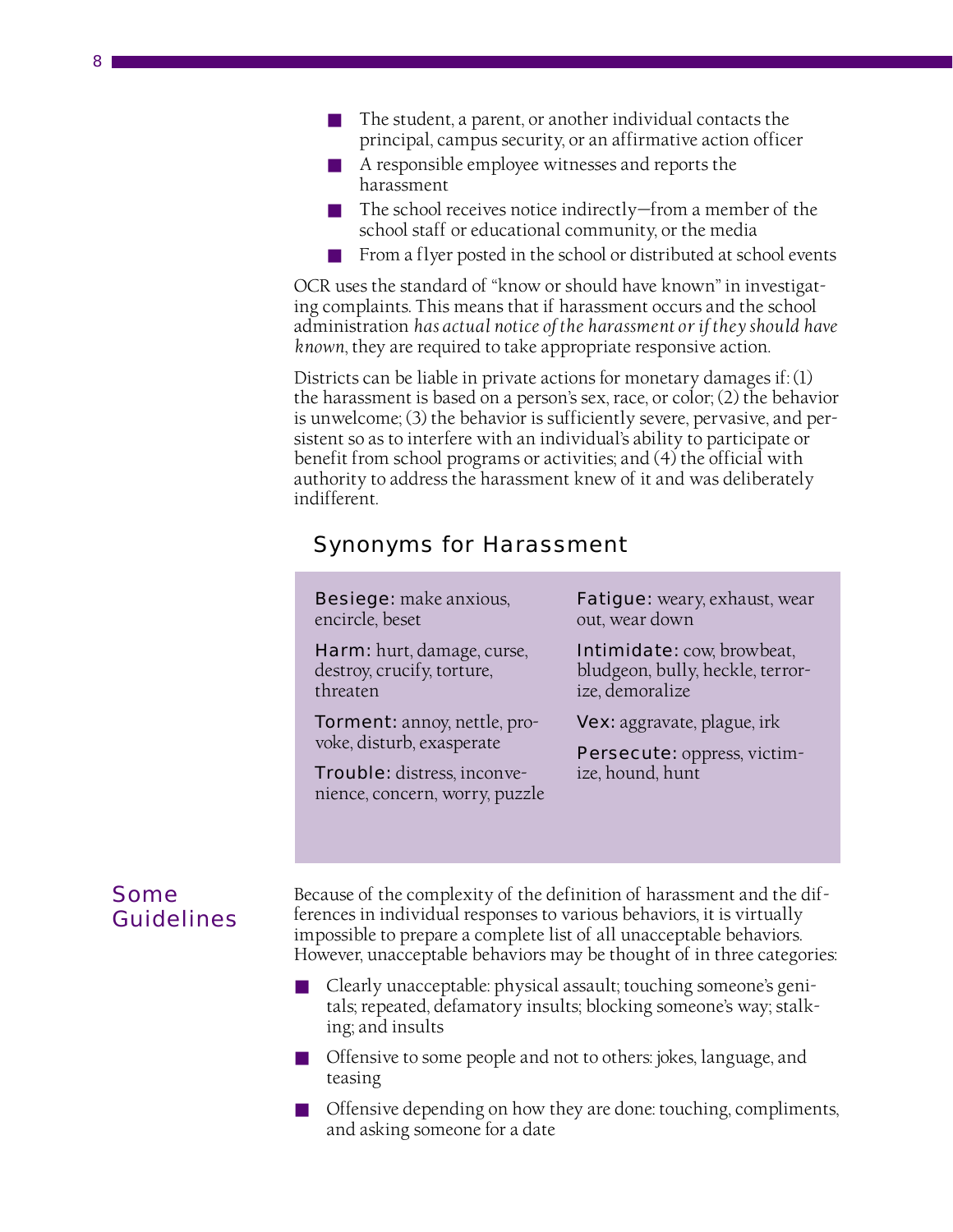Members of the harasser's group tend to see many of these behaviors as relatively innocent or benign. Members of the affected group, however, may experience these behaviors as part of an environment that is derogatory and hurtful.

#### To determine whether a hostile environment exists, consider whether the victim viewed the environment as hostile, whether it was reasonable for the victim to view the environment as hostile, and consider all the relevant circumstances including: Is it Hostile?

- The nature of the conduct
- How often the conduct occurred
- How long the conduct continued
- The age of the victim
- Whether the conduct adversely affected the student's education or educational environment
- The degree to which the conduct affected one or more students' education
- The identity of the alleged harasser
- The relationship between the alleged harasser and the target or targets of the alleged harassment
- Whether the alleged harasser was in a position of power over the person subjected to harassment
- The number of alleged harassers
- The age of the alleged harasser
- Where the harassment occurred
- Other incidents of harassment at the school involving the same or other students

To determine whether it is reasonable for the victim to view the environment as hostile, use the "reasonable person standard": If a reasonable person of the same race or color would view the behavior as harassment or if a reasonable person of the same sex would view the behavior as harassment.

#### Harassment is unwanted behavior of a nonverbal, verbal, written, graphic, sexual, or physical nature that is directed at an individual or group on the basis of race, sex, or national origin. OCR guidance for investigating incidents of racial and sexual harassment includes analysis of the severity, pervasiveness, and persistence of the behavior. Specifically, harassment can be: Harassment Can Be Many Things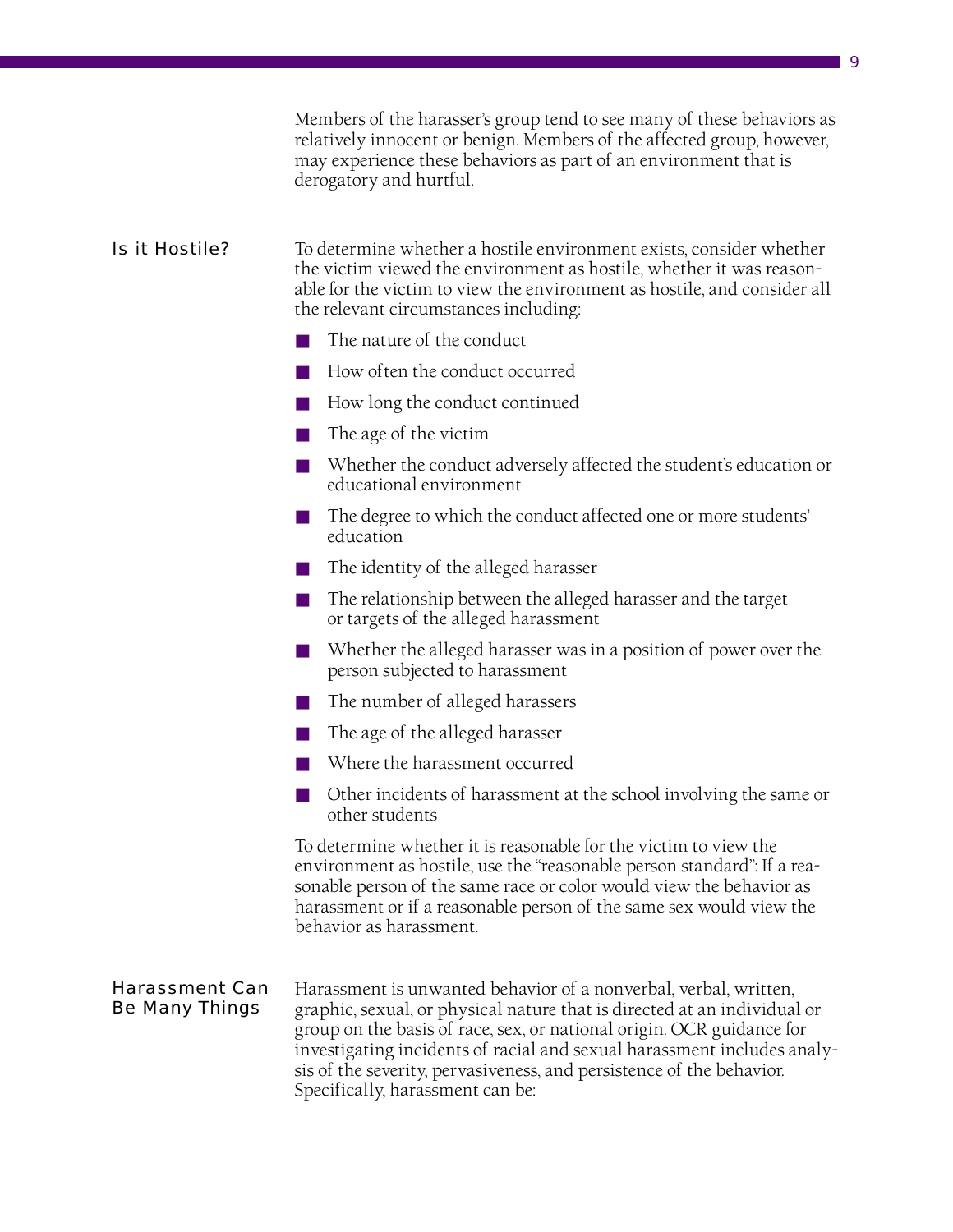- Name calling
- Slurs that are racial, sexual, or ethnic in nature or based on sex stereotypes
- Jokes that are racial, sexual, or ethnic in nature or based on sex stereotypes
- Graffiti which is racial, sexual, ethnic in nature, or based on sex stereotypes
- Rape or sexual assault—actual, attempted, or threatened
- Turning discussions to sexual topics, sexual innuendoes or stories; asking about sexual fantasies, preferences, or history
- Vandalism
- Unwanted looks or gestures (for example, deliberate touching, leaning over, cornering, or pinching)
- Repeated unwanted letters or telephone calls
- Materials of a racist or sexual nature
- Displaying or distributing drawings that are sexually explicit, racially or ethnically demeaning, or predicated on sex stereotypes
- Pressure for sex favors
- Telling lies or spreading rumors about an individual's personal life
- Comments about a person's anatomy or looks; persistent personal questions about social or sexual life
- Giving unwanted personal gifts; hanging around a person
- Making sexist or racist gestures with hands or through body movements
- Spreading rumors about or rating other students as to sexual activity or performance
- Inappropriate staring at someone in a sexually suggestive manner
- Staring at someone in an intimidating or demeaning manner because of their race or color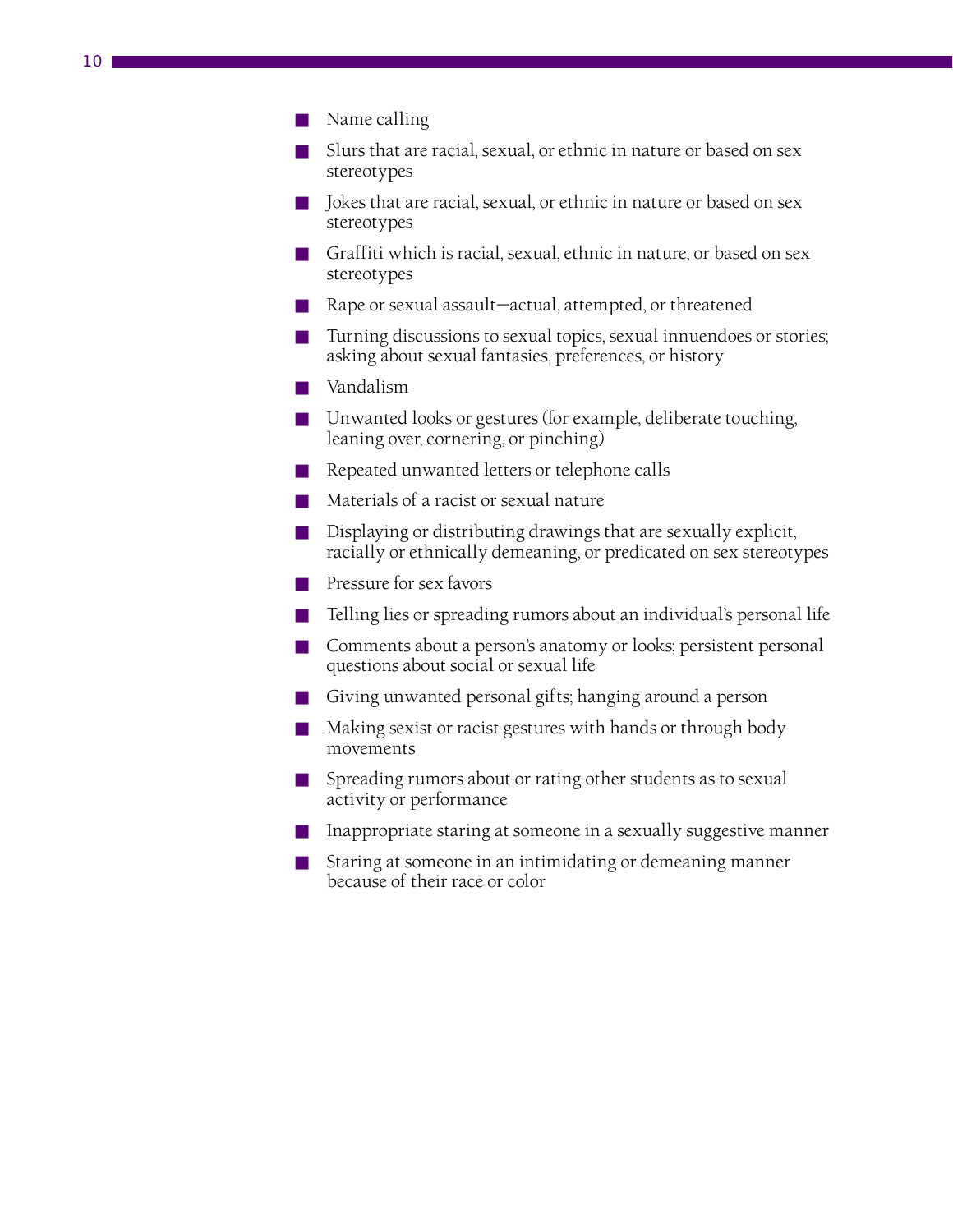| <b>Harassers</b><br><b>Can Be Anyone</b> | School-based harassment can happen between adults, between stu-<br>dents, or between an adult and a student. It can occur between people<br>of different races and both sexes or between people of the same race or<br>sex. Harassers can be young. Some studies supporting the young age of<br>harassers include:                                                                                                                                                                                                                                                                         |  |
|------------------------------------------|--------------------------------------------------------------------------------------------------------------------------------------------------------------------------------------------------------------------------------------------------------------------------------------------------------------------------------------------------------------------------------------------------------------------------------------------------------------------------------------------------------------------------------------------------------------------------------------------|--|
|                                          | A study by the Anti-Defamation League and the University of<br>California at Berkeley found that "by the age of 12, children have<br>already developed a complete set of stereotypes about every ethnic,<br>racial, and religious group in society." Younger children are aware<br>of how others are like or not like them.                                                                                                                                                                                                                                                                |  |
|                                          | In 1993, OCR found that in Eden Prairie School District in Minne-<br>sota, a second grader and seven other students had been sexually<br>harassed. "The fact that neither the boys nor the girls were suffi-<br>ciently mature to realize all of the meanings and nuances of the<br>language that was used does not obviate a finding that sexual<br>harassment occurred," OCR found. "In this case there is no question<br>that even the youngest girls understood that the language and con-<br>duct being used were expressions of hostility toward them on the<br>basis of their sex." |  |
|                                          | Research by the National Center for Prevention and Treatment of<br>Child Abuse and Neglect found that 25 percent of 1,600 sex offend-<br>ers said they began abusing other children before the age of 12, and<br>200 sex-offender treatment centers in the United States treat chil-<br>dren younger than 10.                                                                                                                                                                                                                                                                              |  |
| <b>Not a Rite</b><br>of Youth            | Despite the research indicating the pervasiveness and debilitating<br>effects of school-based harassment, some teachers, administrators,<br>community members, and students still believe the examples are just<br>childhood teasing or bullying, a normal part of growing up, or the<br>boys-will-be-boys syndrome.                                                                                                                                                                                                                                                                       |  |
| <b>Indications of</b>                    | With increased public awareness of harassment, parents are invoking<br>Title IX of the Education Amendments of 1972 and Title VI of the Civil<br>Rights Act of 1964, and courts are increasingly drawing a line against<br>such behavior.                                                                                                                                                                                                                                                                                                                                                  |  |
| <b>Unexpressed</b><br><b>Harassment</b>  | Still, in too many instances, schools are not reacting appropriately.<br>Secrets in Public: Sexual Harassment in Our Schools, a 1993 survey for                                                                                                                                                                                                                                                                                                                                                                                                                                            |  |
| Increased absences                       | the Wellesley College's Center for Research on Women and the NOW<br>Legal Defense and Education Fund, found that nearly 40 percent of                                                                                                                                                                                                                                                                                                                                                                                                                                                      |  |
| Decreased productivity                   | 4,200 girls surveyed said they were sexually harassed daily at school.                                                                                                                                                                                                                                                                                                                                                                                                                                                                                                                     |  |
| Complaints about<br>personality problems | Even when they told a teacher or administrator about the harassment,<br>nothing happened in 45 percent of incidents reported.                                                                                                                                                                                                                                                                                                                                                                                                                                                              |  |
| Changes in personality<br>or behavior    | While the boundaries may be blurry between bullying and school-<br>based harassment attributed to sex, race, or color, bullying and harass-                                                                                                                                                                                                                                                                                                                                                                                                                                                |  |
| Depression                               | ment are not the same. Harassment involves the use of sex, race, color,                                                                                                                                                                                                                                                                                                                                                                                                                                                                                                                    |  |
| Anxiety                                  | or national origin to differentiate power. Younger children may not<br>understand the words and behavior in the same way as older students,                                                                                                                                                                                                                                                                                                                                                                                                                                                |  |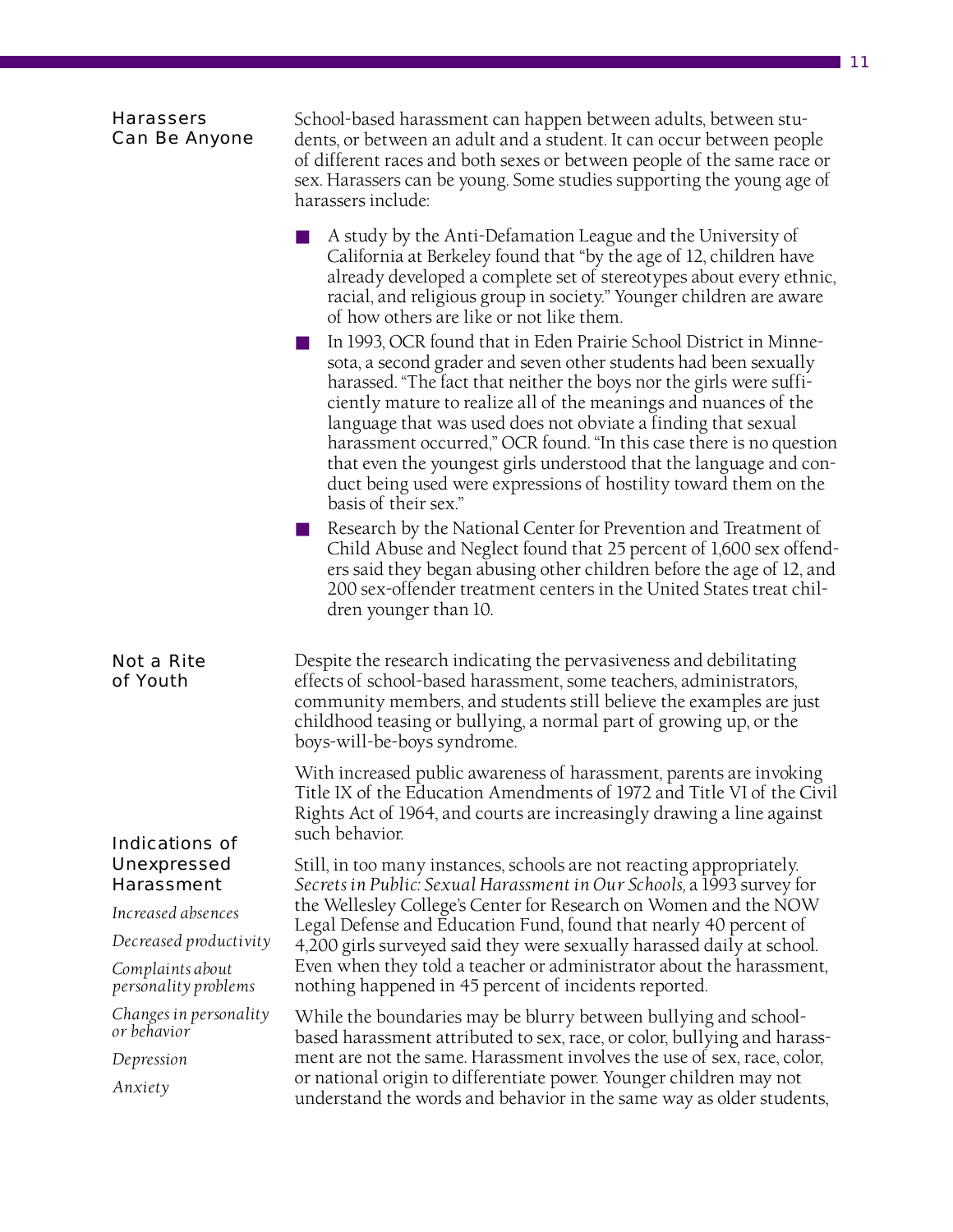but they do understand the power or impact that their words and behavior have on their targets.

And along with the harm to the victims of school-based harassment, bystanders are also affected. If adults allow such behavior to go unchecked and unpunished, youngsters may believe such behavior is permissible.

In the case of sexual harassment, there may be confusion about whether a behavior is flirting or harassment. To determine which it is, ask whether the behavior:

| <b>FLIRTING</b>       | <b>HARASSMENT</b>           |  |
|-----------------------|-----------------------------|--|
| Feels good            | Feels bad                   |  |
| Is a compliment       | Is degrading                |  |
| Is wanted             | Is unwanted                 |  |
| Makes one feel happy  | Makes one feel sad or angry |  |
| Increases self-esteem | Hurts self-esteem           |  |

# Problems Created by School-Based Harassment

The impact of harassment on a student's educational progress and attainment of future goals can be significant and should not be underestimated. In the 1997 pamphlet, OCR advises that as a result of harassment, a student may:

- Have trouble learning
- Drop a class or drop out of school altogether
- Lose trust in school officials
- Become isolated
- Fear for personal safety
- Lose self-esteem

The American Psychological Society, in *Violence and Youth: Psychology's Response* (1993), writes that prejudice and discrimination damage the self-confidence and self-esteem of those discriminated against and lay a foundation for anger, discontent, and violence. When dissension occurs between students, harassment should be considered as a possible cause.

In the AAUW survey on sexual harassment, 23 percent of the victims of sexual harassment reported that they did not want to go to school as a result; 24 percent said the harassment had caused them to stay home or cut a class; 12 percent had thought about changing schools; and 3 percent actually changed schools.

Being harassed can make students restrict their activities to avoid further harassment, going so far as to give up sports and other extracurricular activities, changing their routes to school, or even avoiding friends.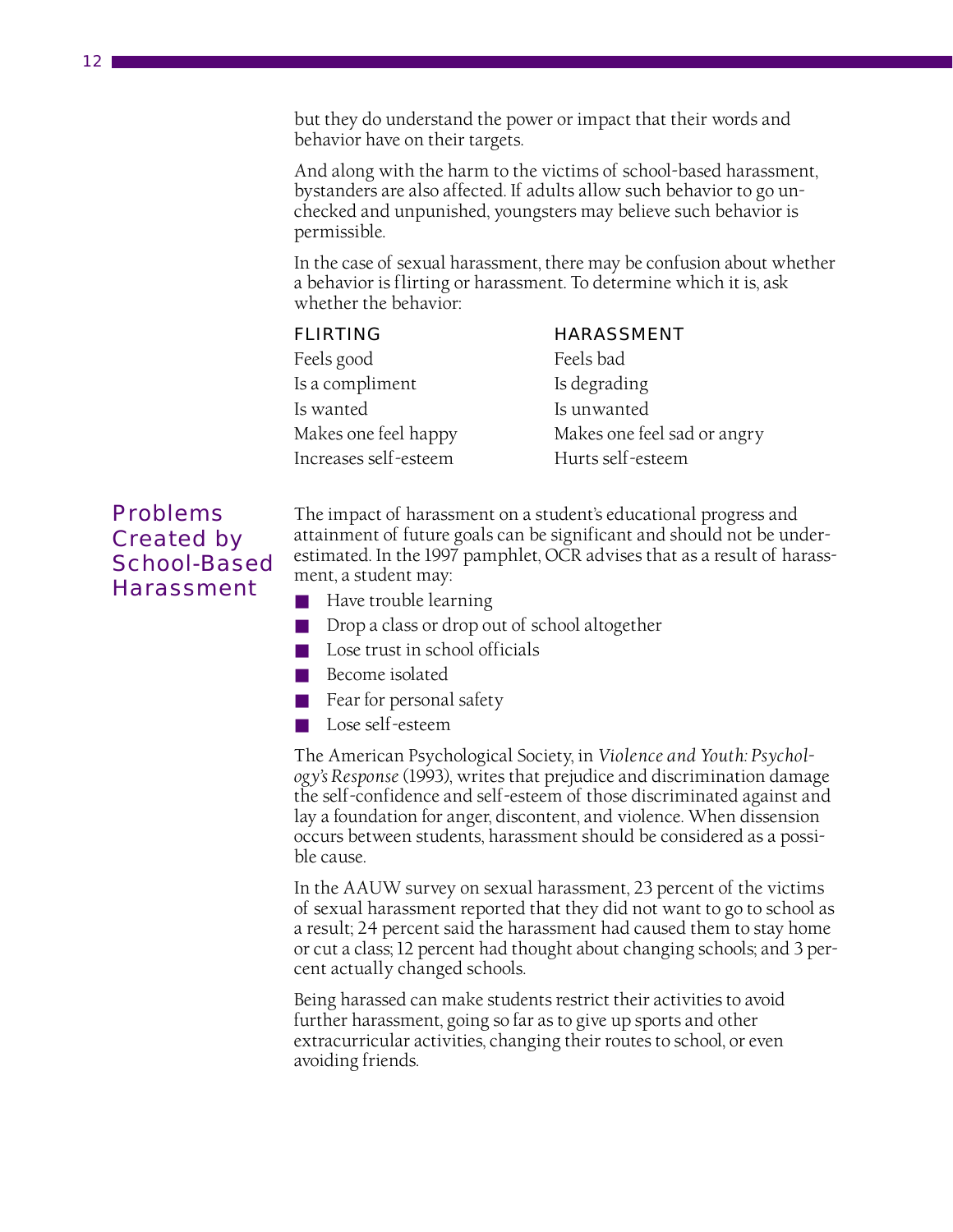#### *How It Feels*

*Targets of harassment may feel confused, guilty, helpless, angry, frightened, hopeless, scared, and alone. They may think: I can't believe this is happening to me. Why me? What did I do? I hate you for doing this. If I say anything, everyone will think I'm crazy.*

Racial tension, including harassment, often leads to the isolation of racial and cultural groups within schools. In *Cooperative Learning, Multicultural Functioning, and Student Achievement* (1990), Parrenas and Parrenas note that "the problem of poor race relations among students is progressive: Each school year, students choose fewer friends outside their own ethnic or cultural group. . . . By the end of elementary school they begin to segregate themselves along race lines. Racial divisions and tensions increase through middle school, culminating by high school in students isolated from those in other racial groups. Whether or not there is the appearance of racial gangs, there is racial tension." For a multicultural society like ours, this isolation of racial and cultural groups has far-reaching negative effects, and is acted out in the workplace.

For some students, harassment has serious consequences for their selfesteem. Forty-eight percent of all students in the AAUW survey said they were very upset or somewhat upset as a result of harassment, but 70 percent of girls compared with 24 percent of boys felt this way.

#### Potential Effects of Harassment

- Depression, anxiety, shock, denial
- Anger, fear, frustration, irritability
- Insecurity, embarrassment, feelings of betrayal
- Confusion, feelings of being powerless
- Shame, self-consciousness, low self-esteem
- Guilt, self-blame, isolation
- Headaches
- Lethargy
- Gastrointestinal distress
- Dermatological reactions
- Weight fluctuations
- Sleep disturbances, nightmares
- Phobias, panic reactions, suicide
- Sexual problems
- Drop in academic or work performance
- Absenteeism
- Withdrawal from work or school
- Change in career goals
- Loss of employment or promotion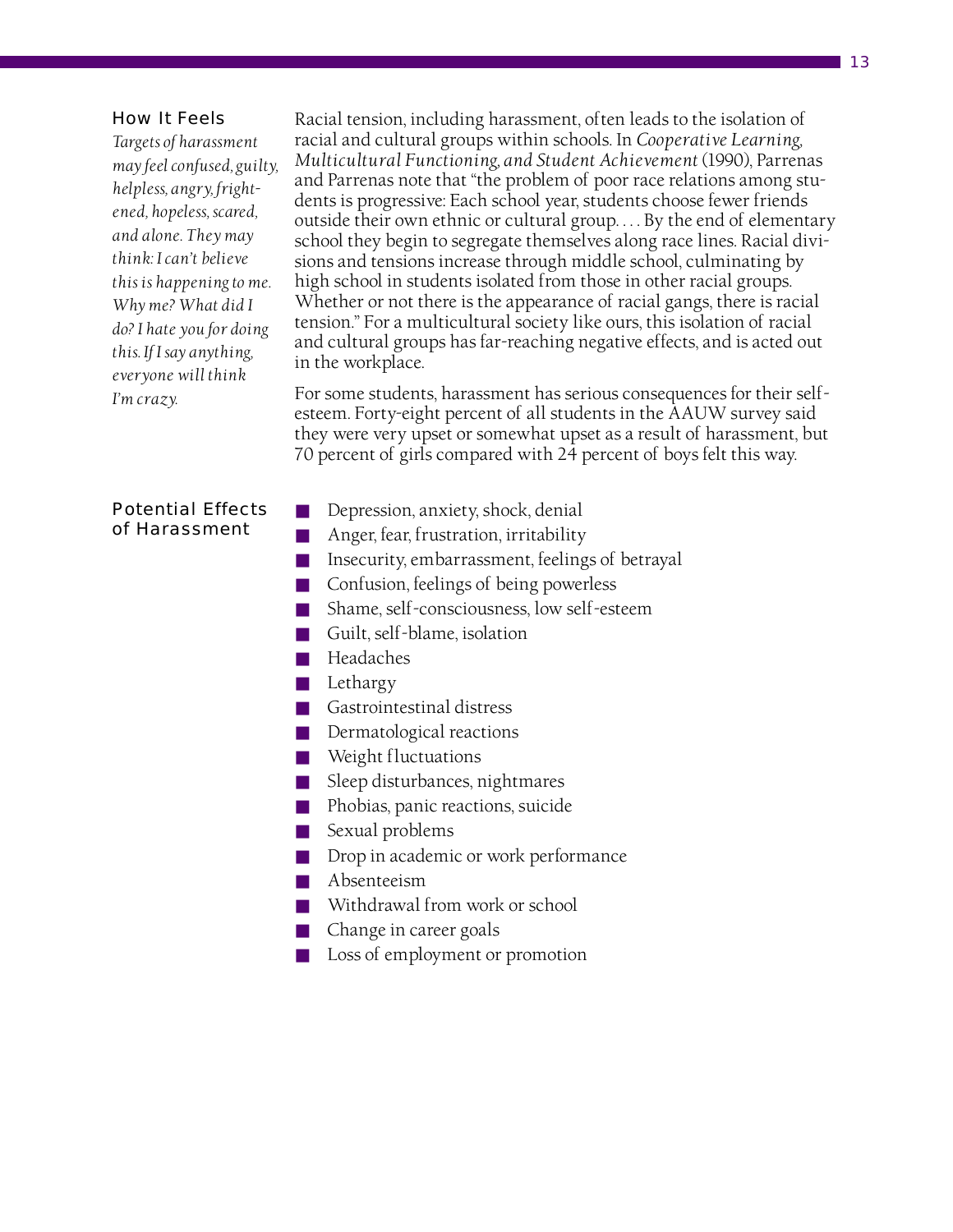## Some Common **Misperceptions**

We were all most likely raised and socialized in a biased environment and may unwittingly hold biased attitudes and display biased behaviors. Behaviors that constitute harassment are often habitual and have gone unchallenged. Both harassers and victims often don't recognize that such behaviors are no longer tolerable and that targets of such behavior have avenues of recourse. Allowing biased attitudes and behaviors to go unchallenged can allow a climate conducive to harassment to develop. Some common misperceptions are:

#### Individuals sometimes invite harassment by the way they act or dress.

Nobody invites abuse or harassment. The key point is that individuals must be fully accountable for their own behavior. One person's attire or actions may not be used to excuse another person's abusive behavior.

#### Talking about harassment and the right to sue encourages people to file false complaints and lawsuits.

Even when complaints are true, victims are sometimes reluctant to proceed with a complaint because doing so might expose them to further injury and humiliation. Still, administrators should not take any official action until investigation of a complaint is complete. The accused person is entitled to all rights of due process. Students and all employees must be trained to understand that intentional false accusations will not be tolerated and those who file such complaints will receive appropriate disciplinary action.

#### Harassment is usually a case of one person's word against another's.

It is possible that a complaint will be filed with no corroborating evidence, such as witnesses. In that case, the investigator should listen carefully to the full account of both the complainant and the accused. If both parties are credible, the investigator may not be able to take any action other than to remind both—not as disciplinary warnings—of the laws and policies prohibiting harassment. It is possible, however, for the investigator to make a decision about who is telling the truth and even impose discipline based on discrepancies in the stories and past records of the individuals involved. The investigator should record clear reasons for any action taken.

#### If I see student-to-student harassment, but no one complains, I don't have to do anything about it.

Silence implies consent. One of the standards used to determine an institution's liability is whether the institution knew or should have known that illegal behavior was occurring. Staff have legal and ethical obligations to protect students being subjected to illegal behavior. A staff member's appropriate intervention should be supported by the administration. The victim may feel too intimidated to complain, or may not realize that she or he does not have to endure such treatment.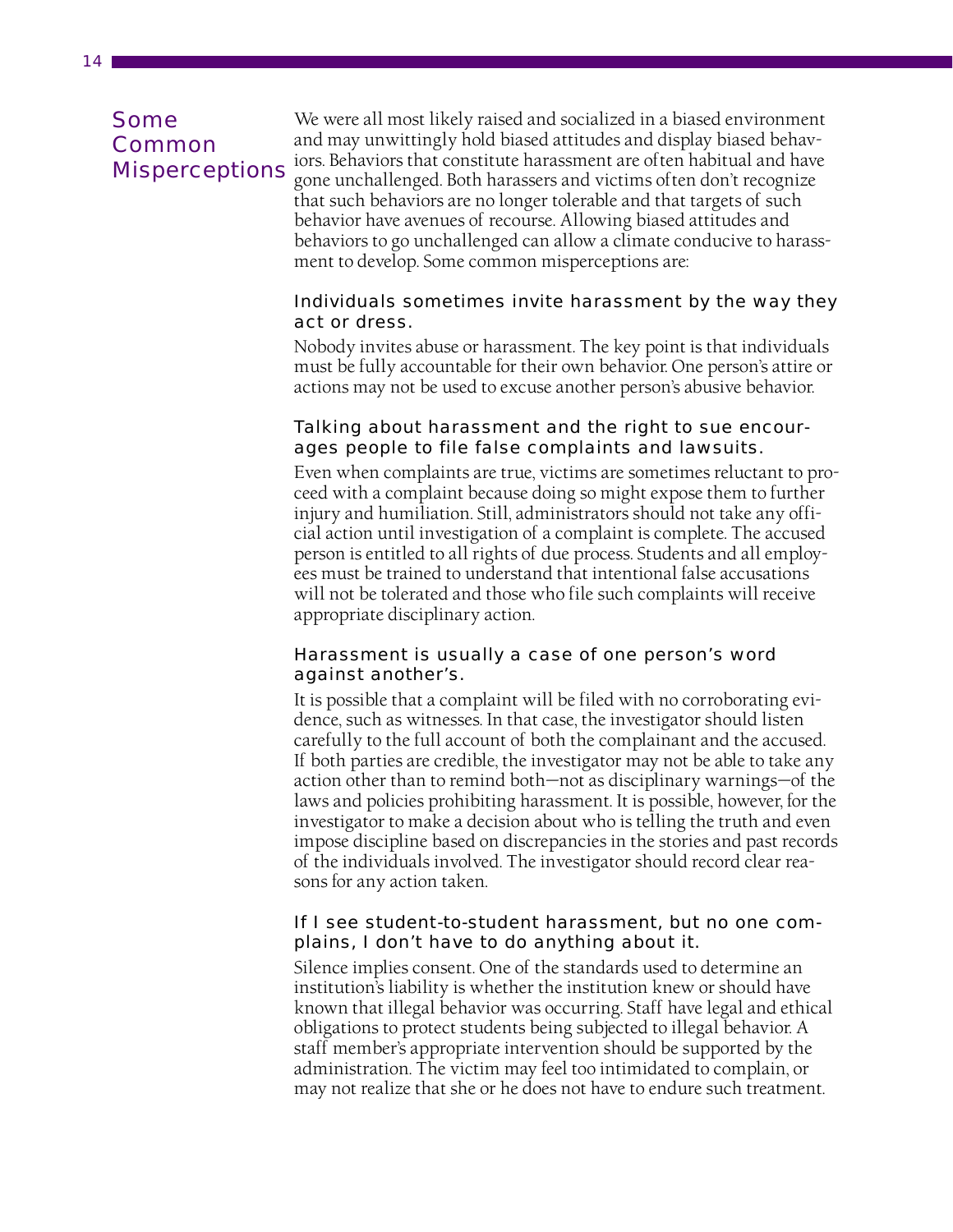#### 15

#### *Patterns To Watch for in Yourself*

*Discriminatory actions*

*Harsher sanctions for members of certain racial or ethnic groups or for one sex*

*Bias in positive attention (praise, help, encouragement)*

*Bias in selection of curriculum*

*Denial of racist, sexist, or ethnocentric actions*

#### This is just a normal part of growing up—after all, kids will be kids.

Intentionally causing someone else harm is neither normal nor natural. Excusing harassment by saying "kids will be kids" relieves perpetrators of accountability, and it does not account for adults who engage in unacceptable behavior.

#### Someone who complains about a little teasing just can't take a joke.

Some behaviors may offend some people and not others. For language, jokes, and teasing to meet the definition of harassment by causing harm, most often they would have to be repeated, that is, become a pattern of behavior, unless the comments were particularly egregious. The reasonable person standard may be used to evaluate such a claim. What may be intended as a joke or harmless teasing may not be received as such. The perspective that counts is that of the beholder.

#### Cracking down on jokes and teasing will lead to a boring and humorless learning environment and workplace.

Anti-harassment policies are aimed at repeated, unwelcome conduct, not at friendly relations among coworkers or students. Social interaction that is mutually enjoyable is fine, as long as it doesn't interfere with work or learning and doesn't offend others. The aim of an antiharassment policy is to eliminate offensive and illegal interactions, not all interactions.

#### If a student tells a responsible adult that he or she is being harassed, but implores that nothing be done about it, that person does not have to report the complaint.

The adult is in the delicate position of taking a course of action that will not lose the trust of the student, yet will stop the behavior causing harm to the student and protect the adult and school against liability. The adult should:

- Listen to the student's entire story
- $\blacksquare$  Tell the student that if such behavior is occurring it is illegal and the school is required to intervene
- Inform the student of recourse options
- Seek the student's permission to consult with his or her parents or guardians and then do so
- Make a detailed record of the complaint
- Report the complaint to an administrator
- Tell the student that no action will be taken without her or his knowledge
- Arrange weekly check-ins to see how the student is doing
- Keep a record of each check-in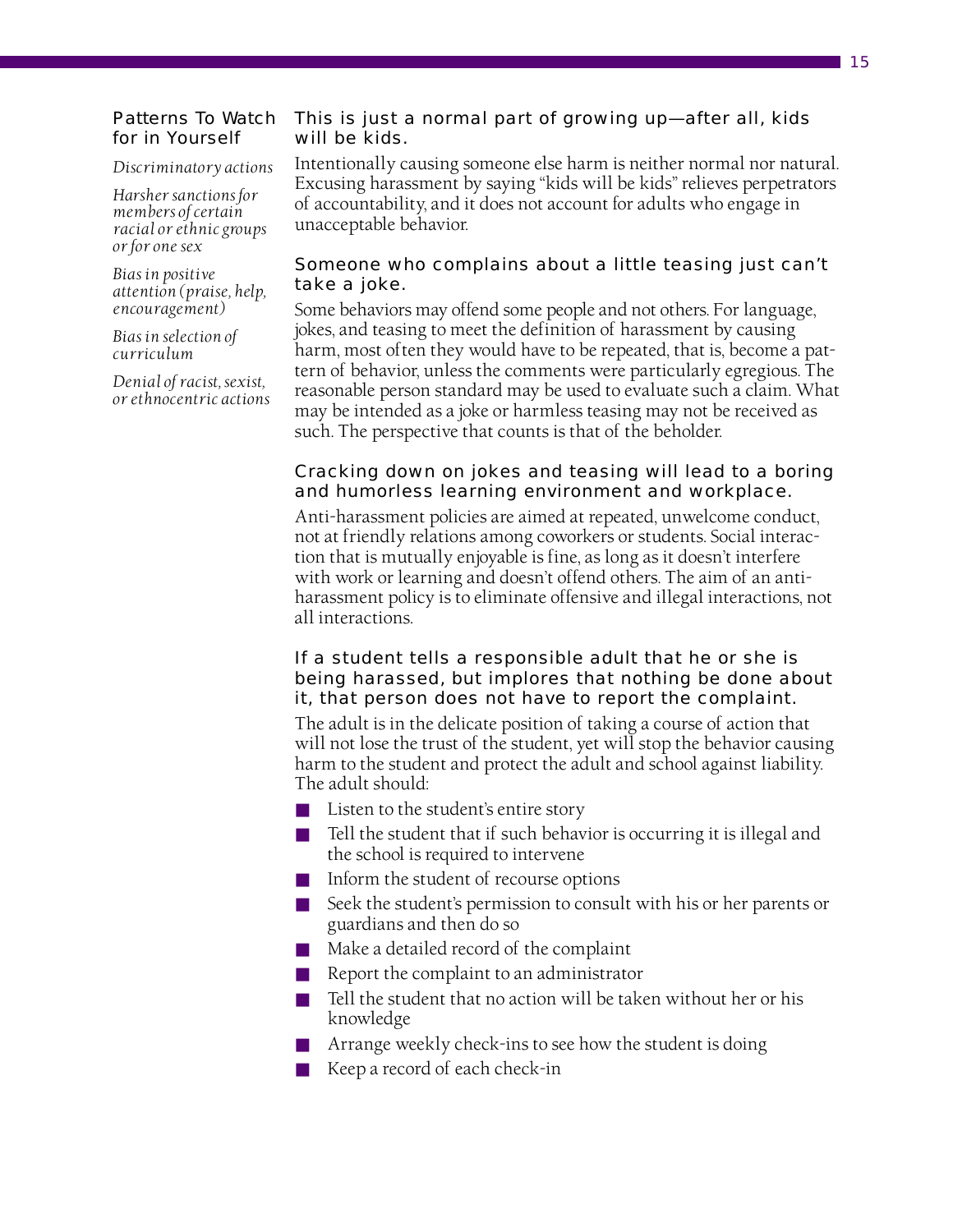The administrator should immediately gather information, and then take action as appropriate. The administrator should consider issuing a general reminder to all staff and students that harassment is a violation of policy and law and will be dealt with severely.

# Legal **Implications**

School-based harassment is a violation of Title VI and Title VII of the Civil Rights Act of 1964 and of Title IX of the Education Amendments of 1972 (see page 61, Legal Foundations). Schools are responsible for illegal actions they know about or should have known about and are obligated to prevent harassment in the school by anyone. This means districts must react to harassment of students and employees at the hands of employees, non-employees, and students.

Federal law requires schools to have a policy against race and sex discrimination and to notify employees, students, and parents of the policy. Compliance includes monitoring and implementing proactive efforts to foster prevention. Under Title IX, schools also are required to adopt and publish grievance procedures for resolving discrimination complaints, including harassment. In addition, schools are required to have at least one employee responsible for coordinating efforts to comply with Title IX.

If a school finds there has been harassment, the obligation is to stop it and ensure it doesn't happen again, according to the U.S. Department of Education. This means ending any quid pro quo, eliminating a hostile environment, preventing harassment from occurring again and, when appropriate, correcting the effects on the student who has been harassed.

Ameliorating the effects of harassment takes judgment and common sense, the Office for Civil Rights advises. For an older student, appropriate action may mean suspension. For very young children, appropriate steps may mean a discussion of respect for others.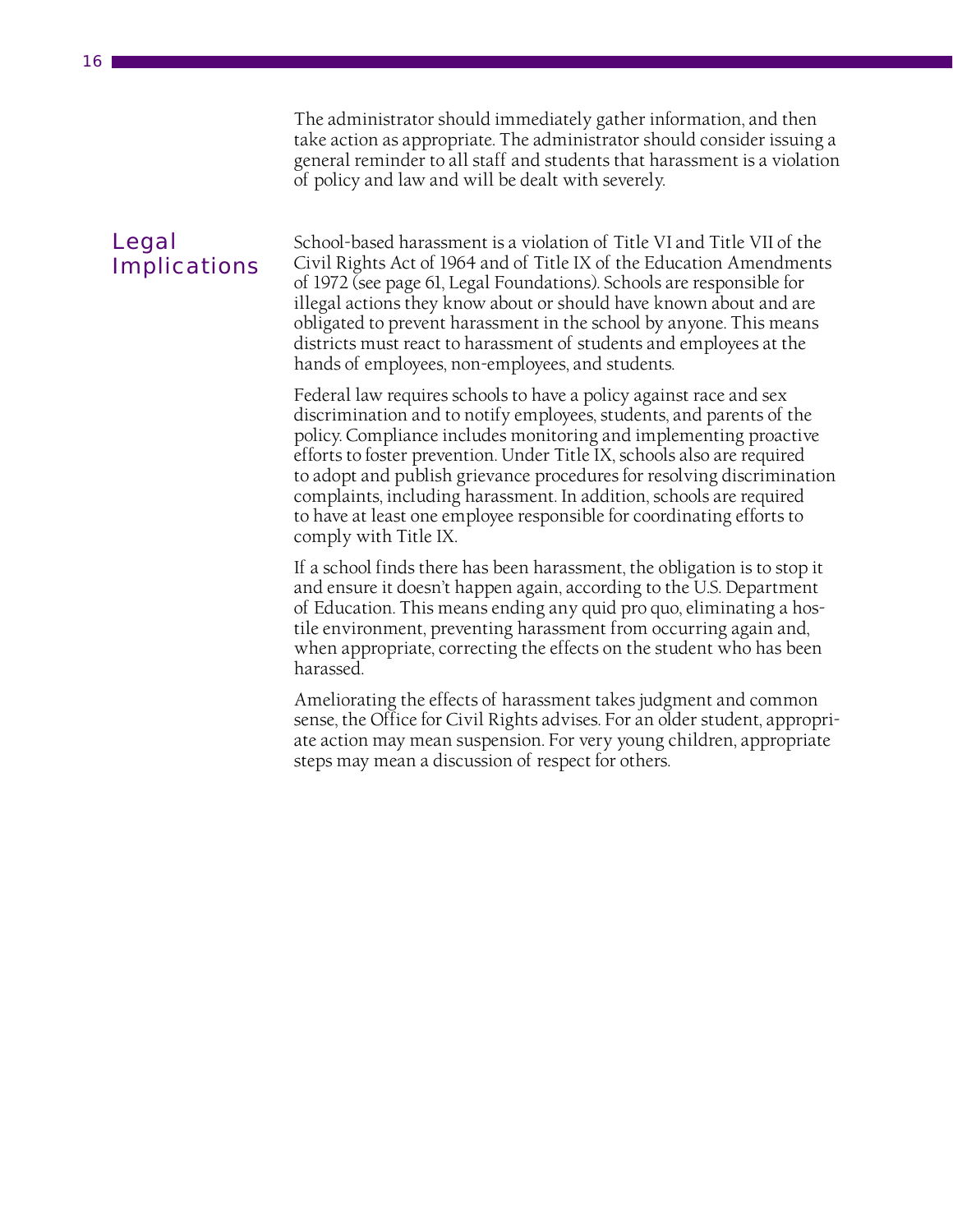# STRATEGIES FOR PREVENTING AND RESPONDING TO SCHOOL-BASED HARASSMENT

*What risks are you going to take to make change in your school climate?* —Charles Moose, Portland Police Chief

# <span id="page-22-0"></span>**Overview**

Adopting strong preventive measures is often the best way to confront the problem of school-based harassment. At a minimum, such measures should include:

- Strong, well-publicized policies and procedures
- Training for all district employees
- Informing students, parents, and community members about what constitutes harassment, the district's intolerance for harassment of any kind, consequences for harassment, and the recourse available for victims of harassment
- Classroom and curricular strategies for establishing and reinforcing equitable attitudes and actions

Other considerations include:

- Creating a coalition of teachers and students to guide and implement the approach.
- Forming relationships with community service providers. Inviting local community groups to make presentations and conduct workshops for teachers and students. Creating a directory of local and other consultants to be made available throughout the district.
- Developing strong links with the community. Family and community support is critical to the success of any effort to reduce harassment. A handbook for parents may help reduce parent concern and build support.
- Using multicultural education as a tool for harassment-free learning or working environments.

In addition, each of us needs to periodically review our own attitudes and biases. To overcome unrecognized prejudices within yourself, keep the following checklist in mind:

- Improve your communication skills. Listen. Test for understanding—yours and others. Adjust to the communication styles of others.
- Respect differences.
- Remember that when misunderstandings arise, a difference in communication styles may be the problem.
- Use language that fosters trust and alliance.

*Preventing harassment requires knowing what constitutes harassment, what to do about it, and what the root causes are.*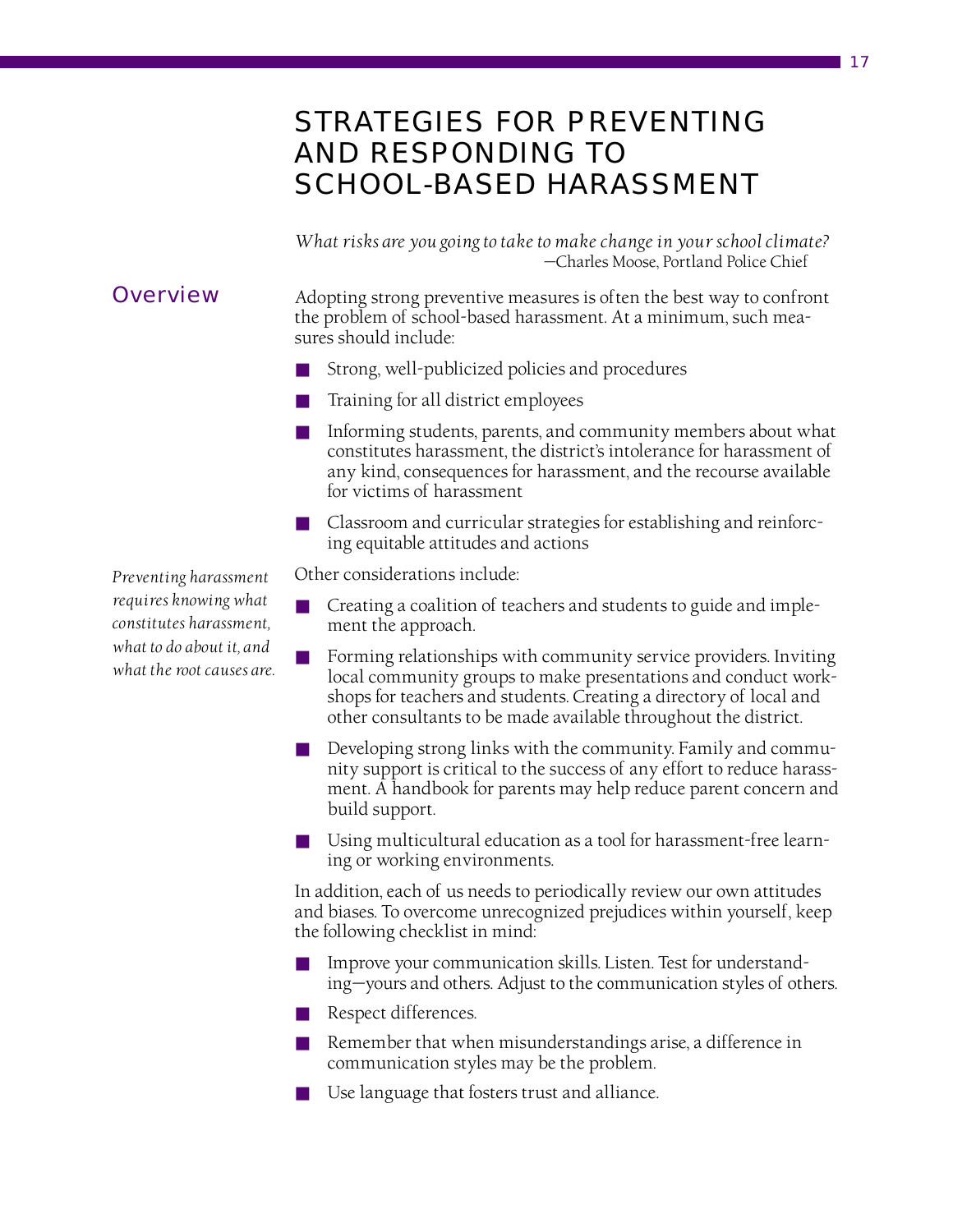- Avoid inappropriate jokes, words, or swearing.
- Be honest about lack of specific knowledge about another culture.

Are there times when your behavior might be viewed as harassing?

- Pay attention to how others respond to what you do and say.
- Don't assume that your peers or co-workers enjoy comments about their appearance, hearing sexually or racially oriented jokes or comments, being touched, stared at, or propositioned.
- Think about the impact of what you do and say on another person's attitudes toward work, job performance, and self-esteem.
- Talk to your close friends or family members about experiences they might have had with sexual or racial harassment. As people describe the vulnerability, powerlessness, or anger they experienced as recipients of harassment, relate those feelings to experiences you have had.
- $\blacksquare$  If you are a leader or supervisor, do not assume that individuals who work for you will tell you if they are offended or harassed by what you say or do. Remember that one of your employees may be "smiling on the outside, but cringing on the inside" simply because you are the boss.

Remember that harassment is against the law. Recent court decisions have resulted in both organizations and individuals paying large fines.

## **Policy**

Students, parents, and employees should be familiar with a district's anti-harassment policy and procedures, and schools should post copies of them in prominent places. Annual inservice trainings, assemblies, and community meetings should be held with students, employees, and the community to review the policies and procedures as well as the district's commitment to preventing and eliminating all forms of harassment. Also, the district should have a procedure in place for ensuring that all new employees are thoroughly grounded in the district's anti-harassment policies.

A strong, well-publicized policy that victims feel comfortable using is crucial for preventing school-based harassment. In addition, designating a high-level administrator to oversee and ensure compliance with laws related to harassment emphasizes the seriousness with which the district views harassment. Some elements of a strong anti-harassment policy are:

- Guidelines to help explain what constitutes harassment
- Examples of behaviors that could constitute harassment
- Consequences for harassing behavior
- Names of people—including at least one man and one woman in each building—to whom victims can go when they feel they've been harassed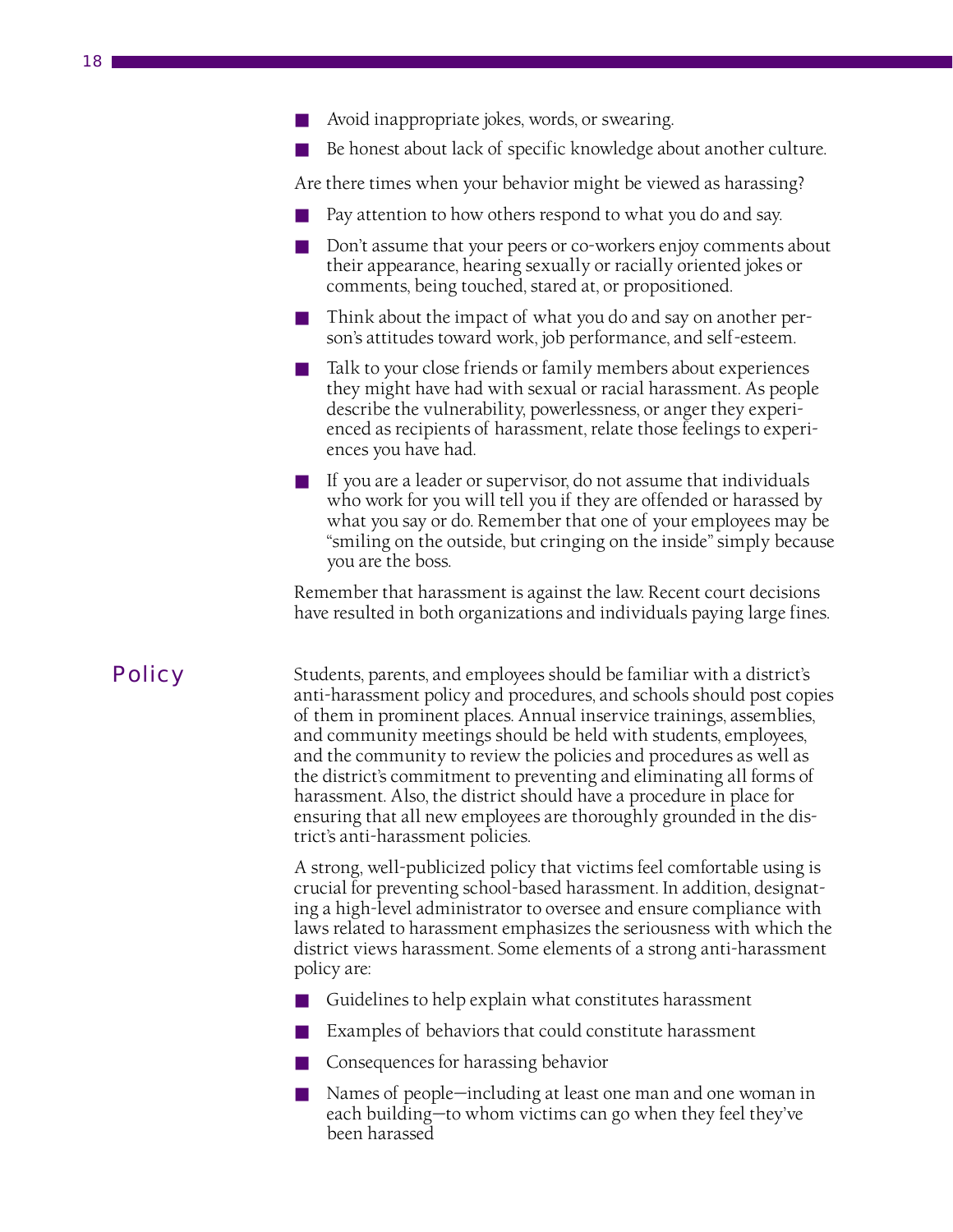- Approximate length of time it should take to investigate a complaint
- Consequences of a staff member not responding to a complaint
- How parents will be involved
- What help is available to victims and perpetrators

#### Policy Responses

■ In response to parents' concern over the handling of two highprofile racial harassment incidents at a local high school and their charges of disparate treatment of students of color, a district in Washington state formed a diversity taskforce and developed a 70-page diversity plan for the district. The plan, developed with substantial community input, includes these key features: an ombuds program to investigate complaints of discrimination and harassment; a discipline recording system; annual training for all staff regarding the district's zero tolerance policy for racial harassment and discrimination; analysis of underrepresentation of students of color in honors and gifted programs; and an evaluation process to ensure diversity in class curriculum.

■ Under a 1993 settlement with OCR, a district in California had to develop a formal policy for handling complaints of racial harassment and disciplining offenders; assign an administrator to monitor racial issues; institute staff training; and appoint a community task force to study race relations in the district. This is in response to charges that a racially hostile environment existed in the schools.

■ Although the Eden Prairie School District in Minnesota had policies and procedures prohibiting sexual harassment, school staff neither understood nor applied them. When the incidents occurred—boys calling girls sexually derogatory names and physically intimidating them, among other things—district personnel tried to call such behavior "inappropriate acts," not sexual harassment. The Office for Civil Rights ruled the behavior was in fact harassment.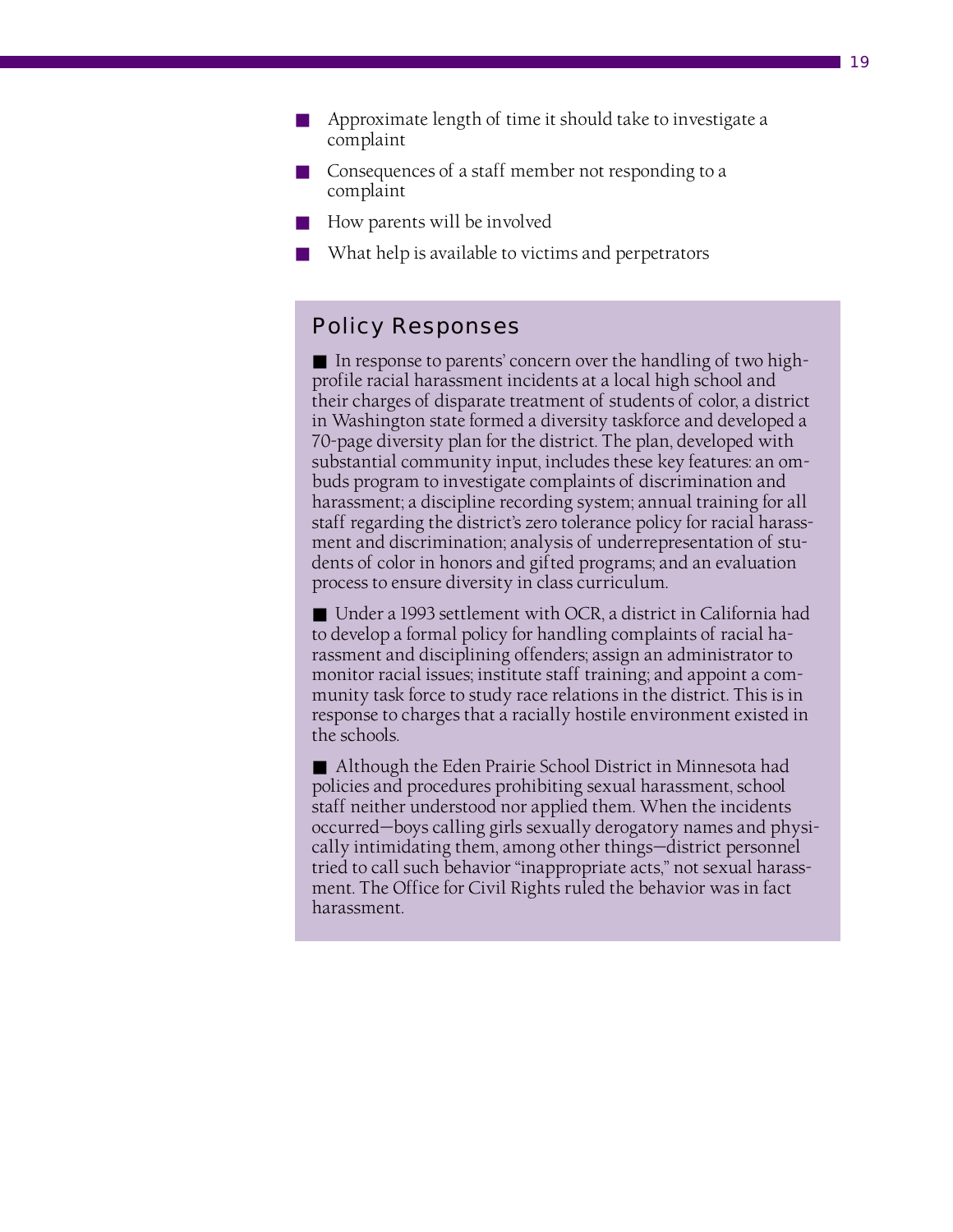| <b>How To Publicize</b><br>a Harassment<br><b>Policy</b>                | The Office for Civil Rights recommends these steps to publicize an<br>anti-harassment policy and grievance procedures: |                                                                                                                                                                                                                                                                                                                                                |  |  |
|-------------------------------------------------------------------------|------------------------------------------------------------------------------------------------------------------------|------------------------------------------------------------------------------------------------------------------------------------------------------------------------------------------------------------------------------------------------------------------------------------------------------------------------------------------------|--|--|
|                                                                         | 1.                                                                                                                     | Publish the policy and grievance procedures as separate documents<br>and make copies available at various locations in school.                                                                                                                                                                                                                 |  |  |
|                                                                         | 2.                                                                                                                     | Include the policy and a summary of the procedures in the school's<br>major publications.                                                                                                                                                                                                                                                      |  |  |
|                                                                         | 3.                                                                                                                     | Identify individuals who can explain how the procedures work.                                                                                                                                                                                                                                                                                  |  |  |
|                                                                         | 4.                                                                                                                     | Designate an employee with indepth legal knowledge of harass-<br>ment issues and the school's grievance procedures as your com-<br>plaint investigator.                                                                                                                                                                                        |  |  |
| <b>Suggestions</b><br>for Implementing<br>a Harassment<br><b>Policy</b> |                                                                                                                        | Inform students about harassment, types of harassing behaviors,<br>the district's prohibitions and sanctions, and how to respond if<br>they are subjected to harassment.                                                                                                                                                                       |  |  |
|                                                                         |                                                                                                                        | Tell parents that the district has policies against racial and sexual<br>harassment and what they should do if their child is a target of<br>harassment.                                                                                                                                                                                       |  |  |
|                                                                         |                                                                                                                        | Inform the community that the district does not tolerate<br>harassment.                                                                                                                                                                                                                                                                        |  |  |
|                                                                         |                                                                                                                        | Train teachers to recognize, prevent, and counteract harassment.<br>Have awareness sessions at each school. Focus on an overview of<br>the problem of harassment among peers; what the survey research<br>data say about peer harassment; curricula and supplementary re-<br>sources for teaching students appropriate behaviors; policies and |  |  |

20

■ Additional training may be needed for certain employees—such as counselors, nurses, and social workers—who may be more likely to hear of harassment. Vice principals are most likely to have to implement sanctions and also need additional training in implementing policy. Supervisors need supplemental training on how to discuss sensitive issues with employees and how to confront suspected harassers.

sanctions; and demonstrations of lessons for students.

■ Follow up all training with periodic retraining, observations, and feedback.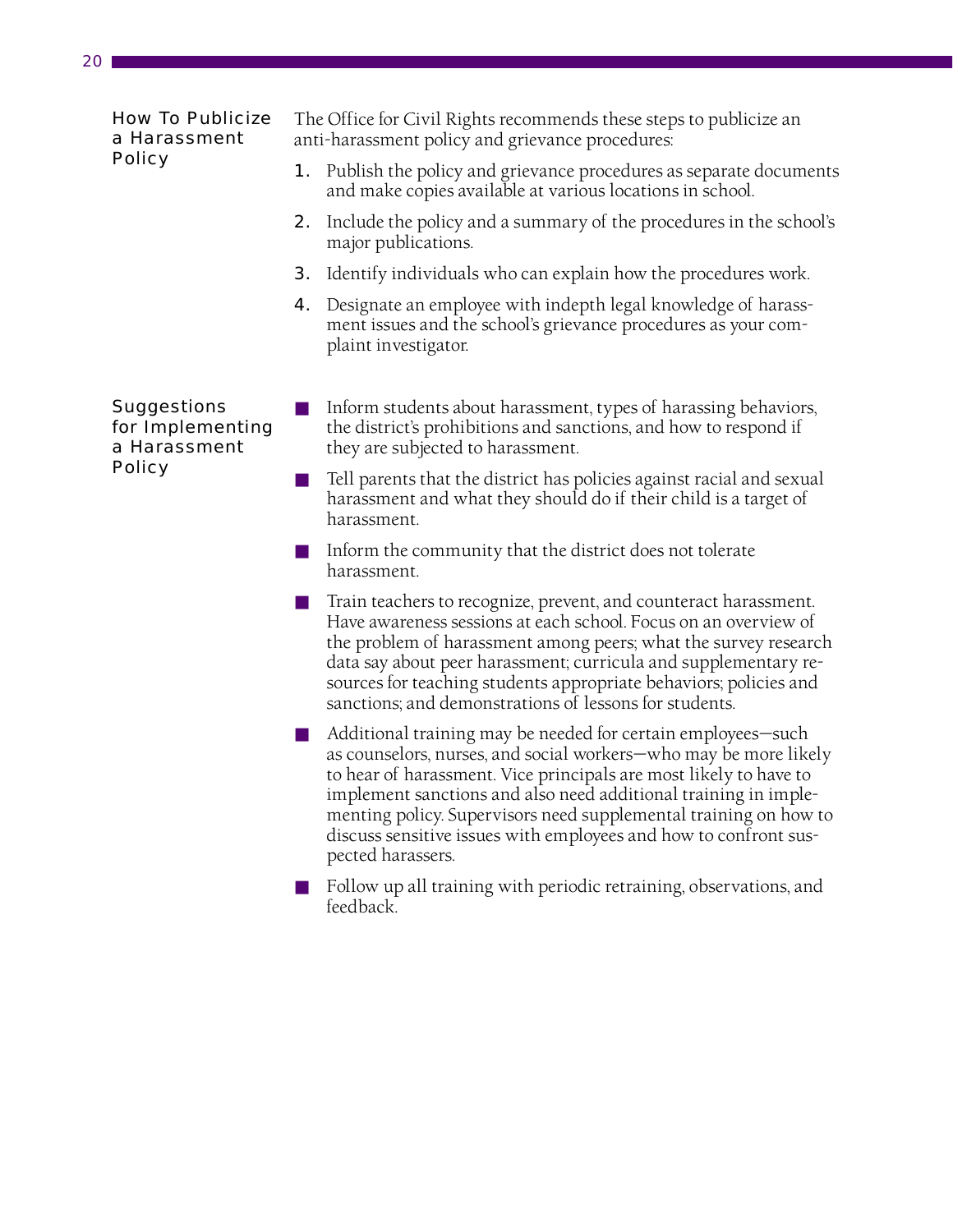## **Grievance** or Complaint Procedures

In addition to an anti-harassment policy, school districts should have specific grievance procedures to deal with harassment. (Title IX regulations require schools to have grievance procedures applying to all forms of sex discrimination.) Grievance procedures are often an effective way of preventing and dealing with this problem.

Elements of effective grievance procedures include:

- 1. Notice given of the procedure, including where complaints can be filed, to students, parents, and employees.
- 2. Impartial investigator assigned to the complainant.
- **3.** Parties involved given the opportunity to present witnesses and other evidence.
- **4.** Time frames set for the major stages of the complaint process.
- 5. Notice given to the parties of the outcome of the complaint.
- **6.** Assurance given that the school will take steps to prevent recurrence of any harassment, and that it will correct its effects on the complainant and others where appropriate.
- 7. Prohibition of retaliation for filing a complaint or participating in an investigation or inquiry (a legal requirement under federal law).

In addition, many schools find grievance procedures are even more effective if they:

- Provide an opportunity to appeal the findings and/or remedy
- Include a formal and informal means for resolving complaints
- Keep students informed of the status of their complaints
- Include an assurance that false reports will not be tolerated and identify sanctions for violations

#### Questions To Ask Someone Reporting Harassment

- **1.** Who did it?
- **2.** When did it happen?
- **3.** Where did it happen?
- 4. What did the person do specifically?
- **5.** What was your response?
- **6.** What was the response of the harasser?
- **7.** Were there any witnesses?
- **8.** Has anything like this happened before?
- **9.** What actions would be required to resolve the situation to your satisfaction?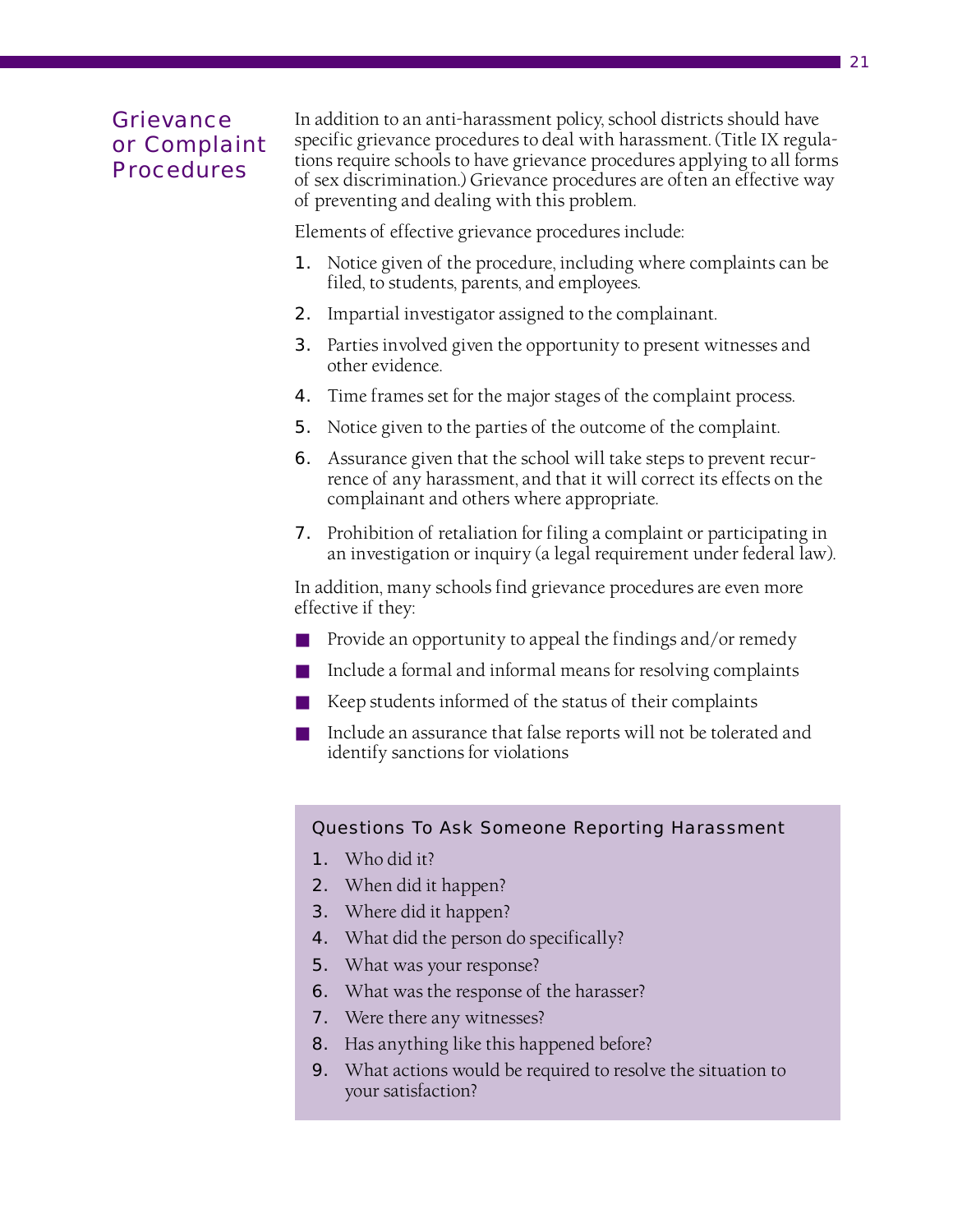#### Questions To Consider

OCR suggests these questions when developing or evaluating an antiharassment grievance procedure:

- Is the procedure flexible enough to accommodate the wide range of types of harassment?
- Can a student be accompanied by a friend or adviser throughout the complaint process?
- Does the grievance procedure provide an opportunity for informal consultation and, where appropriate, informal resolution before moving into formal procedure?
- After initial contact in the procedure, does the complainant have control over whether future institutional action will be taken and an opportunity to participate in decisionmaking regarding the method for resolving the matter?
- Is the grievance procedure process credible to the constituency it is designed to serve?
- Are persons of authority, credibility, and sensitivity involved in the grievance process?
- Does the grievance procedure provide for independent and impartial investigation that produces persuasive findings based on thorough fact finding, careful review, and opportunity for appeal?
- Is every effort made to protect the confidentiality of the parties?
- Are the rights and reputations of both complainant and recipient protected?
- Is the opportunity for reprisal and retaliation minimized?
- Are there time frames in the procedure to investigate and resolve a complaint?
- Is a thorough investigation and timely remedy possible within the established timetable?
- Does the grievance procedure include appropriate remedy for the complainant and institutional corrective action where there is a finding of harassment?
- Does the procedure include provisions for quality control, tracking, record-keeping, and data retrieval?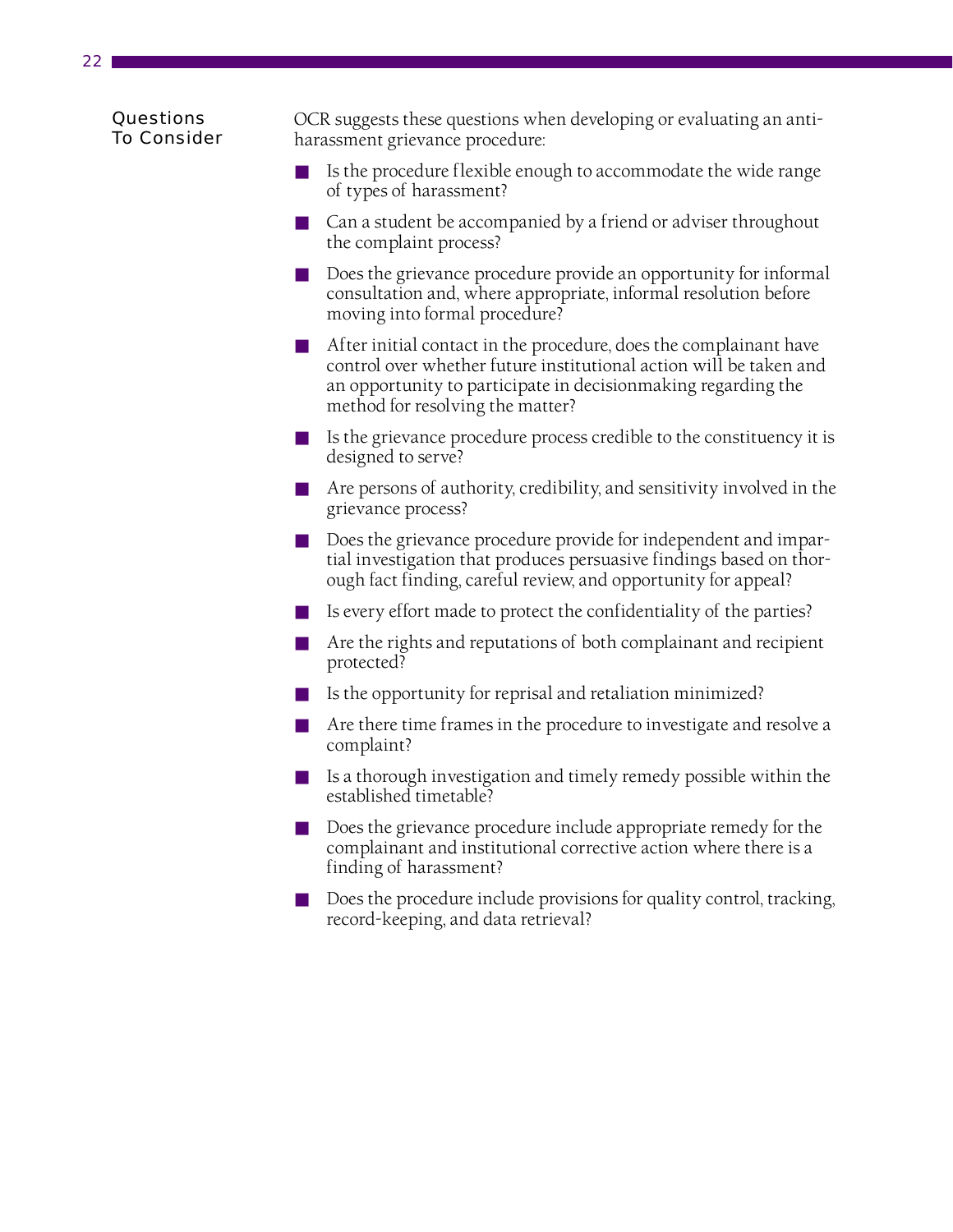#### In addition to a strong policy and effective grievance procedures, districts should establish clear guidelines for students and employees about appropriate and inappropriate behavior. Staff and faculty must clearly understand behavioral and physical contact boundaries in their relations with students. To establish clear guidelines for appropriate behavior, schools should: Guidelines

- Develop, adopt, and deliver a curriculum defining appropriate and inappropriate behaviors (see page 64, Selected Resources and References)
- Communicate procedures for reporting inappropriate behavior
- Train all employees in effectively confronting and reporting harassment

Responding to Harassment

The days of innocent bystanding are gone. How a district responds to harassment demonstrates the district's commitment to preventing and eradicating harassment. Schools should take all complaints about harassment seriously and investigate complaints promptly, thoroughly, and consistently. Telling a victim to ignore the harassment is not appropriate. The courts have not narrowly defined how severe or pervasive harassment must be to be actionable. If a victim's emotional well-being, sense of safety, or self-esteem were adversely affected, then he or she may have legal recourse. Consider the alleged behavior or circumstances from the victim's perspective.

When harassment is identified, school officials should move quickly and decisively to stop the harassment, punish the offenders, and provide any needed redress to the victim or victims. If a student or parent reports harassment, school officials should explain the district's grievance procedures and offer the student or parent the opportunity to use them.

Even before an investigation is complete, interim steps may need to be taken. If applicable, report the harassment to law enforcement, separate the students, or allow the person claiming harassment to transfer to another class. Prevent public disclosure of the names of all involved except as necessary to find out what happened. Pay attention to any due process or other rights of the accused, but ensure these don't interfere with protections provided to the complainant by the law. All details of the incidents and the actions taken by the school should be thoroughly documented.

It is essential to ensure that no harm comes to a student for reporting incidents; take steps to prevent retaliation by anyone. Tell the complainant that the law prohibits retaliation, and reassure the student that the school will take strong responsive actions if it occurs.

A student may request confidentiality or ask that the matter not be pursued. Nonetheless, the school must consider whether the alleged harassment may affect other students, and if so, may need to take

#### *Barriers to Reporting Harassment*

*Uncertainty about what it is*

*Fear of retaliation*

*Guilt for somehow provoking it*

*Fear of being named for provoking it*

*Reluctance to hurt a peer or respected authority figure*

*Fear of being disbelieved or ridiculed*

*Avoidance of conflict*

*Fear of taking action for which one is unprepared*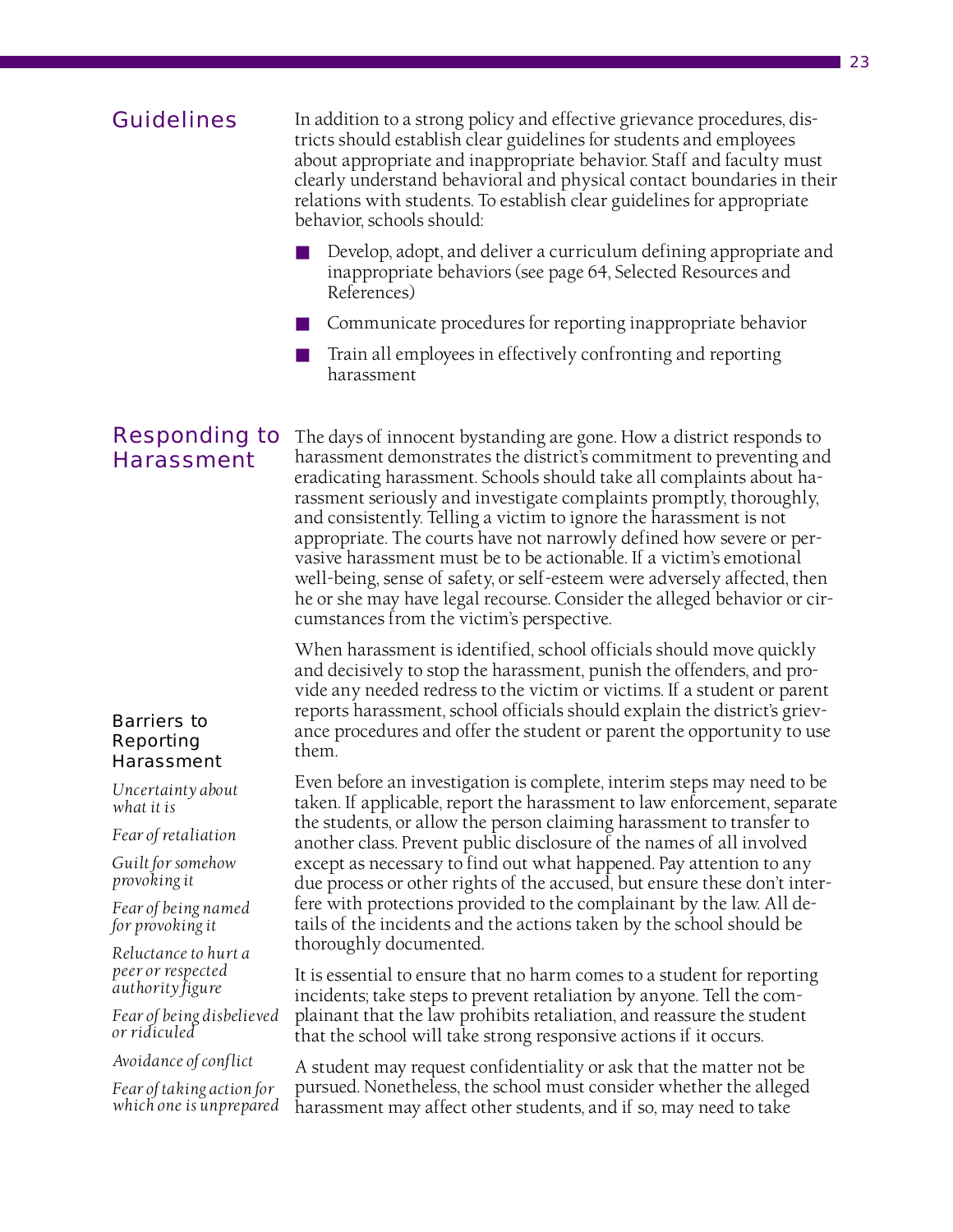action to prevent those students from being harassed. At a minimum, the school should track the incident so repeat offenders can be identified and action taken against them if necessary. When receiving a report of harassment, all school employees should keep in mind:

- Don't blame the student or question the student's motives. Harassment can be hard to report. It is wrong and illegal, and federal law requires your school to have policies against it.
- Take thorough notes about the student's experience. Advise the student about your school's Title IX coordinator or any other employee designated to receive complaints about harassment.
- Explain the grievance procedure to the student, then follow the established procedures. Review your school's policy or ask a supervisor if necessary.
- Inform the student of outside agencies that can assist if the complaint is not resolved satisfactorily.
- Provide specific information about how the student can obtain continued guidance and support.

# One District's Approach

The March 1995 *IDRA Newsletter* of the Intercultural Development and Research Association in San Antonio, Texas, highlights the following approach used by a Texas school district to implement an anti-harassment program:

- 1. Convened a meeting with a core group of individuals, selected campus principals, representatives from the district's discipline committee, selected counselors, and nurses. This committee reviewed all documents containing any reference to harassment to:
	- Ensure they provided a clearly stated policy and procedures regarding harassment
	- Note any significant discrepancies or omissions
- 2. Provided an overview of peer-to-peer harassment to principals at each of the elementary and secondary schools to:
	- Raise awareness about the prevalence of harassment among students and the legal issues
	- Review the proposed changes and modifications to the policies, procedures, and sanctions resulting from the first committee meeting
	- Discuss the training and implementation plan for staff and students
	- Provide input regarding letters of notification to parents about the upcoming awareness training for students
- **3.** Provided a community awareness meeting for community representatives to learn about the district's plan to prevent harassment in the schools.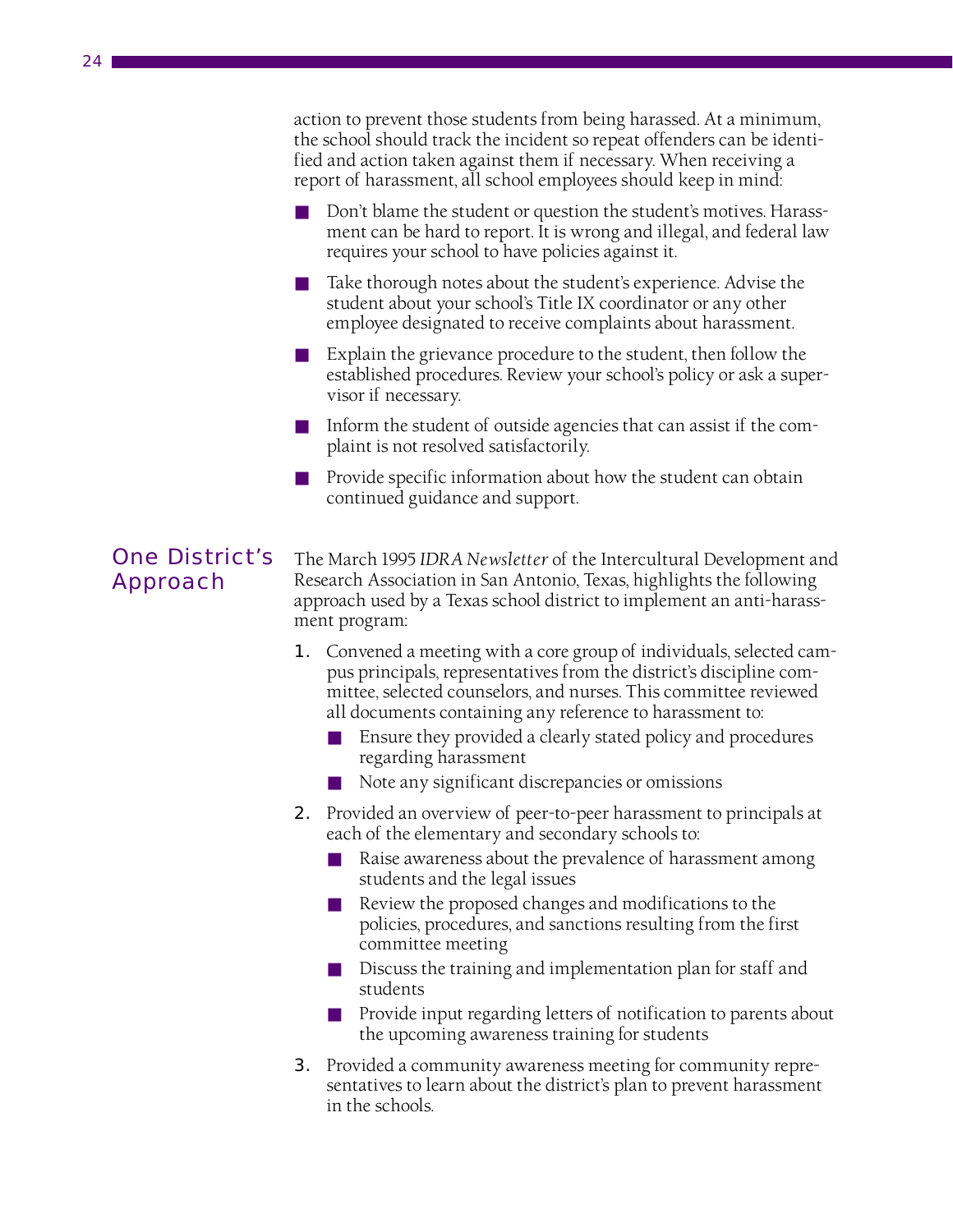- 4. Created an introductory presentation for secondary students on:
	- What harassment is
	- What behaviors constitute harassment
	- What the prohibitions against harassment are
	- What to do if they are being harassed
- 5. Provided four days of training to selected representatives from each of the district's schools using a training-of-trainers approach. Training focused on:
	- An overview of the problem
	- What the survey data say about student-to-student harassment
	- Curricula and supplementary resources for teaching appropriate behaviors
	- Policies and lesson demonstrations
- 6. Included a training and planning meeting of counselors, nurses, and social workers from throughout the district in anticipation of possible disclosures and complaints of harassment. The purpose was to:
	- Provide an overview
	- Plan efforts to support students who had been targets
	- Provide counseling or other related support to students doing the harassing
- **7.** Included follow-up activities by an outside equity coordinator:
	- Observations and feedback of the training awareness sessions
	- Input on the training implementation

## Examine Your Actions

The following suggestions—intended to spur reflection, not to be exhaustive—may help individuals who hold special positions in the education community to examine their own actions. You may also wish to use these suggestions to assess the extent of harassment in your classroom, school, district, or community. Try using a questionnaire, informal discussions, interviews, or even a survey based on these items. You will determine the extent of the problem and also provide subjects with a sense of your interest in and concern about their circumstances.

#### School Board Members and District Administrators

Do I undertake these actions on an ongoing basis?

- $\triangleright$  Support efforts to make schools welcoming places for all students, parents, and community members
- $\triangleright$  Show respect and consideration to everyone regardless of race, color, national origin, sex, age, marital status, parental status, or physical condition
- $\triangleright$  Support and receive training on harassment issues
- $\boldsymbol{\nu}$  Invite community and parents to participate in harassment training activities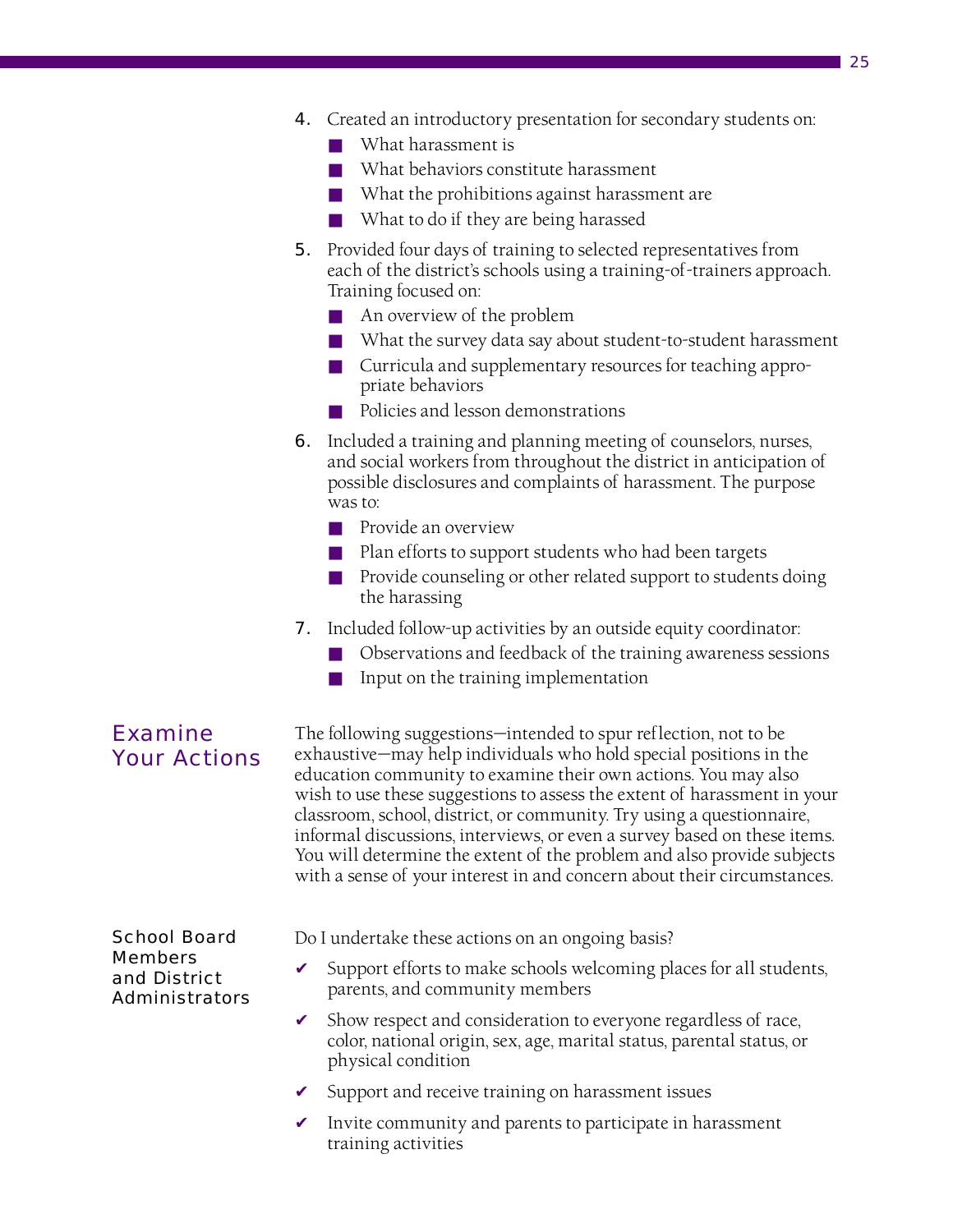- $\boldsymbol{\nu}$  Publicize commitment to preventing harassment and expectations about behavior for staff and students
- $\vee$  Hold community forums on the topic
- $\triangleright$  Publish information in newsletters, pamphlets, notices, newspapers, letters (to the community, students, staff, parents)
- $\triangleright$  Speak to staff, students, parents, and other organizations
- $\triangleright$  Post policies and procedures in buildings
- Make sure students receive information about harassment
- $\checkmark$  Keep current with new harassment information
- $\vee$  Supervise and evaluate administrators
- $\checkmark$  Visit schools to see what's happening there

#### **School** Administrators

- Do I undertake these actions on an ongoing basis?
- $\boldsymbol{\nu}$  Survey students and staff or conduct focus group discussions to determine the climate and extent of harassment in the school
- $\vee$  Document and track reported incidents of harassment
- $\vee$  Recognize and confront my own biases and ask other staff members to do the same
- $\triangleright$  Provide training for all school employees—including classified staff—about behaviors that constitute harassment, procedures to follow in instances of student harassment, and prevention strategies
- $\vee$  Implement a monitoring system on buses
- Show respect and consideration to everyone regardless of race, color, national origin, sex, age, marital status, parental status, or physical condition
- $\vee$  Interact in a positive way with people who are different from me
- $\triangleright$  Confront any biased or discriminatory behavior that I encounter, deal with it directly, and contact the appropriate person or agency
- $\boldsymbol{\checkmark}$  Hire staff representing the ethnic composition of the community
- $\triangledown$  Train staff and students in the damaging effects of racial or sexual harassment, including verbal harassment
- $\triangleright$  Establish a policy against racial and sexual harassment, and make staff and students aware that such behavior will not be tolerated
- $\triangleright$  Evaluate staff on a regular basis to monitor awareness of harassment policy and procedures
- $\vee$  Set an example through modeling
- $\vee$  Arrange training for staff throughout the school year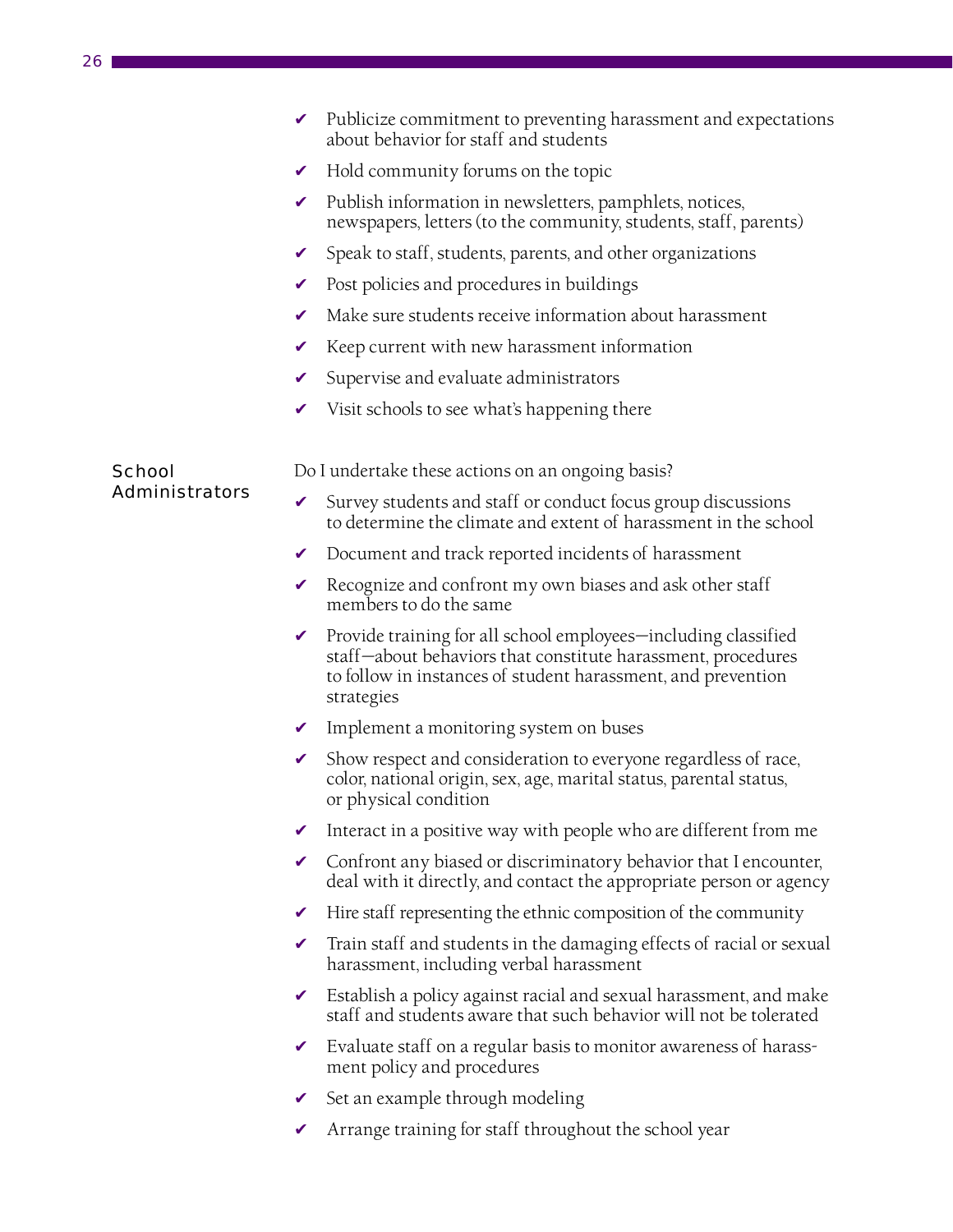- $\vee$  Include harassment policy and procedures as part of new staff orientation
- $\triangleright$  Inform and verbally express standards for my building; review district policy in handbook and procedures
- $\checkmark$  Set clear expectations of behavior for staff and students
- $\triangleright$  Deal with situations before a crisis occurs
- $\vee$  Keep staff informed on occurrences
- $\vee$  Designate a support person teachers can talk to
- $\triangleright$  Communicate harassment issues or concerns with designated harassment complaint manager
- $\checkmark$  Speak up every time I witness harassment
- $\triangleright$  Take the initiative to get training and educate myself
- $\triangleright$  Ensure that harassment is included in the curriculum
- $\vee$  Provide an atmosphere where students can share harassment information
- $\triangleright$  Encourage families to advocate for their children

Further, has the entire staff been trained to understand the following concepts?

- $\vee$  What constitutes racial and sexual harassment
- $\boldsymbol{\nu}$  What to do if they feel they are a target of harassment
- $\vee$  What their rights are as alleged victims and as accused perpetrators
- $\vee$  How to intervene if they witness peer-to-peer student harassment
- $\vee$  What to do if a student complains about being harassed, but doesn't want to file a complaint
- $\vee$  What to do if a student wants to file a complaint
- $\vee$  The connection between equity concepts in general and the reduction or prevention of harassment

#### Do I undertake these actions on an ongoing basis? **Teachers**

- $\checkmark$  Communicate harassment issues or concerns to the designated harassment complaint manager
- $\checkmark$  Speak up when I witness harassment
- $\checkmark$  Take initiative to get training and otherwise educate myself
- $\vee$  Have a clear understanding of policy and procedures
- $\vee$  Create and provide an atmosphere where students can share harassment information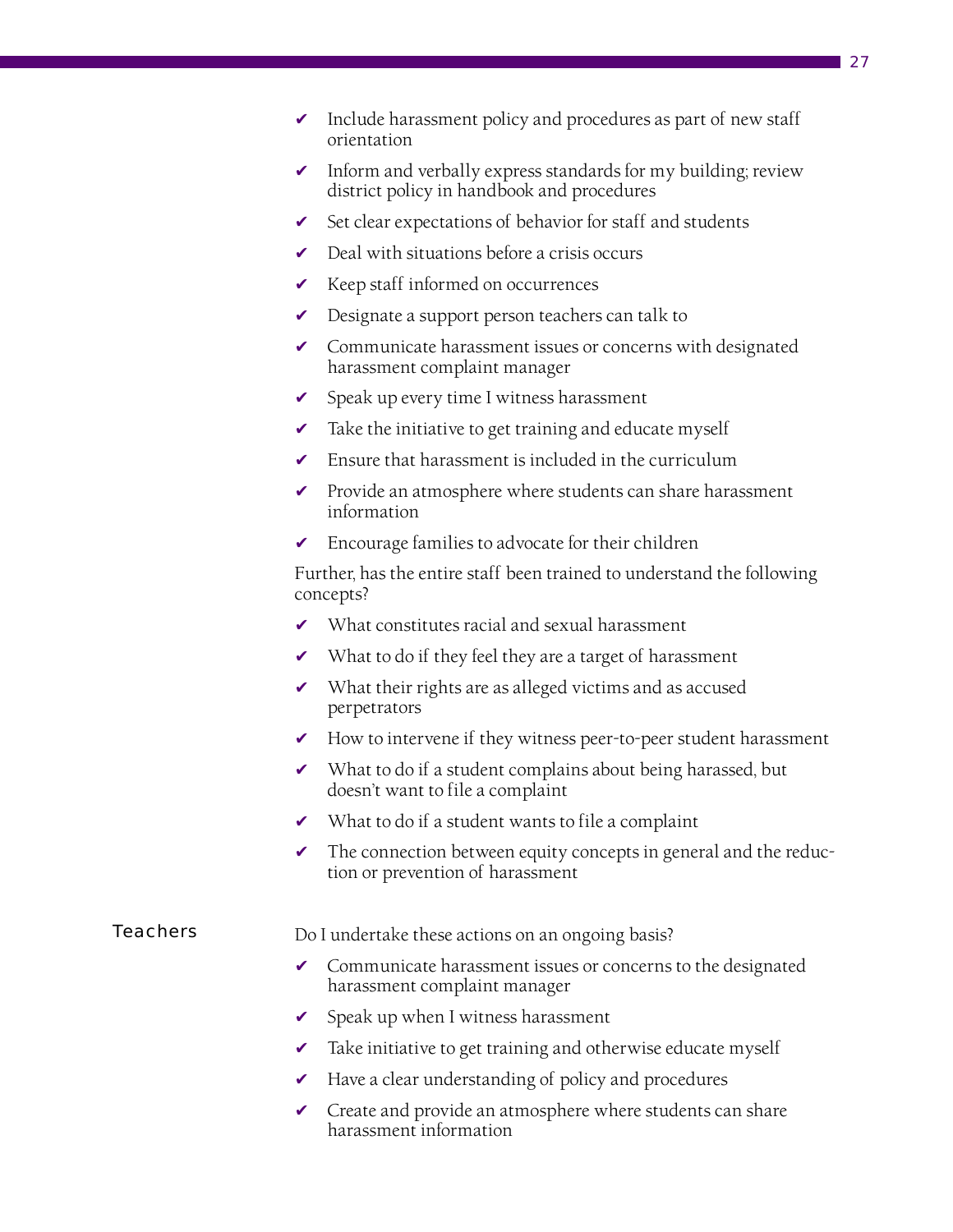- $\boldsymbol{\checkmark}$  Have visuals (posters, etc.) in the classroom that promote all races, both sexes, and diverse ethnicities  $\vee$  Use multicultural curriculum  $\triangleright$  Show respect and consideration to everyone regardless of race, color, national origin, sex, age, marital status, parental status, or physical condition  $\checkmark$  Interact in a positive way with people who are different from me  $\triangleright$  Confront any biased or discriminatory behavior that I encounter; refuse to condone behavior that I find offensive by dealing with it directly and contacting the appropriate person or agency  $\triangleright$  Teach students about stereotypes and prejudice and how to recognize the bias that may exist in the materials they use in school  $\boldsymbol{\nu}$  Make sure that all visuals in the classroom reflect human diversity Do I undertake these actions on an ongoing basis? ✔ Train students to be trainers and advocates  $\vee$  Keep up with policy and procedures  $\vee$  Conduct cultural awareness training in classrooms  $\checkmark$  Communicate harassment issues or concerns to the designated harassment complaint manager  $\vee$  Organize support groups  $\vee$  Provide role-playing scenarios for discussion  $\triangleright$  Ensure a safe, comfortable atmosphere for student disclosure to occur and provide ongoing support  $\triangleright$  Act as parent liaison to administrators and students  $\vee$  Act as a student advocate  $\vee$  Act as a resource to staff members  $\boldsymbol{\checkmark}$  Advocate for staff and parents  $\checkmark$  Serve as a link to appropriate resources for students and staff who have complaints  $\triangleright$  Show respect and consideration to everyone regardless of race, **Counselors** 
	- color, national origin, sex, age, marital status, parental status, or physical condition
	- $\vee$  Interact in a positive way with people who are different from me
	- $\triangleright$  Confront any biased or discriminatory behavior that I encounter; refuse to condone behavior that I find offensive by dealing with it directly and contacting the appropriate person or agency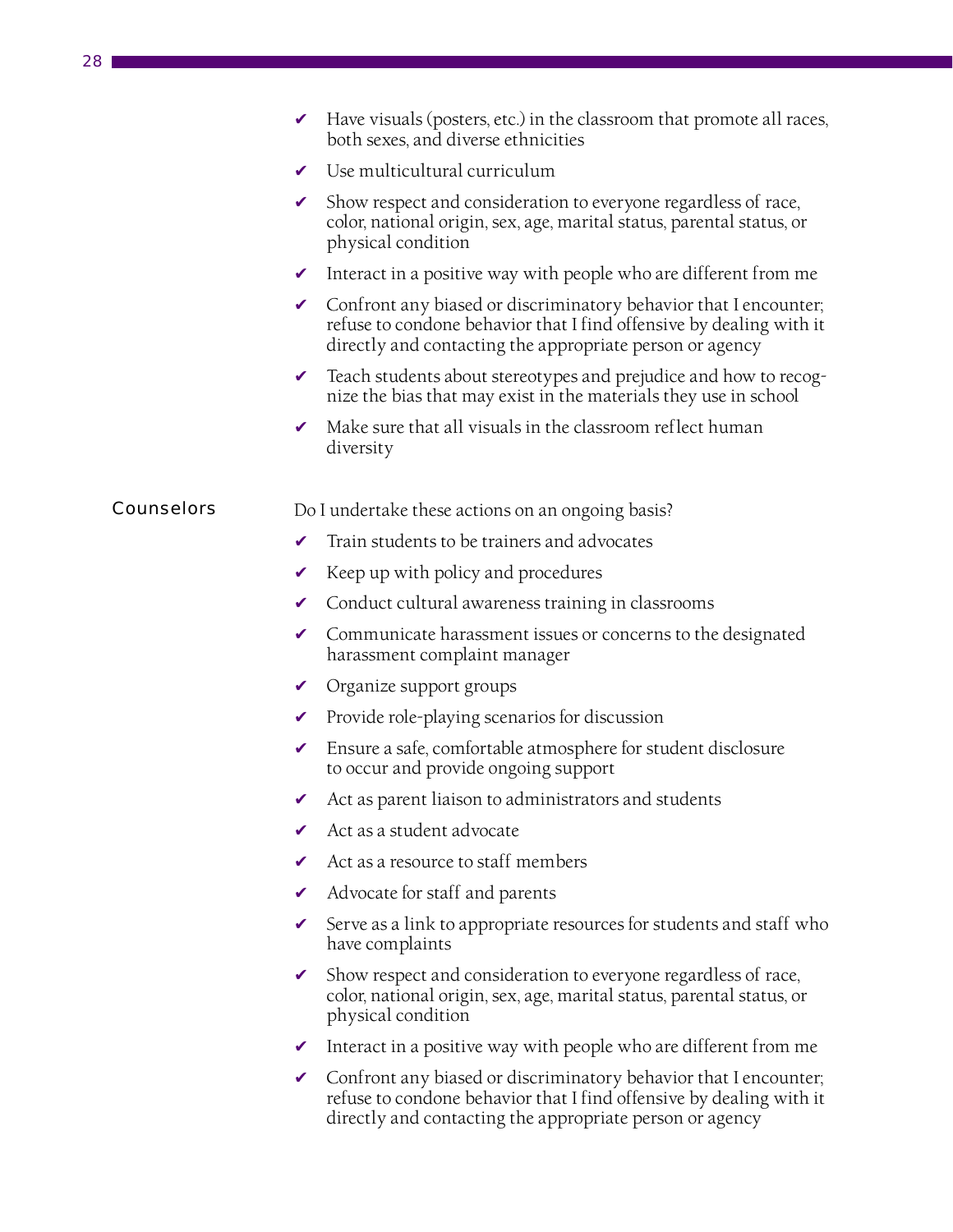# Professional Development and Training

Efforts to combat harassment must go beyond enacting policies. To have the maximum effect, efforts must focus on creating a climate free from bias and illegal discrimination. This is done most effectively through professional development and training for employees, students, parents, and community members.

All district employees should be trained in the district's policies and procedures as well as how to recognize harassment in all its forms. In addition to providing information and strategies, training sessions give employees a chance to talk with each other about the issues involved in harassment. This can be an important step in recognizing and addressing the problem.

Faculty and staff must understand behavioral boundaries in their relations with students and how to effectively confront, deal with, and report student-to-student harassment. Students and parents must understand what constitutes harassment, be aware of reporting procedures, and understand the steps that the school will take to eliminate harassment.

Suggestions for developing a training program include:

- Train students, faculty, and staff to recognize and respond appropriately to harassment
- Choose trainers carefully, focusing on trainers who bring a cooperative, problem-solving approach to training
- Obtain or develop readable awareness materials that define and discuss harassment, prevention, and intervention (see Selected Resources and References, page 64)
- Develop methods to educate new administrators, teachers, guidance counselors, staff members, and students about the school's harassment policy and grievance procedures

Some communities offer local speakers about harassment through groups such as the local speakers bureau, colleges and universities; Cooperative Extension; the Urban League; the NAACP; women's groups such as Business and Professional Women or the American Association of University Women; Girls Inc.; Girl Scouts; or the state Division of Human Rights.

# **Curricular** Concerns

An empowering educational setting challenges and rejects harassment and affirms pluralism. A school striving for equity allows such empowerment to permeate the curriculum, instructional strategies, and the interactions among teachers, students, and parents. Such an approach promotes mutual respect, excellence, and achievement for all by confronting historical and current inequities. It fosters responsibility, productivity, and active participation in a diverse and evolving society.

Often, however, such important topics are rarely discussed. They are evaded curricula. Yet, avoiding the issue reinforces the message that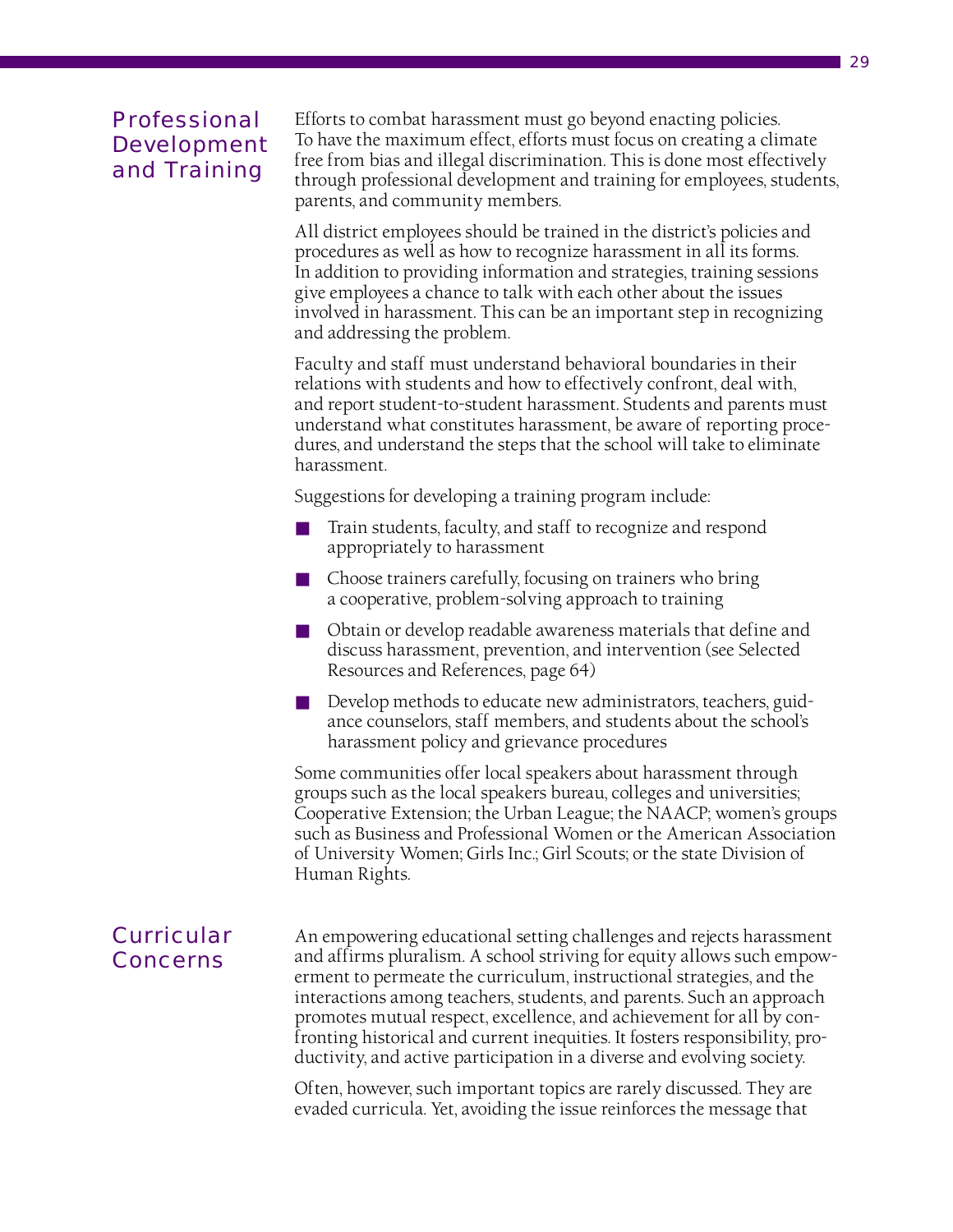harassment is private and individual, not societal and widespread. Evasion covers up the extent of the abuse and reinforces the shame that victims can feel. Schools and teachers can help by providing harassment awareness and prevention training and in the ways they teach every day in the classroom.

Effective harassment-specific content should include the following:

- The scope and range of harassment
- The culture of schools in terms of the part they play in promoting or ignoring harassment
- The roots of harassment
- The legal issues involved
- The links and similarities between victims and perpetrators of violence
- Procedures outlining the appropriate response for teachers, students, and administrators

Since students learn in different ways, teachers can stimulate their interest and promote discussion by using a variety of teaching techniques including role playing, group exercises, small-group discussions, audiovisuals, community provider presentations, subject panels, and handouts.

On a day-to-day level, teachers can help by being conscious of the inclusivity of the content they teach—the selection of materials, the presentation of guest speakers, field trips, and examples used to demonstrate points. Teachers can foster inclusivity with existing curricula by:

- Using examples and content that reflects sexual, racial, and cultural diversity
- Helping students understand, investigate, and determine the implicit cultural assumptions and biases within a discipline
- Modifying teaching in ways that will facilitate the academic achievement of students from both sexes and all races and ethnic groups

Goals for Bias-Free **Curricula** 

In reviewing your curricula for equity, it may help to keep the following goals in mind.

- 1. Enable students and staff to recognize and make appropriate responses about discrimination.
- **2.** Provide students with multicultural experiences to enable them to interact and contribute more effectively in a pluralistic society and interdependent world.
- 3. Include ideas, perspective, and experiences of women and men of diverse ability, social, cultural, racial, and ethnic groups in all content areas.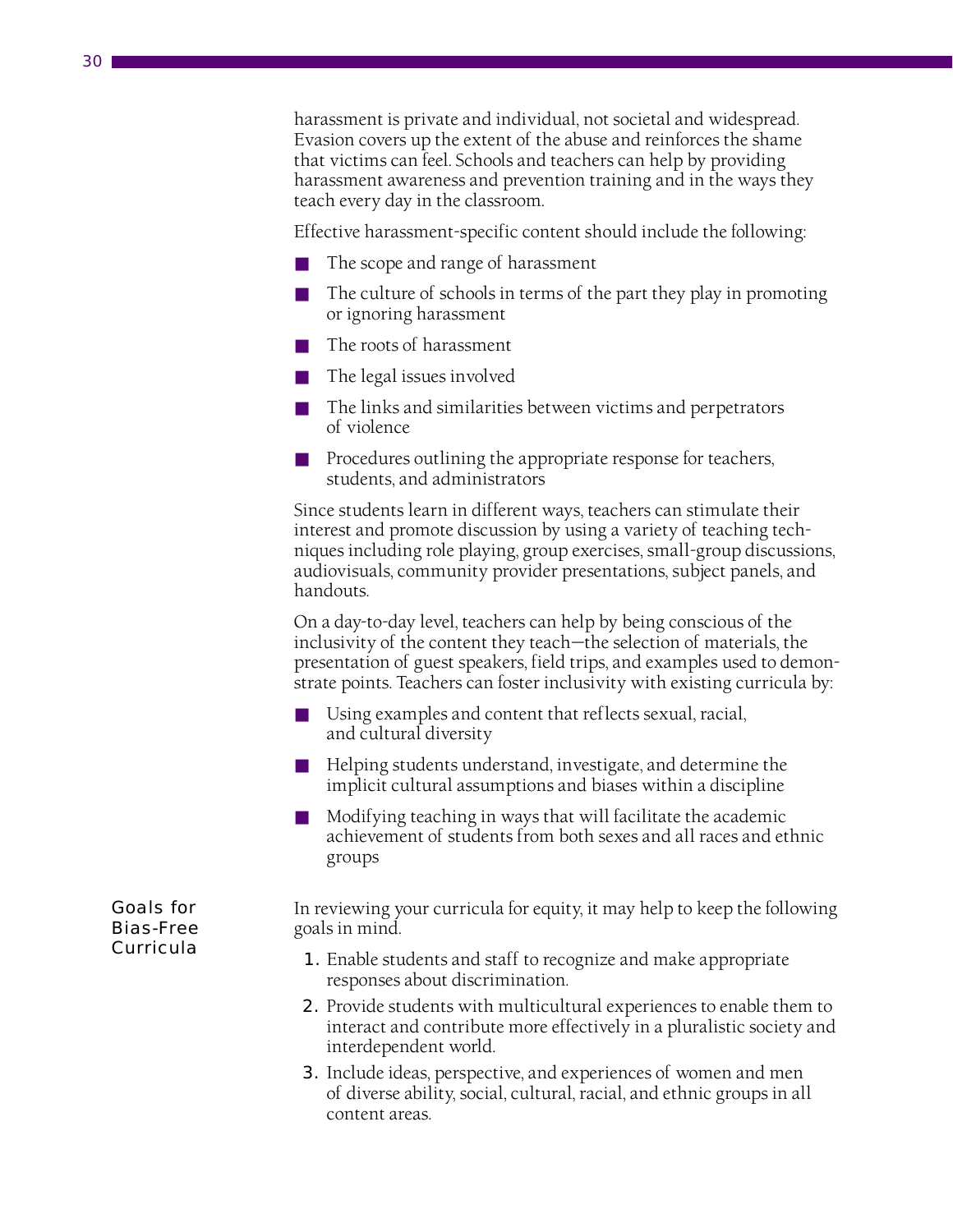- 4. Create a climate that enhances learning by recognizing the history and culture of all people.
- 5. Empower students and their families to become active participants in the process of learning.
- 6. Increase students' knowledge of diverse cultural attitudes, traditions, and values.
- 7. Assist students in developing a positive self-image.
- 8. Improve intergroup and interpersonal relations, communication, and understanding.
- 9. Provide an atmosphere that fosters respect for all languages and dialects.
- **10.** Develop students' abilities to recognize and critically analyze complex social problems and issues such as harassment in contemporary society.

The following considerations are a more specific way of looking at curricula for inclusivity.

- 1. Does the curriculum provide for a balanced study of world cultures? Are students taught about contributions deriving from non-European sources? Are they taught to appreciate non-European cultures? Are they taught to appreciate the contributions of men and women?
- 2. Do art, drama, literature, and music curricula include the contributions of women and non-Europeans?
- 3. Do curricula in current events, economics, government, history, social studies, and science include components pertinent to the past and present experiences of people of color and women? Are minority issues and perspectives included?
- 4. Do textbooks and course materials avoid sexual, racial, and cultural stereotypes?
- 5. Where the use of instruction materials containing stereotypes is unavoidable, are these images identified as stereotypes and then countered with more accurate information?
- 6. Do classroom display materials and instruction materials include representations of diverse international and domestic cultures and events in positive terms?
- 7. Does the curriculum include classroom components, such as cooperative learning activities or oral history projects, designed to reduce racial, ethnic, sexual, and cultural segregation?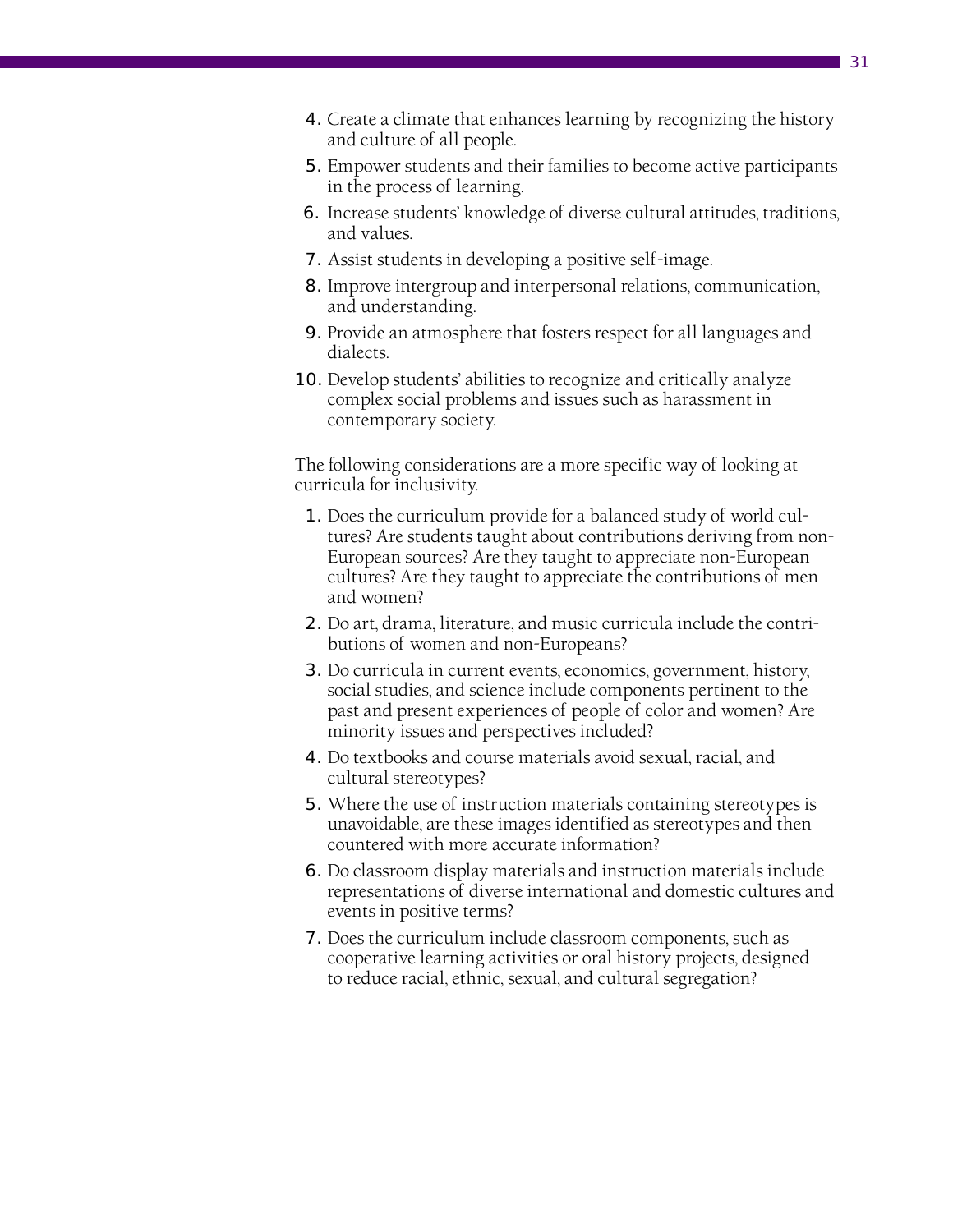### Identifying Curricular Bias

In addition, educators may wish to examine curricula for bias using the following six checkpoints:

- 1. Invisibility: underrepresentation of certain groups, which can imply that these groups are of less value, importance, and significance.
- 2. Stereotyping: assigning only traditional or rigid roles or attributes to a group, thus limiting the abilities and potential of that group; denying students a knowledge of the diversity and complexity of, and variations among, any group of individuals.
- **3.** Imbalance/selectivity: presenting only one interpretation of an issue, situation, or group; distorting reality and ignoring complex and differing viewpoints through selective presentation of materials.
- 4. Unreality: presenting an unrealistic portrayal of this country's history and contemporary life experience.
- 5. Fragmentation/isolation: separating issues relating to people of color and women (or other protected groups) from the main body of text.
- 6. Linguistic bias: excluding the roles and importance of women and girls by constant use of the generic "he" and sex-biased words. Linguistic bias includes issues of ethnicity, culture, and language proficiency as well.

The resource section in this guide provides information on specific curricula for preventing and eliminating harassment.

# Personal for Educators

Racism and sexism are subtly entwined in virtually every aspect of our **Considerations** lives. Few of us can escape the effects. Yet, there are ways to ensure that our actions fit our beliefs. Educators, students, parents, and community members can take steps to create an equitable atmosphere in which everyone is able to live and work in a harassment-free environment. We can start by examining our own attitudes periodically. It may be helpful to periodically rate ourselves on the following list of questions.

- 1. Have I recently examined my own attitudes and behaviors in terms of how they contribute to or combat racist and sexist attitudes around me?
- 2. Have I sought to enhance my own awareness and understanding of racism and sexism by seeking out information, talking with others, reading, and listening?
- **3.** Have I reevaluated my use of terms or phrases that may be perceived by others as degrading or hurtful?
- 4. Have I openly disagreed with a racist or sexist comment, joke, or action among those around me?
- 5. Would I have the courage to take a positive stand, even at some possible risk, when the chance occurs? Have I ever done so?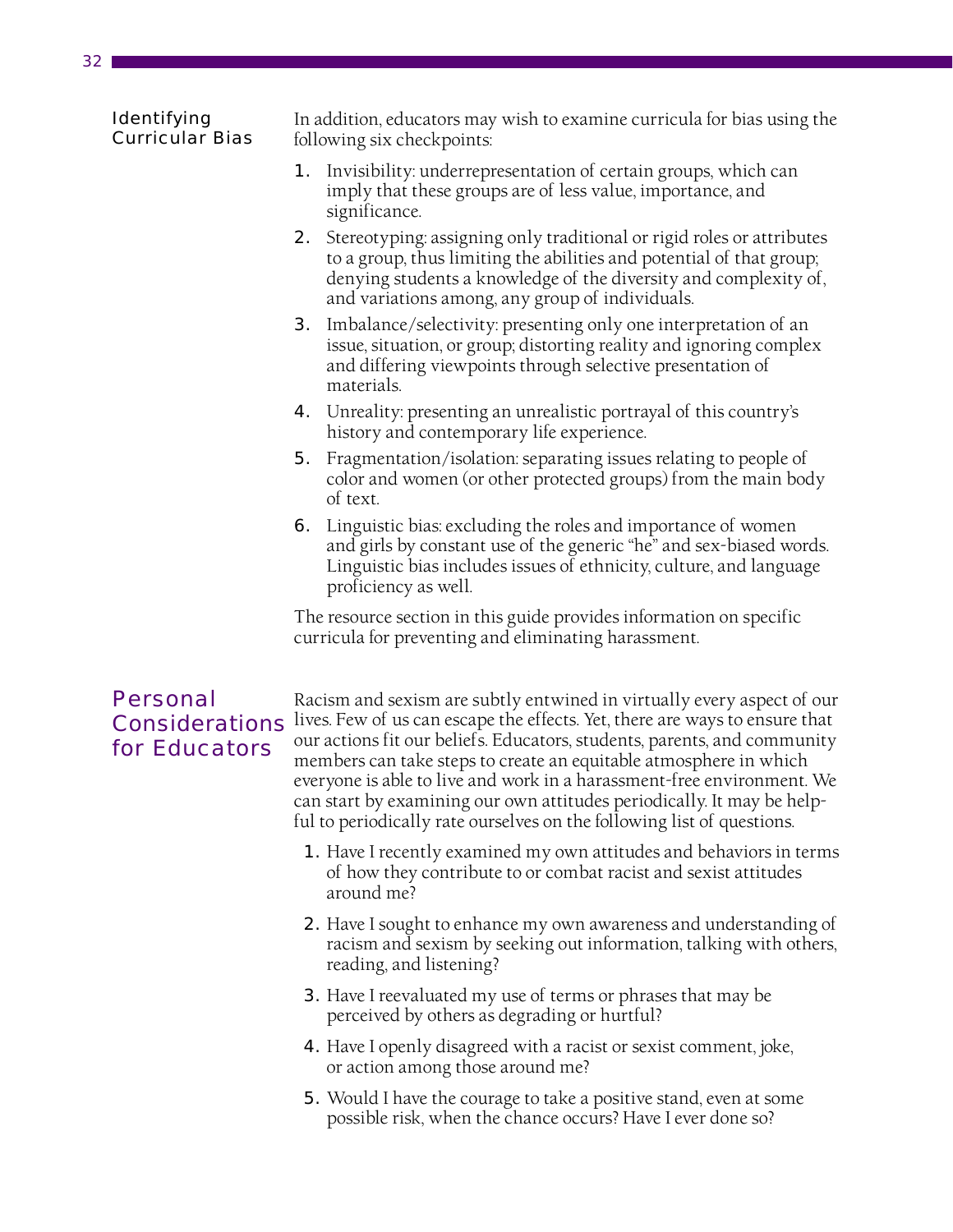- 6. Have I become increasingly aware of racist and sexist television programs, advertising, news broadcasts, etc.? Have I complained to those in charge?
- **7.** Have I acknowledged that white Americans are affected by subtle and pervasive racist messages from their schools, homes, media, government, etc., and are affected even when they do not desire to be intentionally racist?
- 8. Have I suggested and taken steps to implement discussions or workshops aimed at understanding racism and sexism with friends, relatives, colleagues, social clubs, or church groups?
- 9. Have I investigated political candidates at all levels in terms of their stance and activity against racist and sexist government practices before deciding how to vote?
- **10.** Have I considered the curricula used in my school in terms of their treatment of racism and sexism, subtle and overt?
- **11.** Have I contributed time or money to an agency, fund, or program that actively confronts the problems of racism and sexism?
- **12.** Have my buying habits supported nonracist and nonsexist shops, products, and companies?
- **13.** Have I become seriously dissatisfied with my own level of activity in combating racism and sexism?
- 14. Is my school a focus of my educational efforts in responding to racism and sexism?

# Is My Behavior Okay?

- Would I want my comments or behavior to appear in the newspaper or on TV?
- Is this something I would say or do if my mother, father, or guardian, girlfriend or boyfriend were present?
- Is this something I would want someone else to say or do to my mother, father, or guardian, girlfriend or boyfriend?
- Is this something I would say or do if the other person's significant other were present?
- Is this something I would say or do in front of a person of another race or gender?
- Would I object if someone made racist or sexist comments in my presence?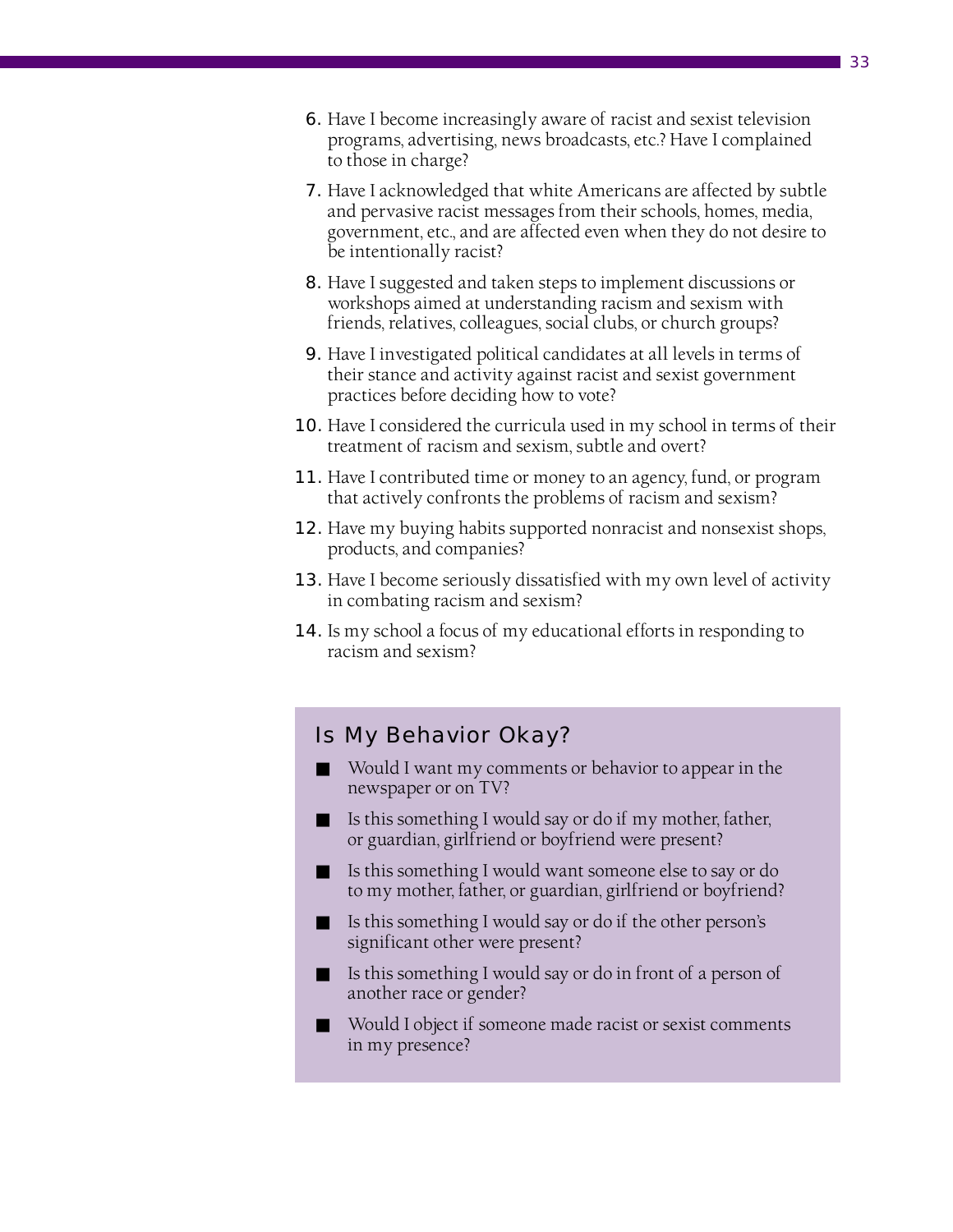# WHAT SCHOOL EMPLOYEES NEED TO KNOW

Harassment can occur between adults in the school workplace. Some estimates say sexual harassment affects 85 percent of U.S. working women at some point in their lives. Racial harassment, either blatant or institutional, is also often a fact of the American workplace.

In 1996 the courts settled a long-pending class-action suit against Texaco for its treatment of minority employees, epitomized in a tape of Texaco executives using racial slurs and discussing how to destroy evidence sought by the plaintiffs in the case. Plaintiffs have also been successful in suits filed against Denny's restaurants that told employees to keep African American patrons to a minimum by requiring them to pay in advance for their meals (despite the table-service orientation of Denny's), by seating them in the rear of the restaurant, and by stalling on their service or locking them out altogether.

The definition of harassment as it applies between adults is the same as for student-to-student harassment. If you believe you are a victim of harassment, you may decide to confront the offender or his or her supervisor immediately or you may take some time to decide how to proceed. In either event, you should document the harassment close to the time it occurs. You can do this by:

- Discussing the incident, talking with a friend or family member who could later verify that you gave a certain account of the incident at a certain time.
- Writing an account of the incident. This can take the form of a letter you send to the offender, but keep a copy that you send by certified or registered mail to yourself. If the envelope remains sealed, it can help establish later that you recorded such an account of the incident at a certain time.

If you decide to take steps to remedy the harassment, you can:

- Confront the harasser. Demand that he or she discuss the episode with you and make it clear you will not tolerate any further similar behavior. Tell the person specifically what he or she did that offended you.
- File a verbal or written complaint with your employer.
- Ask your employer to relocate you away from the harasser.
- Seek legal advice.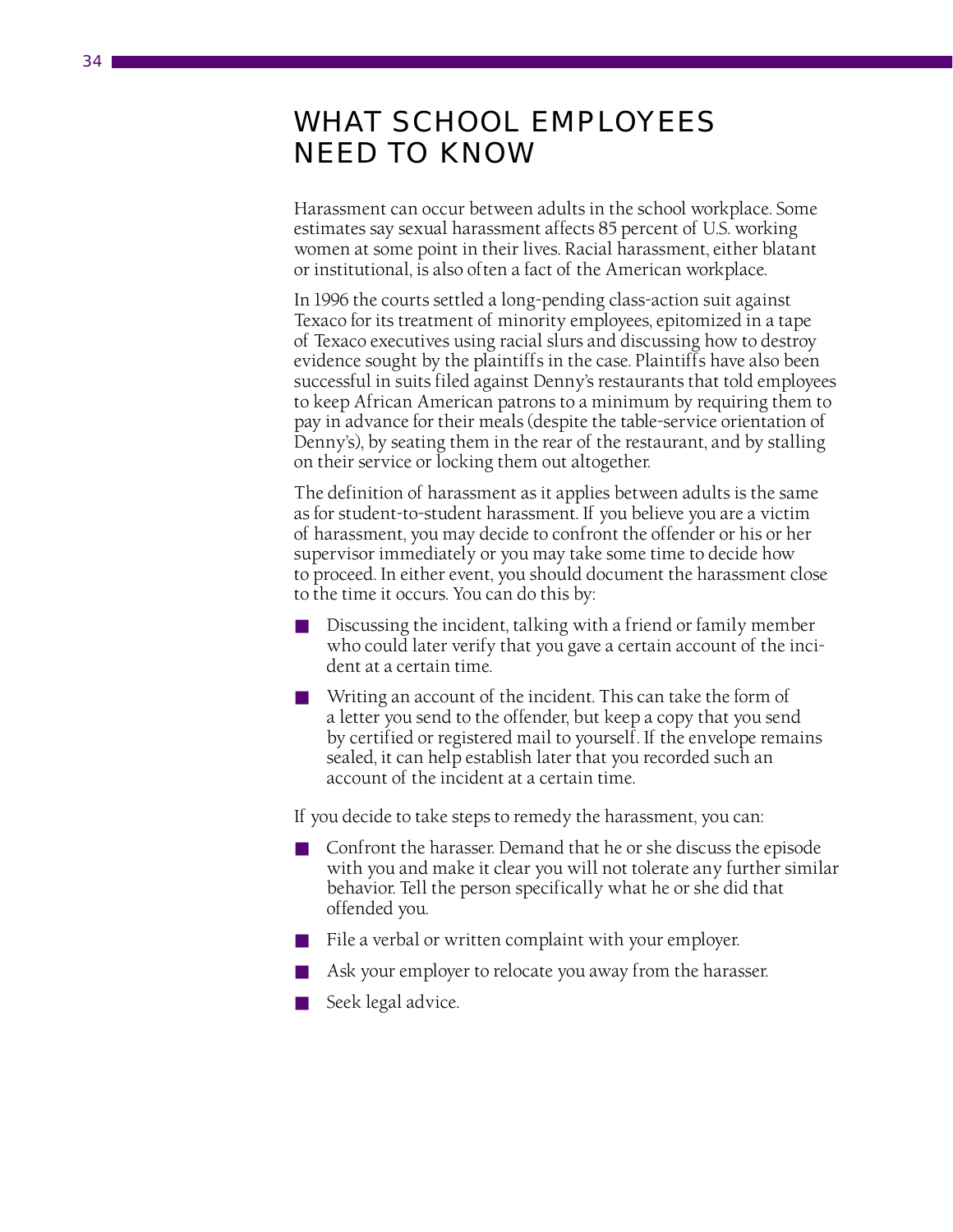# WHAT FAMILIES AND COMMUNITIES NEED TO KNOW

Harassment is not rare. The national AAUW survey found that 80 percent of students in grades 8 through 11 had experienced some form of sexual harassment. Another survey (O'Neil, 1993) found 20 to 25 percent of students had been the victims of racial harassment. Harassment is not rare, but it is wrong. Fortunately, there are ways to prevent harassment and ways to make it stop if it is happening to you or someone you know.

If you are concerned about harassment, inform yourself. You may want to read other parts of this guide. But don't stop there. Use this information to get started on the way to finding out what you can do about harassment.

Children's awareness begins at home and in the community. Family expectations, societal expectations, and portrayals in the media especially television—affect how children view the world, which in turn influences how they view themselves.

Parents or guardians and community members can help a child develop bias-free attitudes and behavior by helping to promote a bias-free environment at home and in the community. Learning about harassment oneself—by reading this book, talking with others in the community, and seeking other sources of information—is the best way to start.

The following are some other ways you can promote an anti-harassment environment in your home and in your community.

- Provide education at home about harassment.
- Model appropriate behavior.
- Be aware of district policies, rights, and responsibilities.
- Report incidents to school administrators.
- Ask teachers how they plan to address harassment in their classrooms.
- Include district/state harassment policy in parent newsletters.
- Be sensitive to harassment situations; stop neighborhood gossip and rumors.
- Be an advocate for children.
- Participate in training with staff and students.
- Have a zero tolerance policy for harassment.
- Teach children to respect people regardless of differences.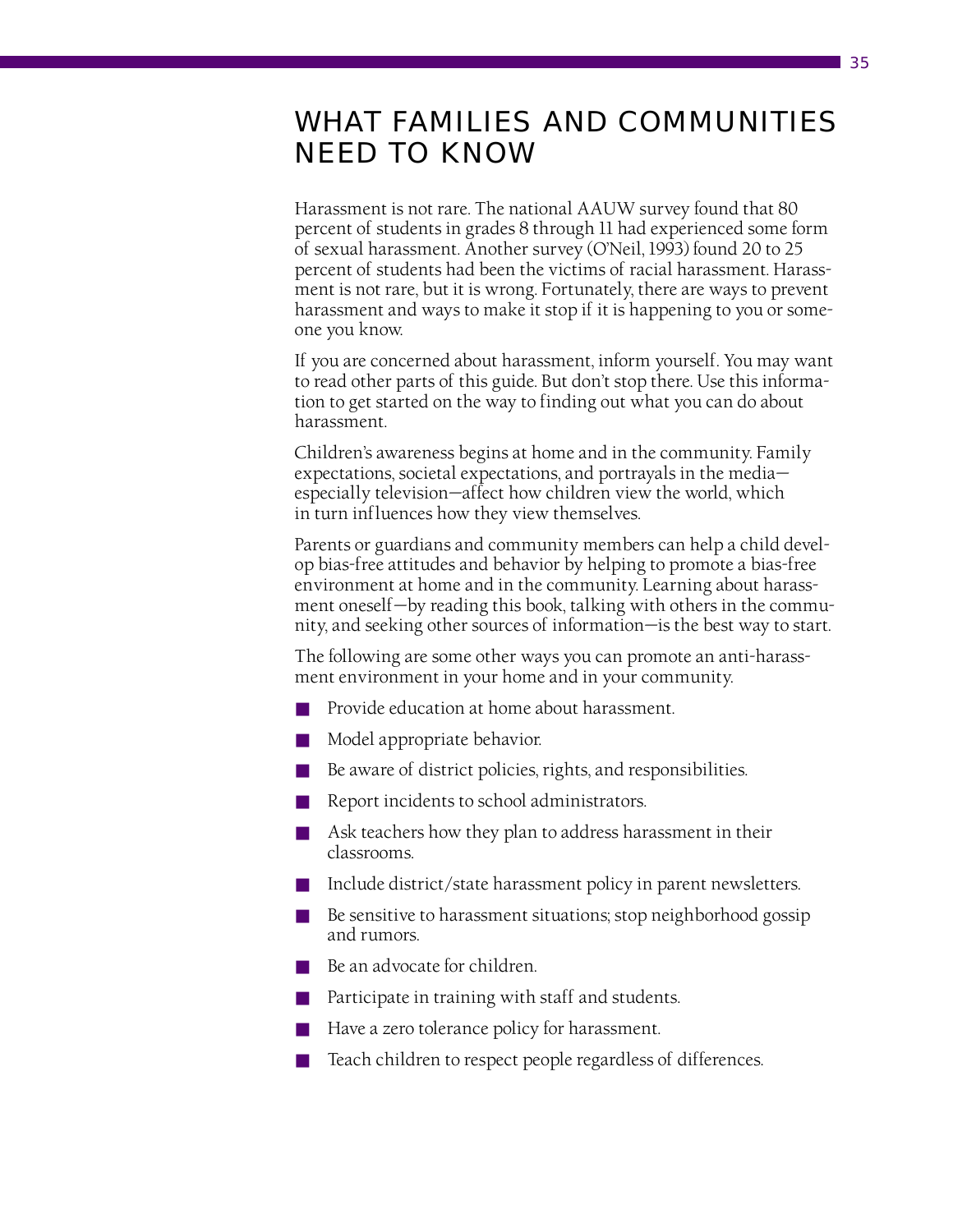- Use nonbiased language at school, at home, and in the community.
- Make a conscious commitment to compensate for your own biases. Keep in mind that you were raised and socialized in a biased environment and may unwittingly demonstrate biased attitudes.
- Confront prejudice and discriminatory behavior that you encounter. Do not condone behavior that you find offensive. Deal with it directly and, if necessary, contact the appropriate person or agency.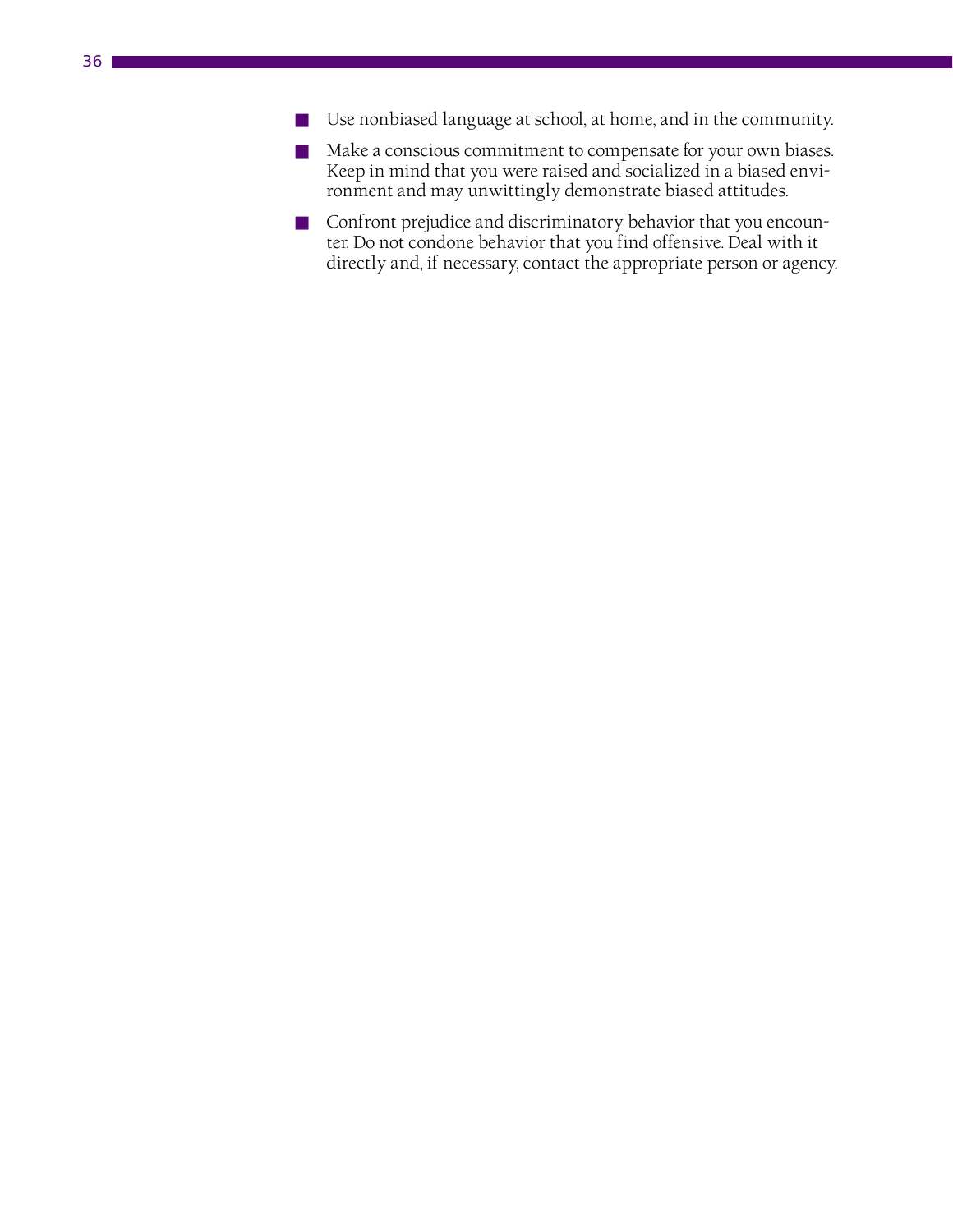# WHAT STUDENTS NEED TO KNOW

The national AAUW survey found that 80 percent of students in grades 8 through 11 had experienced some form of sexual harassment. Another survey (O'Neil, 1993) found 20 to 25 percent of students had been the victims of racial harassment. A 1995 teen health risk survey conducted in a large urban Northwest school district found that, while common, sexual harassment was reported as occurring less frequently overall than racial harassment. One student described the school climate in these words: "The biggest problem is racism. Each day things get a little more segregated....

Harassment is not rare, but it is wrong. Fortunately, there are ways to prevent harassment and ways to make it stop if it is happening to you or someone you know. If you are concerned about harassment, inform yourself. Read this section. You may also want to read other parts of this guide. But don't stop there. Use this information to get started on finding out what you can do about harassment.

# What Is Harassment?

Harassment is unwanted behavior, speech, writing, or pictures directed at an individual or group because of their race, color, sex, or national origin. But harassment is not about sex, race, or color. It is about intimidation, control, misuse of power, and the attempt to deny equality. It can be blatant or subtle, one incident or a pattern. It can happen between students, between adults, or between an adult and a student. It can happen at any age.

It does not matter if the person who is doing the harassment says he or she was only kidding or just having fun. If his or her behavior hurts someone, it is wrong.

Unacceptable behaviors fall into three categories:

- 1. Clearly wrong any time it happens: grabbing someone's genitals, forced kissing, nasty insults, blocking someone's way, stalking.
- **2.** Offensive to some people and not to others: jokes, language, teasing.
- **3.** Offensive, depending on who is doing it or how it is done: touching, compliments, asking someone out for a date.

In the case of sexual harassment, it is important to recognize the difference between flirting and harassing behavior. Flirting is wanted and feels good. Harassment is unwanted and feels bad.

All harassment can make you feel guilty, trapped, helpless, frustrated, confused, resentful, angry, hopeless, and alone. Your own feelings and thoughts are a pretty good indication about what is happening to you. You might think: *I can't believe this is happening to me. Why me? What did I do? I hate you for doing this. If I say anything, everyone will think I'm crazy.*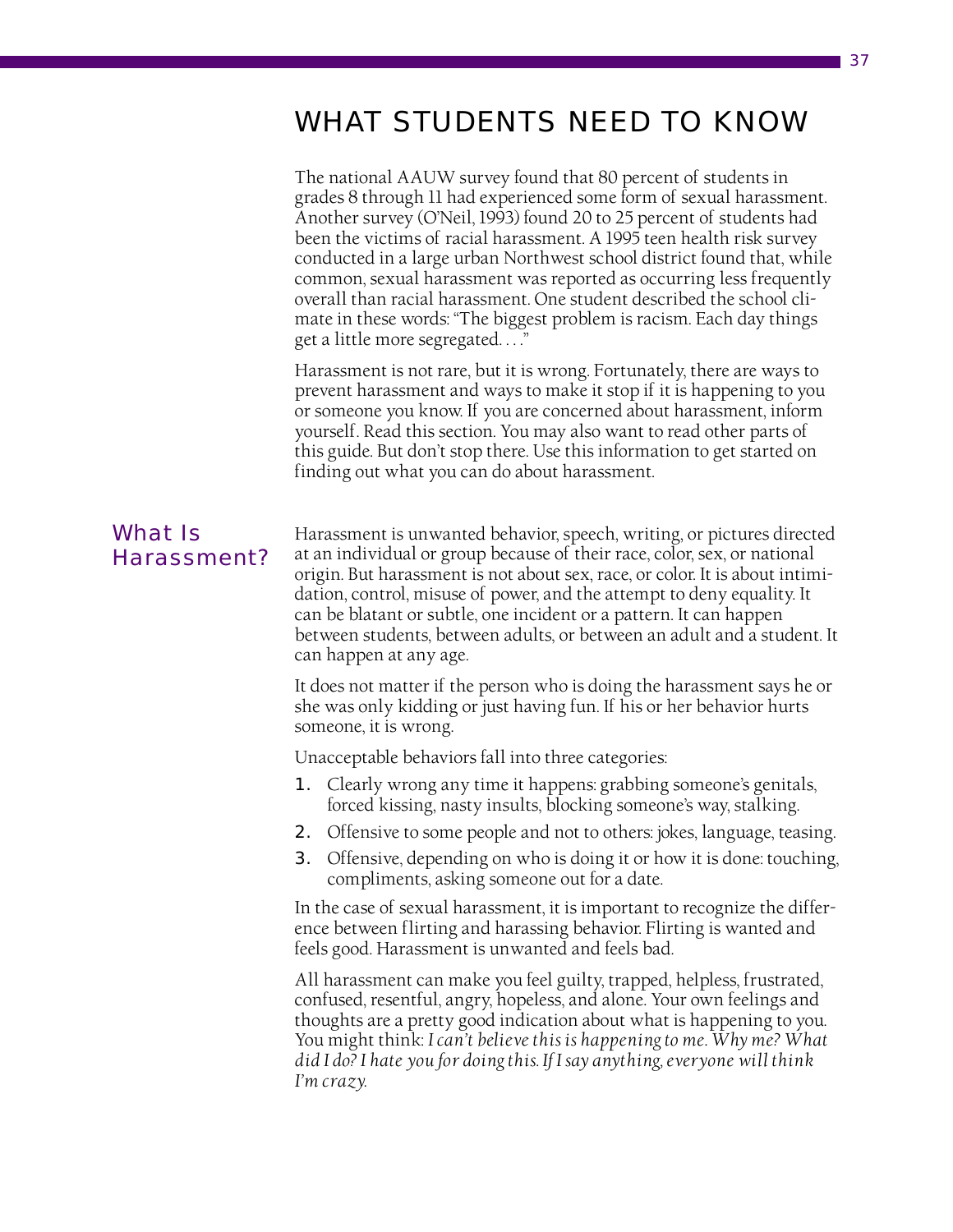| <b>Some Common</b><br><b>Misconceptions</b> | The person being harassed asked for it. Nobody asks to be abused.<br>Every person is accountable for his or her own behavior and cannot<br>blame behavior on anyone else.                                                                                                                                                                                                                              |
|---------------------------------------------|--------------------------------------------------------------------------------------------------------------------------------------------------------------------------------------------------------------------------------------------------------------------------------------------------------------------------------------------------------------------------------------------------------|
|                                             | If it's not physical, it's okay. This is not true. One person can severely<br>torment another with comments or looks or in writing.                                                                                                                                                                                                                                                                    |
|                                             | "They're just being kids" or "Boys will be boys." Most young people<br>do not harass others. Most boys and men do not harass girls and<br>women. Harassment of any kind should never be expected or<br>accepted.                                                                                                                                                                                       |
|                                             | Those being harassed complain just to cause trouble. Most victims<br>×.<br>don't complain. The vast majority of those who do just want the<br>behavior to stop.                                                                                                                                                                                                                                        |
| <b>What Are</b><br><b>My Rights?</b>        | You have the right under federal law (and often state law) to go to<br>school without being harassed. If harassment occurs, you have the right<br>to take action to stop it. You have the right to be protected against retal-<br>iation.                                                                                                                                                              |
|                                             | Your school has the legal obligation to have a policy to prevent harass-<br>ment and to deal with harassment if it happens. This policy should be<br>written in your student handbook and posted in prominent places. It<br>will describe your rights.                                                                                                                                                 |
|                                             |                                                                                                                                                                                                                                                                                                                                                                                                        |
| <b>What Should</b>                          | Remember that harassment is not that rare-you are not alone. Here are<br>some things you can do if you think you are being harassed:                                                                                                                                                                                                                                                                   |
| I Do?                                       | Don't blame yourself-harassment is wrong.                                                                                                                                                                                                                                                                                                                                                              |
|                                             | Keep a journal (not as part of your diary). When you write in your<br>journal, note the date and time of the incidents; anything you do or<br>say that indicates to the person who is harassing you that you want<br>that person to stop; any friends you tell and what you say to them;<br>any reports—in writing or aloud—that you make to authorities and<br>their responses or failure to respond. |
|                                             | Tell a close friend—not to spread gossip, but to have moral support.                                                                                                                                                                                                                                                                                                                                   |
|                                             | Tell your parents.                                                                                                                                                                                                                                                                                                                                                                                     |
|                                             | Talk to the perpetrator if you feel safe doing so. Tell him or her<br>about the actions that bother you, what they are doing, how it<br>makes you feel, and that you want it to stop. You can also do this in<br>writing, but stick to the facts. Keep copies of everything.                                                                                                                           |
|                                             | Tell an adult at school. If that person does not do something to help<br><b>The Second</b><br>you, tell someone else. Keep a record of all such conversations in<br>your journal.                                                                                                                                                                                                                      |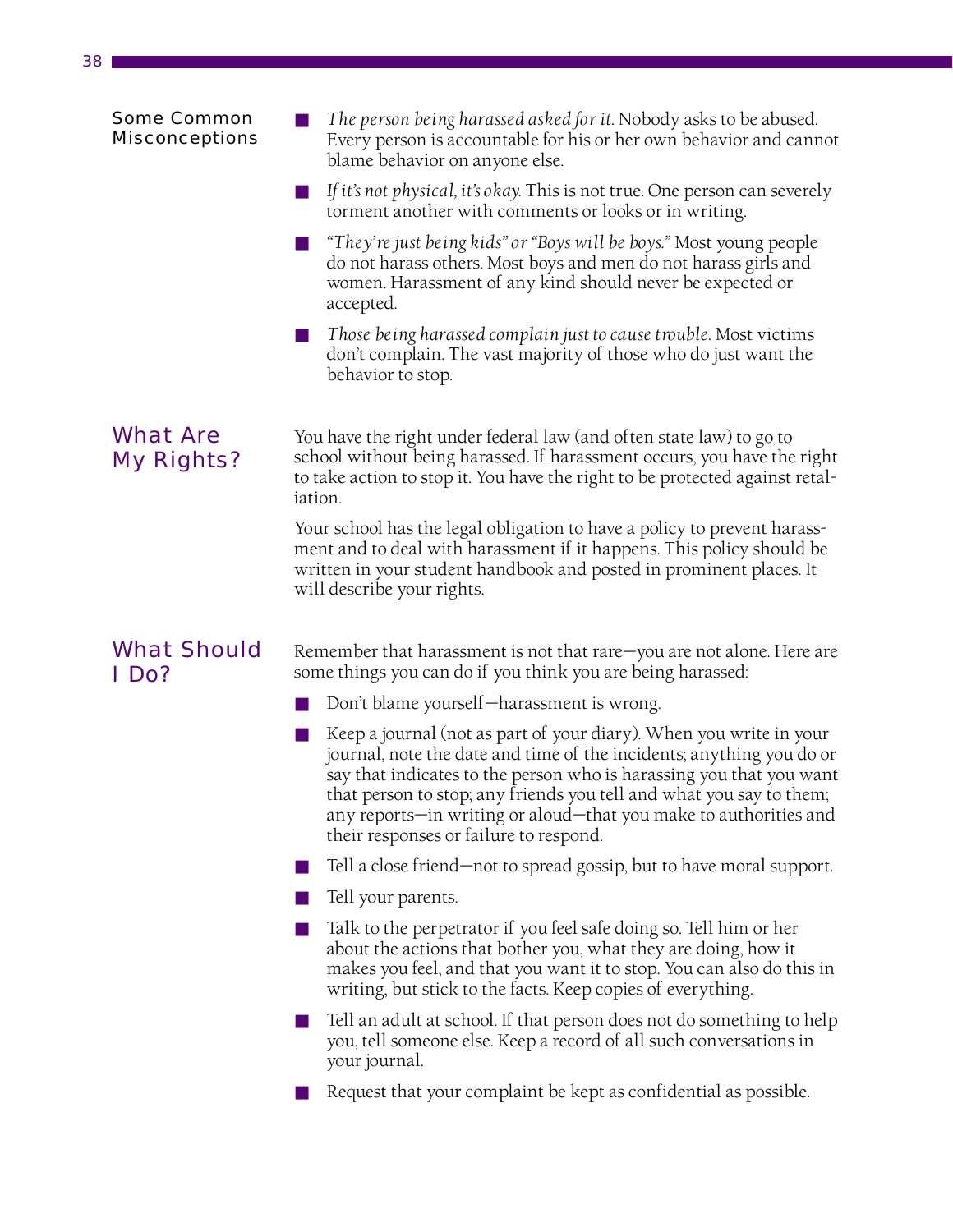- Learn about your school's harassment policy. The first school employee you talk to is required to make sure you know about the policy. You may decide to handle the complaint either informally or formally, even after the school representative becomes involved.
- Ask what process will be followed to resolve your complaint. Follow the directions in your school's grievance procedure.
- $\blacksquare$  If you feel your complaint is not taken seriously or if you think not enough was done, go to a person in higher authority such as a school board member or the superintendent. Keep documenting the harassing behavior and any steps you take.
- If you are scared, angry, or confused, ask for counseling and support.

We recommend you try to resolve the situation at your school, if at all possible, before involving the Office for Civil Rights or filing a lawsuit. However, if you are dissatisfied with the school's efforts, you can at any time contact the Office for Civil Rights in your area, your State Department of Education, your State Department of Human Rights, an attorney, or a police officer to file a complaint. If all else fails, you can file a lawsuit under the terms of Title IX of the Education Amendments of 1972 or Title VI of the Civil Rights Act of 1964. See the Legal Foundations section beginning on page 61 for more information.

After you decide what to do, you can check your decision by asking yourself these questions:

- Am I acting helpless? Am I doing what I can on my own to stop it?
- Is it a safe thing to do?
- Am I trying to solve the problem or am I trying to get even?
- Is it really a solution or am I hoping that the problem will go away by itself?
- $\blacksquare$  Am I acting like it is my fault?
- Am I only hurting myself?
- Am I acting as if I have no rights?
- Are there other things that I can do that make more sense?

If you feel unsure about your decision, talk it over with a trusted adult or friend.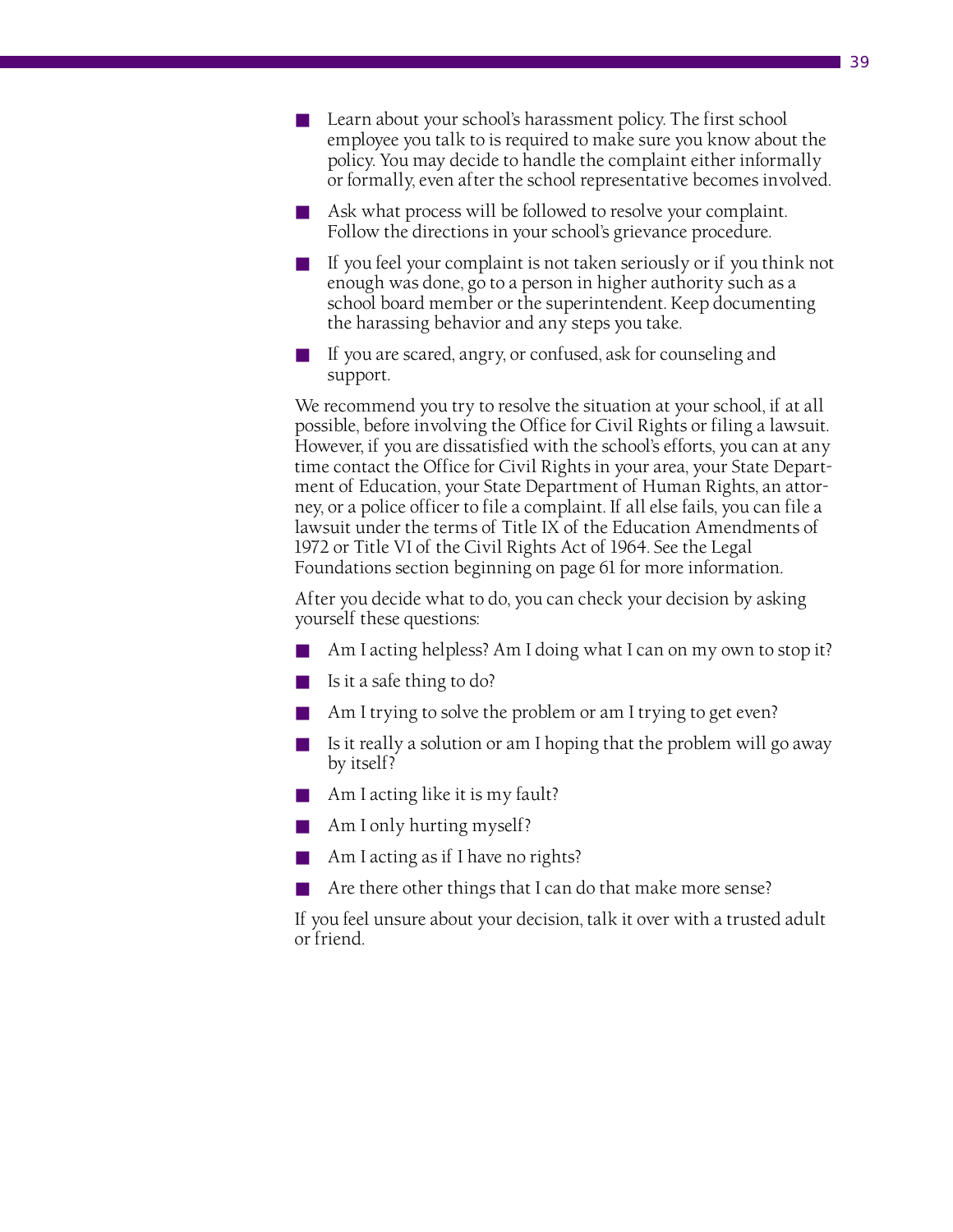| <b>When You</b><br><b>Must Tell</b>                          | There are certain times when harassment is going on that you should<br>immediately talk to a trusted adult or someone else. Talk to someone if:<br>The harasser tries to make you promise to keep the harassment<br>a secret<br>If the harasser is an adult                                                                                                                   |
|--------------------------------------------------------------|-------------------------------------------------------------------------------------------------------------------------------------------------------------------------------------------------------------------------------------------------------------------------------------------------------------------------------------------------------------------------------|
|                                                              | If the harassment happens only when you are alone with that<br>person                                                                                                                                                                                                                                                                                                         |
|                                                              | If you are being physically threatened or hurt                                                                                                                                                                                                                                                                                                                                |
| <b>If Someone</b><br><b>Else Is Being</b><br><b>Harassed</b> | If you are a friend of someone being harassed, you can sometimes do<br>more than anyone else. Be a good listener, but don't act on your own<br>without the person's permission-that might make your friend feel<br>even more helpless. Help your friend decide what to do and then be<br>supportive. Offer to go along with your friend to talk to a teacher or<br>counselor. |
|                                                              | Also, you should write down:                                                                                                                                                                                                                                                                                                                                                  |
|                                                              | What happened<br>Where and when it occurred<br>Who saw it                                                                                                                                                                                                                                                                                                                     |
|                                                              | How it made your friend feel                                                                                                                                                                                                                                                                                                                                                  |
|                                                              | How your friend tried to stop it                                                                                                                                                                                                                                                                                                                                              |
|                                                              | If you are a bystander when someone is being harassed, you can help by:                                                                                                                                                                                                                                                                                                       |
|                                                              | Telling the harasser you don't think it's funny.                                                                                                                                                                                                                                                                                                                              |
|                                                              | Telling the harasser to stop.<br>Walking away and informing an adult of the situation.                                                                                                                                                                                                                                                                                        |
|                                                              | Not saying or doing anything that will encourage the harasser.<br>Don't giggle, stare, tell jokes, or gossip about what happened. These<br>things will make the situation worse because they make people feel<br>you approve of the behavior.                                                                                                                                 |
| Am I a<br>Harasser?                                          | Would I like to have my behavior reported on the front page of the<br>school newspaper?<br>Would I like to have a member of my family treated this way?<br>Would my parents or guardians be proud of my behavior?<br>Would I act this way if another person were present?                                                                                                     |
|                                                              | Three kinds of people engage in hurtful behavior: those who take plea-<br>sure in hurting others, those who do it to go along with their friends,<br>and those who really do not know that their behavior is wrong. Train<br>yourself to treat people well.                                                                                                                   |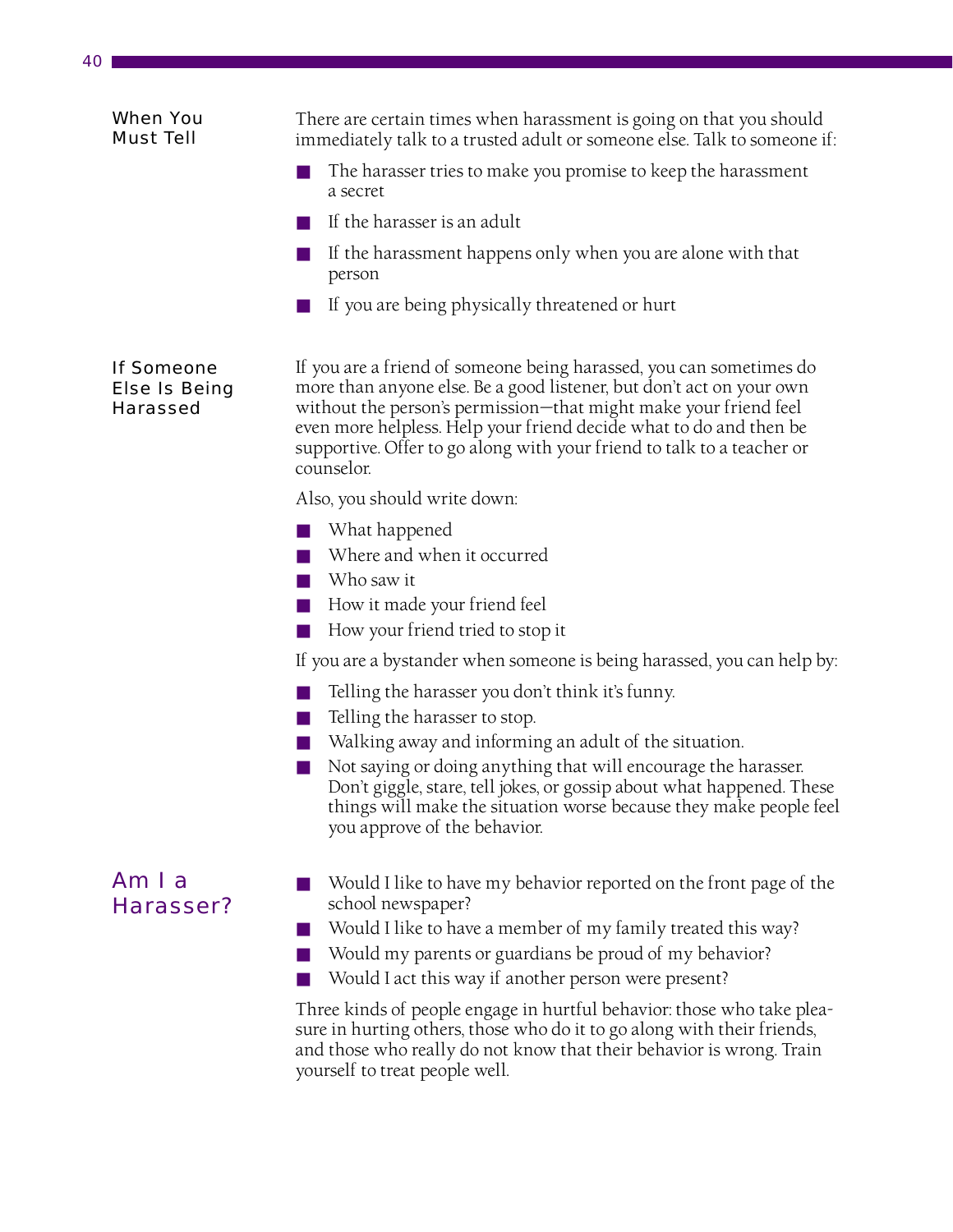# How Can I Help Prevent or Stop Harassment in My School?

Harassment happens in almost every school, but there are things everyone can do to help stop it and to prevent it from happening. Some things you can do are:

- Report harassment of yourself or others
- Support other students and participate in support groups
- Know your rights
- Understand formal and informal complaint procedures for dealing with harassment
- Receive training and volunteer to help train other students
- Be involved in setting policy and procedure
- Participate in assemblies
- Receive assertiveness skills training
- Work to have your school identify a student group where students can go when they have concerns
- Model appropriate behavior yourself
- Have a "No Tolerance" mindset toward harassment
- Learn a mediation approach to solve problems (mediation involves a third person who can help you resolve a conflict)
- Inform your parents or guardians of policies and procedures and any current incidents at your school

# Personal Considerations for Students

The following are some more ways you can promote a bias-free environment in your school, which helps prevent harassment from occurring:

- **1.** Show respect and consideration to everyone regardless of race, color, national origin, sex, age, marital status, parental status, physical condition, or any other perceived differences.
- **2.** Appreciate individual and cultural differences in people. Show sensitivity to different learning styles and nonverbal behaviors.
- **3.** Interact in a positive way with people who are different from you.
- 4. Use nonbiased language at school, at home, and in the community.
- **5.** Know how to recognize negative bias and how it limits and demeans people.
- **6.** Make a conscious commitment to compensate for your own biases. Keep in mind that all of us were raised and socialized in a biased environment and may unwittingly demonstrate biased attitudes.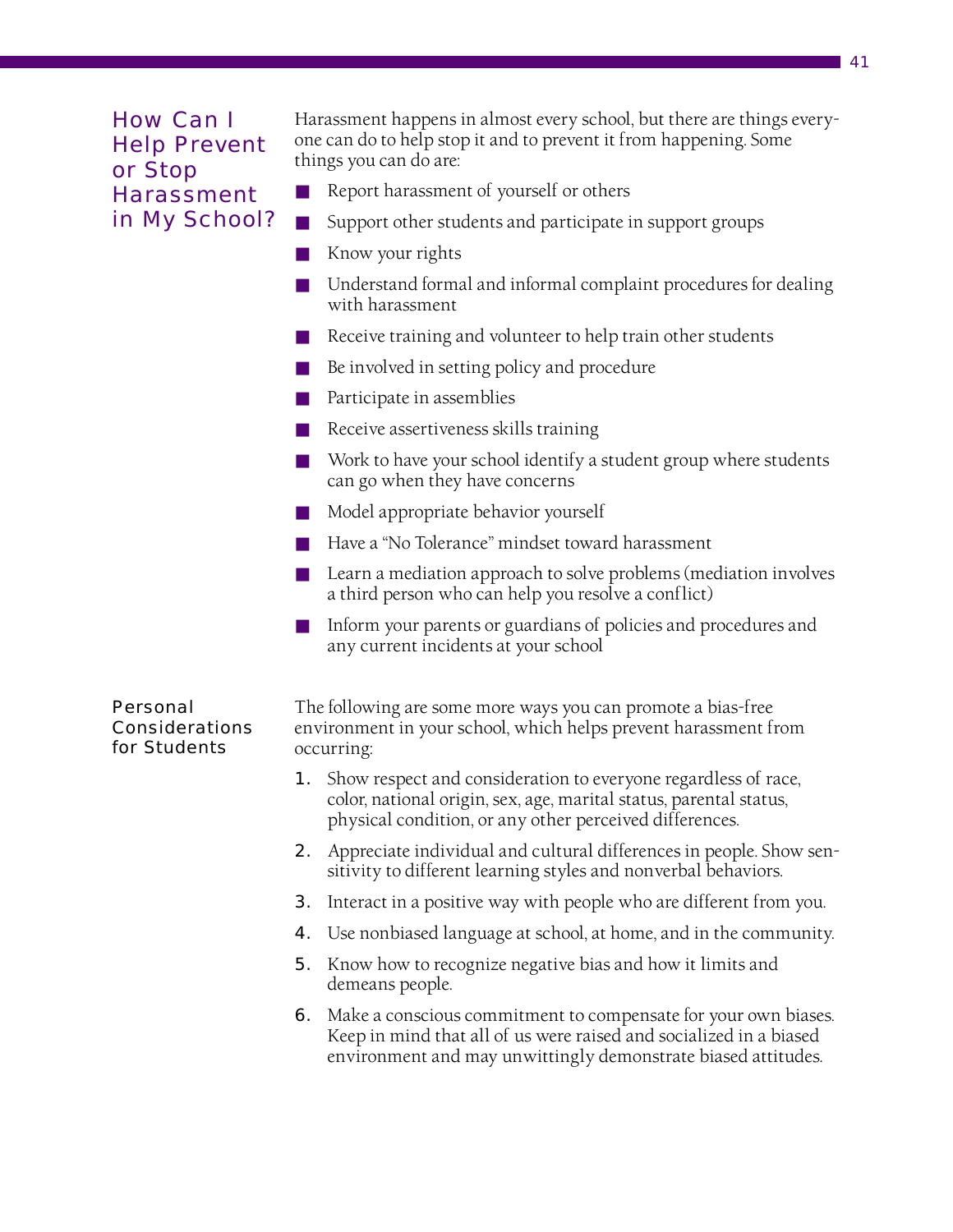- 7. Confront any biased or discriminatory behavior that you encounter. Ignore behavior that you find offensive or deal with it directly by contacting the appropriate person or agency.
- 8. Take advantage of opportunities to learn about bias and prejudice.
- **9.** Participate in extracurricular learning activities specifically dealing with the problems of bias and prejudice, and celebrations commemorating the contributions of people of color and women to U.S. society.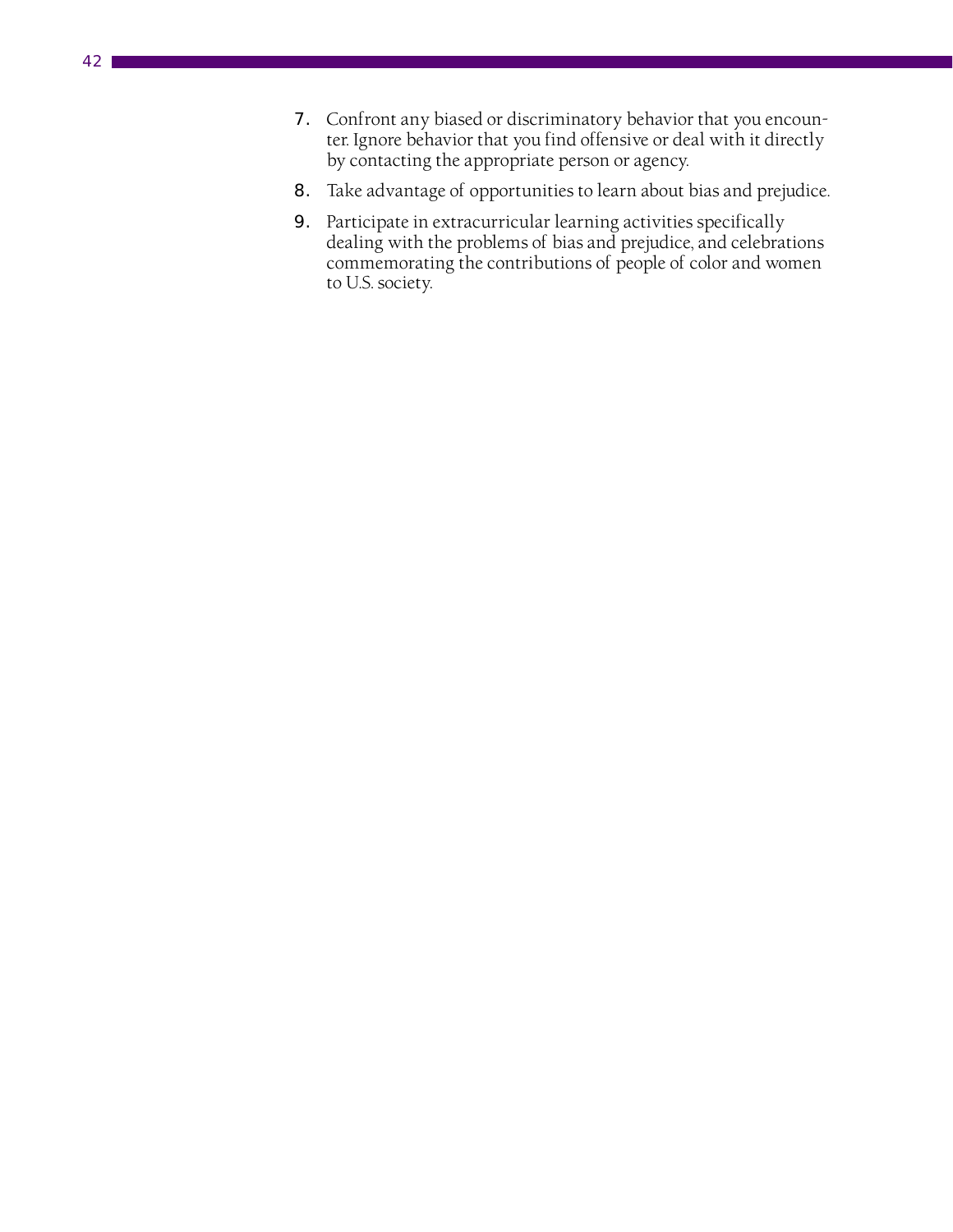# SELECTED INCIDENTS AND RESPONSES

School staff often have questions about how to respond to specific incidents of harassment. What the Office for Civil Rights states in the preamble to *Revised Sexual Harassment Guidelines: Harassment of Students by School Employees, Other Students, or Third Parties* (January 2001) applies to all forms of school-based harassment:

If harassment has occurred, doing nothing is always the wrong response. However, depending on the circumstances, there may be more than one right way to respond. The important thing for school employees or officials to pay attention to is the school environment and not to hesitate to respond to sexual harassment in the same, commonsense manner as they would to other types of serious misconduct.

It is also important that schools not overreact.... School personnel should consider age and maturity of students in responding to allegations of sexual harassment.

Following a session on identifying and responding to harassment conducted at the Equity Center's annual equity conference, the Equity Center collected participants' written incident descriptions and used them to form the basis of this section of the resource guide. The specific incidents selected for inclusion provide a range of situations and diverse school responses.

Staff edited incident descriptions and school responses for clarity and to minimize any possible identification of schools, students, or staff. With the exception of Incident 10, all examples discuss possible peerto-peer harassment based on race, sex, or national origin. In some cases, school contributors did not provide the race or ethnic identity of all individuals.

Incidents fall into two categories: race or national origin, and gender. Subcategories include verbal behavior, and physical and nonverbal behavior. Nonverbal refers to behavior expressed in written or graphic forms. Some incidents may contain elements of more than one category.

The Equity Center analyses highlight some of the relevant issues that arise in each case and any components that were missing from the reported school's response. Staff used two primary Office for Civil Rights documents as the basis for the analyses:

- U.S. Department of Education, Office for Civil Rights. (1994). Racial incidents and harassment against students at educational institutions; Investigative guidance.
- U.S. Department of Education, Office for Civil Rights (1997; Rev. 2001). Sexual harassment guidance: Harassment of students by school employees, other students, or third parties.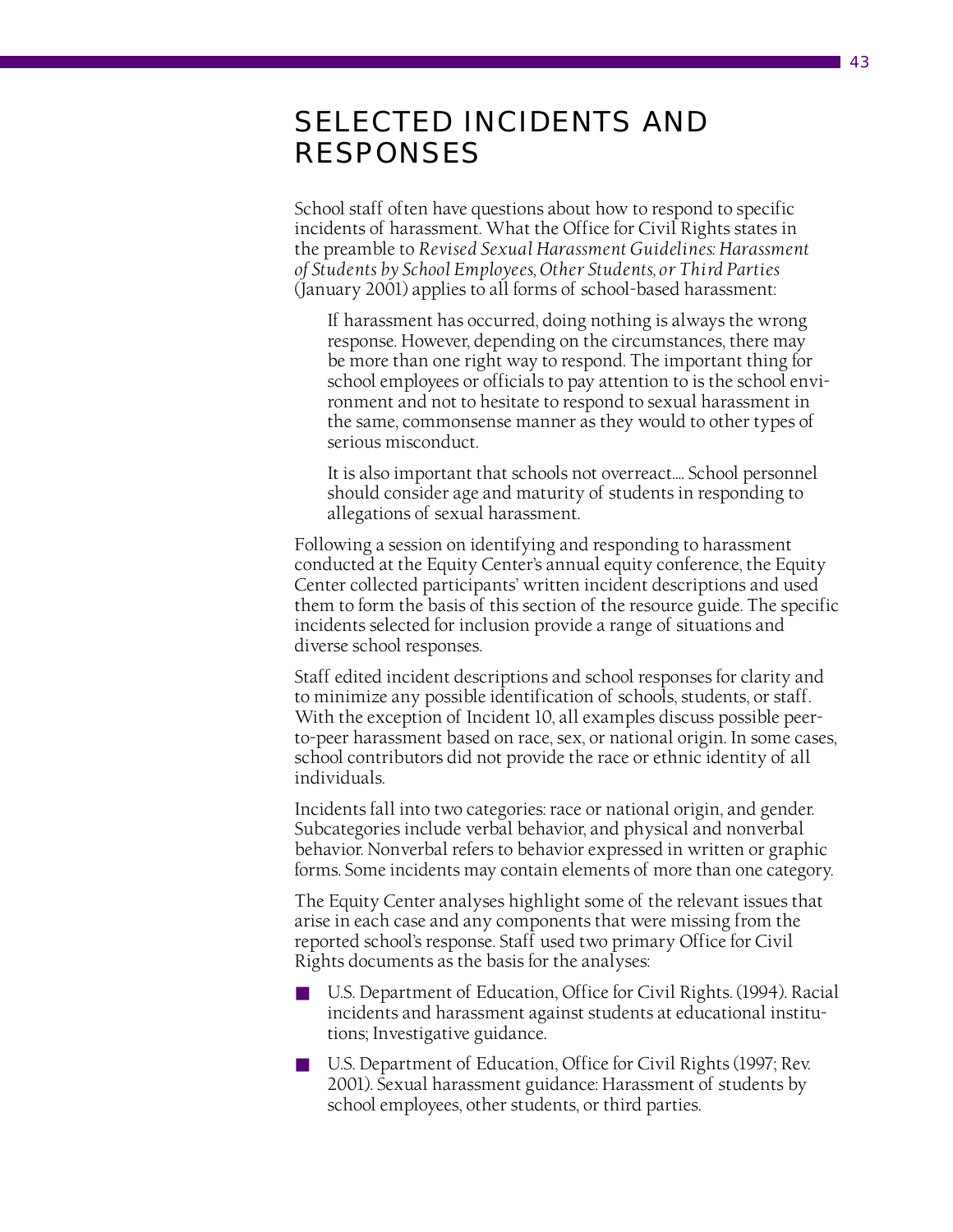The analyses focus on the salient issue or issues specific to each incident. All components essential to an effective response are not repeated in each analysis. Any response to incidents of possible harassment or any formal evaluation of a school's response should consider each individual situation and all available information.

# RACE OR NATIONAL ORIGIN—VERBAL BEHAVIOR

### Incident 1

Latino students, who were new to a school, experienced name-calling by European American male students. One fight occurred. The problem became a community issue. European Americans said they were afraid that Latino gangs existed in the community. A New Year's Eve fight occurred among adults, and the sheriff intervened.

### School's Response

The principal did not deal with the conflict initially. Before the brawl, a teacher reported the name-calling and fights to the superintendent, who deferred to the principal's decision. The name-calling continued. After the sheriff became involved, the state department of education was notified of the situation.

# Equity Center Analysis

The school and district neglected to respond to ongoing behavior and discipline students according to any existing school or district policies and procedures.

If a formal complaint were filed, the lack of response could expose the district to legal liability under federal civil rights laws. In investigating racial harassment complaints, the Office for Civil Rights establishes a violation of Title VI of the Civil Rights Act of 1964 when it finds the following three conditions:

- **1.** A racially hostile environment exists
- **2.** The school knows of the racially hostile environment or should have known because of its pervasiveness, persistence, or severity
- **3.** The school fails to respond adequately to eliminate the hostile environment

To resolve this situation and prevent recurrence, the district would have to:

- Distribute and enforce clearly stated harassment policy and grievance procedures
- Provide on a routine basis anti-discrimination and harassment training for all district- and school-level administrative staff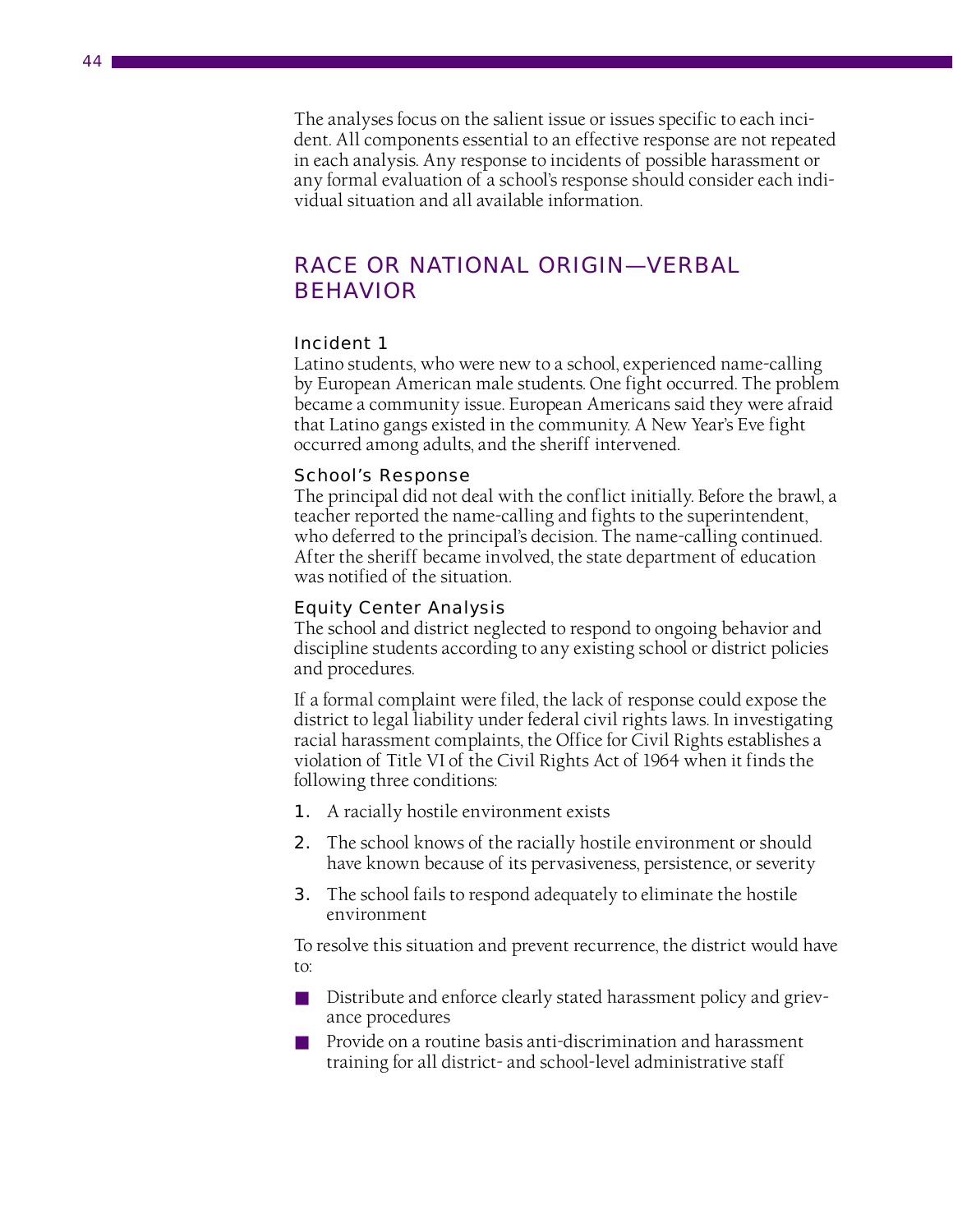A biracial middle school student was called a racial slur. The student reported the incident to a staff member who confronted the namecaller. She admitted using the racial slur. The staff member asked the student who complained what he thought would address the situation. The student asked for an apology.

### School's Response

The student who used the epithet apologized and the apology was accepted. Both students seemed satisfied so the staff member did not report the incident to the school principal.

This incident was one of a several other racially motivated incidents that had occurred. School staff addressed each incident individually.

### Equity Center Analysis

School administrators should inform all staff of the need to report all instances of racially motivated behavior or harassment to the appropriate or designated school official. This incident may be a pattern of behavior that could create or sustain a racially *hostile environment*. Various factors, including the severity, persistence, and pervasiveness of these events, would determine whether such an environment exists.

Staff knowledge of a hostile environment that restricts a student from benefiting from the school's educational programs and services imposes a legal responsibility on school officials to take appropriate action.

### Incident 3

In the first week of school, a student threatened an African American student with a knife. Throughout the year, students repeatedly called him racial slurs and made threats. At one school event students threw food at this student.

### School's Response

The administration warned and suspended the responsible students and informed their parents. A teacher notified the local police who became involved. As a result the incidents became less frequent.

# Equity Center Analysis

School officials must take timely, effective, and reasonable steps to eliminate harassment based on race if they know about or if it is reasonable to conclude that they *should* have known about the alleged harassment. In some cases where officials do not receive direct notice, the pervasiveness, persistence, or severity of the behavior may in itself imply knowledge of the harassment and thus confer the responsibility to take appropriate action. Even behavior that is not explicitly racial can impose this responsibility if schools have adequate information to conclude that the incident may be racially motivated.

In this particular case, given the likelihood of racial motivation and the severity of the first incident ("threatening with a knife"), school officials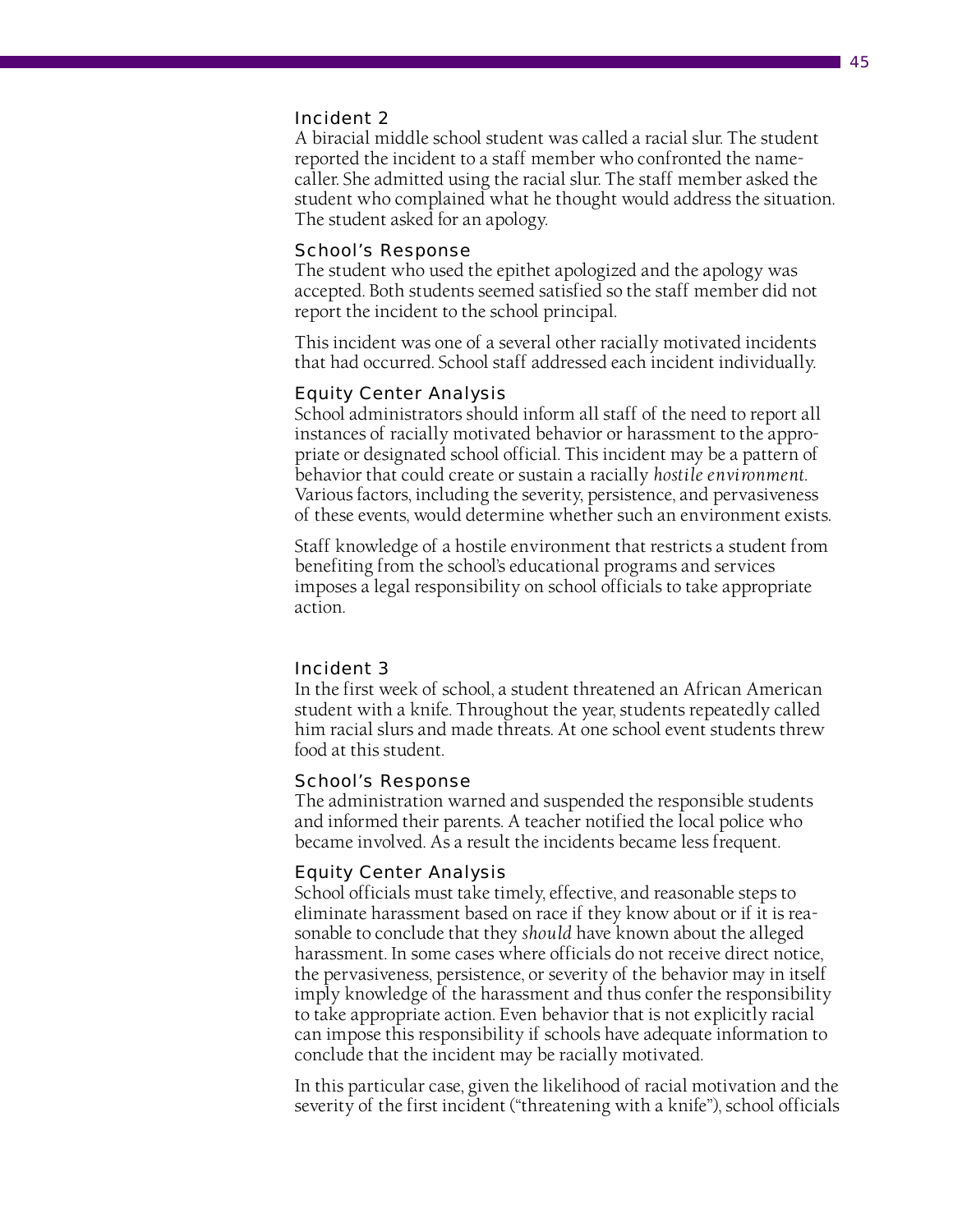should take immediate action to:

- Stop the behavior
- Address any related effects on the victim and the larger school community
- Discipline and educate the perpetrator
- Prevent future occurrences

Simply reducing the frequency of the alleged harassment in response to a growing problem is not sufficient to ensure a safe, nondiscriminatory educational environment. Further, the school should develop and enforce harassment policy and grievance procedures, clearly indicating staff responsibilities and sanctions for violation.

# Incident 4

A Latino male student, who was a popular athlete in school, was talking to a group of students when a European American male called him a racial epithet. The Latino student responded by hitting the namecaller in the face.

In an investigation the European American student claimed he was trying to "fit in" and wanted to be liked by the popular Latino student. He said he had frequently heard friends of the Latino student call him this name. The Latino student had laughed or joked in response to his friends. Further investigation confirmed this.

### School's Response

The school administration instructed staff to conduct awareness sessions with their homeroom students that focused on racial and other kinds of harassment. The session emphasized that negative comments would not be tolerated and "I was only joking" or "she or he is my friend" did not justify discriminatory remarks. The sessions also included discussion about individuality.

Officials suspended both students involved in the incident. In addition, they had to develop ways to work together to avoid this type of incident in the future.

### Equity Center Analysis

The school responded effectively by taking measures to stop the behavior, investigate the incident thoroughly, and address both the impact of the behavior on the students involved as well as implications for the school environment as a whole.

Mandating awareness sessions can help to increase students' understanding of the denigrating effects of ethnic name-calling and the potential for physical aggression and violence it carries. Further prevention efforts might involve schoolwide educational or training activities in peer mediation, conflict resolution, and cross-cultural awareness.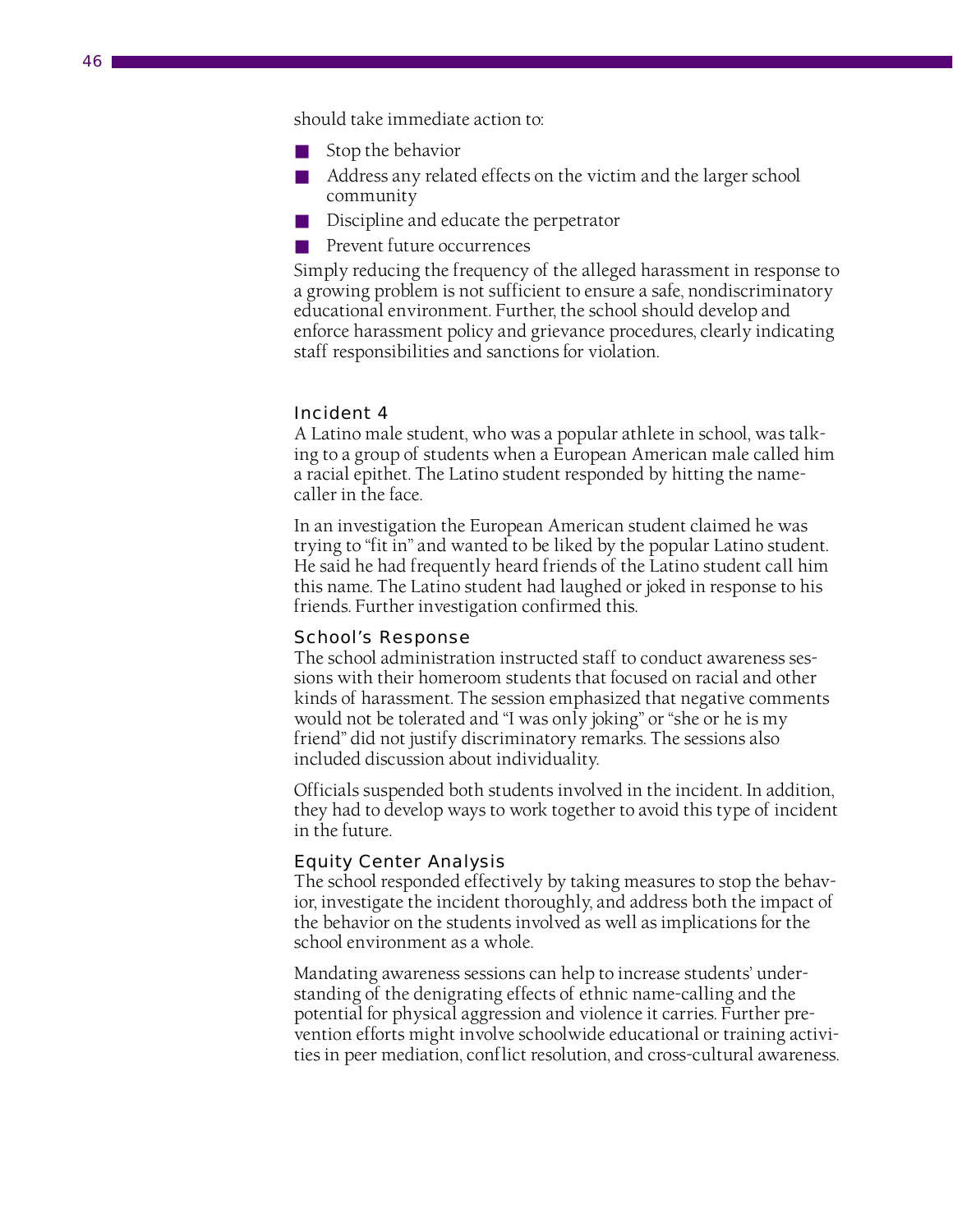A mother of two African American elementary-age boys accused the school principal and district of failing to adequately respond to racial comments that students directed at her sons. She filed a formal complaint, triggering an investigation that found the principal had failed to adequately address these incidents and needed to conduct a formal investigation much sooner.

### School's Response

The district welcomed the findings, embraced the suggestions, sent a large portion of staff to an equity issues training, and required districtwide training of administrators.

The incident opened dialogue and forced a review of policy. Significant change resulted from informing all district staff of appropriate response procedures.

### Equity Center Analysis

A complaint can induce a district to review inadequate harassment policy and procedures. To ensure a harassment-free school climate often requires enforcing effective anti-harassment policy and implementing strategies to increase knowledge of diversity issues and harassment-related remedies. Such strategies include:

- Introducing conflict resolution and mediation
- Using culturally responsive curriculum and instructional practices
- Clarifying acceptable behaviors and attitudes

This particular complaint, coupled with the district's cooperative response to findings and suggestions, spurred dialogue and offered an opportunity to build a safe, effective learning environment.

### Incident 6

A student repeatedly called an Asian American student an ethnic slur in class.

### School's Response

The teacher reported the incident to the administration. The administration investigated, disciplined the student involved, and informed parents. The action taken sent the message that racial remarks would not be tolerated.

### Equity Center Analysis

Although the teacher's in-class response to these incidents is unclear, appropriately reporting the unacceptable behavior to the principal suspended the behavior and most likely averted potential harmful effects on student learning.

While the steps taken to address this situation seemed to stop the behavior, the administration should consider any negative effect on the Asian American student as well as methods for preventing similar incidents in the future.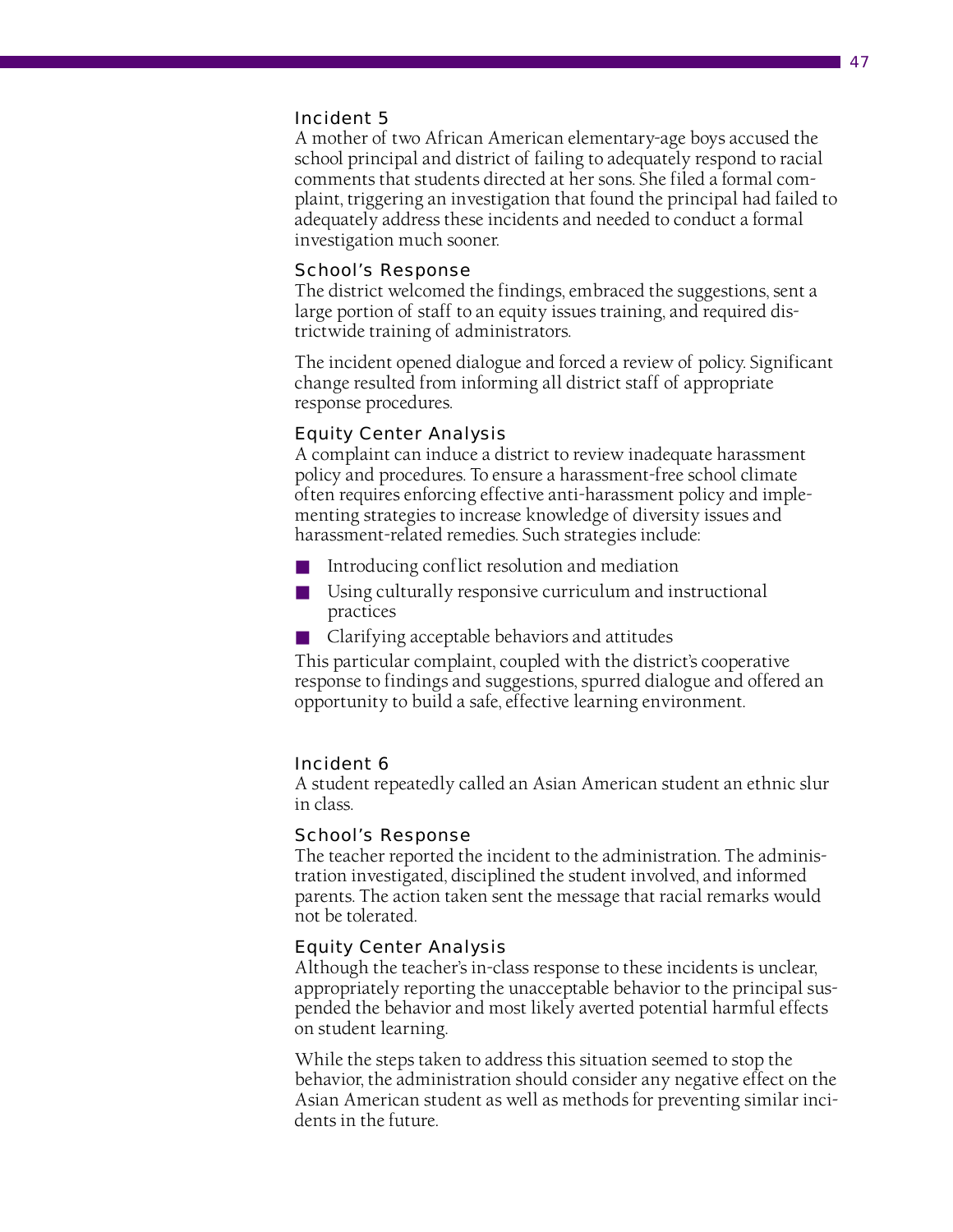An elementary student became upset when several students called her racial slurs.

### School's Response

The student called these names was sent to the office to "cool down."

#### Equity Center Analysis

Under OCR guidelines, harassment targeted at an elementary school student may be considered more severe than the same act against an adult or older, more mature student. Tolerated or condoned by adult authority figures, verbal harassment will have a greater effect on a young child than on an adult.

Likewise, confrontation by a group of students is likely to have more adverse consequences than an interaction with only one other person.

The school's response not only fails to address the severity of the situation, but also serves to foster a discriminatory climate. The school, in effect, reinforced the behavior of the students using racial slurs by failing to apply disciplinary procedures and by responding inappropriately to the victim's reaction.

Schools should tailor all responses to students' age-specific needs and devise them to eliminate inappropriate behavior. To avoid inadequate response to similar events in the future, the school should spell out discipline for the use of racial epithets in their anti-harassment policy and provide anti-harassment training for all school staff.

### Incident 8

An African American elementary school student complained that he was often called racial slurs at school. The student's parents brought the harassment to the attention of the principal.

#### School's Response

The principal investigated and determined that the incident occurred in an independent, after-school day-care program housed on school grounds. The principal referred the situation to the day-care program, which dealt directly with the situation, and monitored the case to ensure that its resolution satisfied the parents and school staff.

This action seemed to resolve the situation and prompted the day-care program to develop related policies.

#### Equity Center Analysis

The Title VI prohibitions against discrimination on the basis of race, color, or national origin apply not only in all public school academic, athletic, and extracurricular programs, but also in all uses of the institution's property and all activities the institution sponsors. Given the school's responsibility for ensuring nondiscrimination in this afterschool program, the principal appropriately monitored the situation. The principal should take a more collaborative role in determining a response and implementing preventive measures.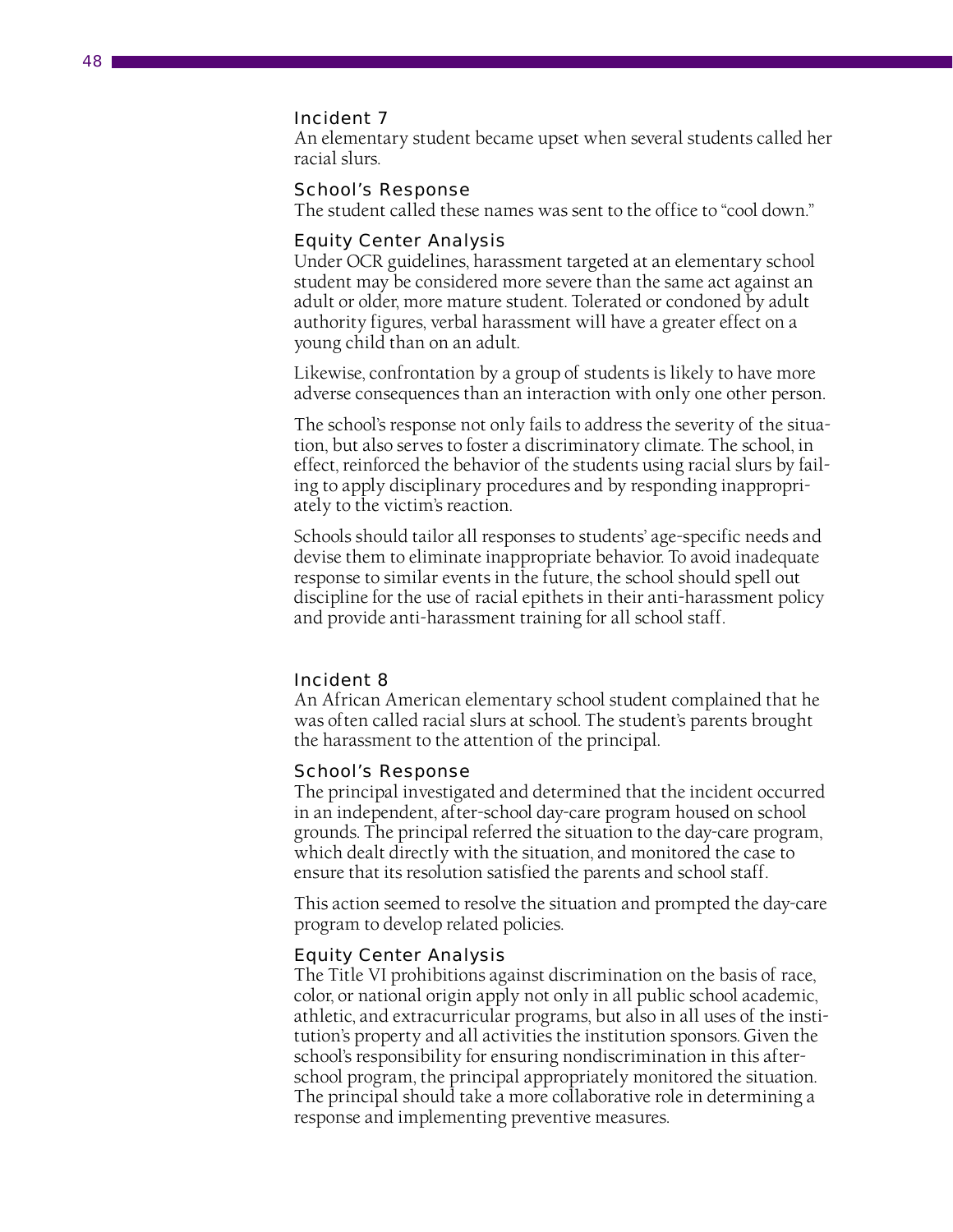On a school bus, a European American girl called an African American girl a racial slur. The African American girl responded by calling several European American girls a racial slur. She then complained to the school principal about being racially harassed by several girls on the bus. She wasn't sure of the names of the girls, nor which one called her the slur.

### School's Response

The principal investigated the incident by speaking to all witnesses and the bus driver. She interviewed each child separately, and no two gave the same version of what happened. The principal reviewed the school's racial harassment policy with all students and contacted the parents.

The principal asked the bus driver to monitor the children and report any similar incidents to her. The parents of the African American girl received a letter that explained the investigation, the treatment of the girls involved, and the school's policies. They also received the phone number of the superintendent and a copy of the racial harassment complaint form, if they wished to pursue further action.

### Equity Center Analysis

The school handled the case effectively. Reviewing the school racial harassment policy with the parents and students involved is a valuable strategy for preventing recurrence of the event.

The administration, however, should also seek to ensure dissemination of the harassment policy to all students, staff, and parents and provide related training. Further, the principal should establish clear expectations for student behavior both in the classroom and while involved in any school-sponsored activities, whether on or off campus.

The parents of *all* students involved in the incident should receive a letter that explained the investigation, the treatment of the girls involved, and the school's policies.

### Incident 10

A few days before the end of the school year, the seniors held an auction, where a Latino student was "sold." The principal, who was the master of ceremonies, made the comment, "He won't even steal your hubcaps." The student knew the racist nature of the statement, but did not want to raise the issue.

### School's Response

None.

### Equity Center Analysis

Prejudicial comments are likely to produce even greater consequences and undermine equity throughout entire school settings when they originate from school leaders. If teaching staff feel uncomfortable discussing a situation with the principal or do not feel that reporting the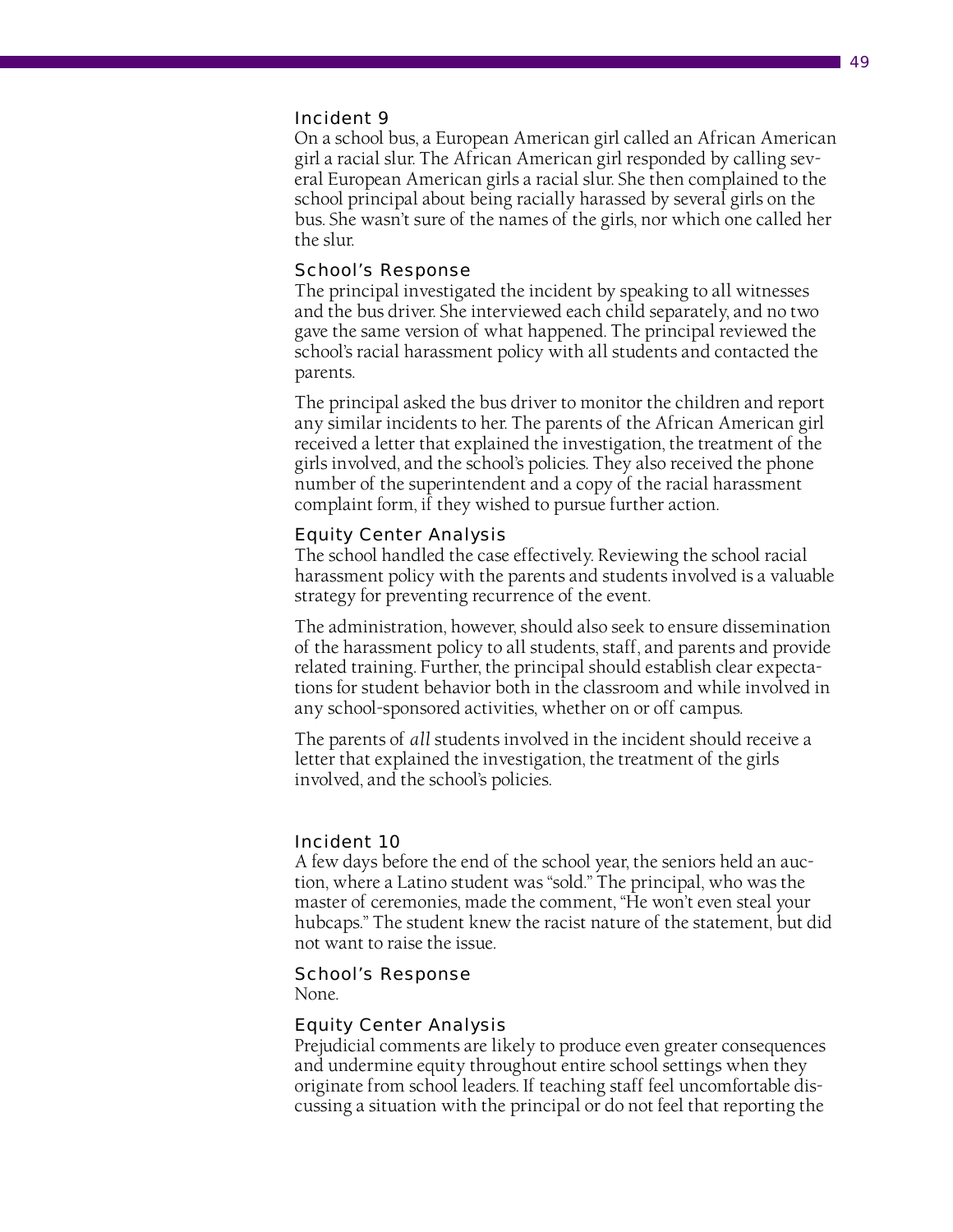behavior to him would result in an adequate response, they should inform district-level staff. Other recommended actions include:

- Discussing the implications of this behavior among staff and students to increase awareness
- Providing anti-discrimination/bias training for the principal and other administrative staff
- Addressing any effects on the individual student involved and his reluctance to confront the issue

If this behavior is part of a larger pattern of similar behavior directed at the targeted student, the administration should make him aware of complaint options as well as school and district obligations to comply with student confidentiality standards.

# RACE OR NATIONAL ORIGIN— PHYSICAL AND NONVERBAL BEHAVIOR

# Incident 11

One morning before school, two unprovoked European American male students physically attacked an African American male student in the school hallway. The principal and other students nearby pulled the students apart.

# School's Response

The principal suspended the two European American students for several days and transferred the African American student to an alternative school. The school resource officer filed assault charges. The families of the students involved did not protest the school's actions. The two European American boys returned to school while still on probation. The African American boy dropped out of school. The administration did not identify the incident as harassment.

# Equity Center Analysis

The severity of racially motivated behavior may be sufficient to constitute illegal harassment even if the behavior is not persistent or pervasive. A racially hostile environment can result from a single incident, such as injury to persons or property or conduct threatening injury to persons or property if it is sufficiently severe.

While the administration's response stopped the behavior, appropriate action should involve:

- A full investigation of all circumstances and the possibility of racial motivation
- Actions to counter all negative effects on the victim
- Proactive prevention efforts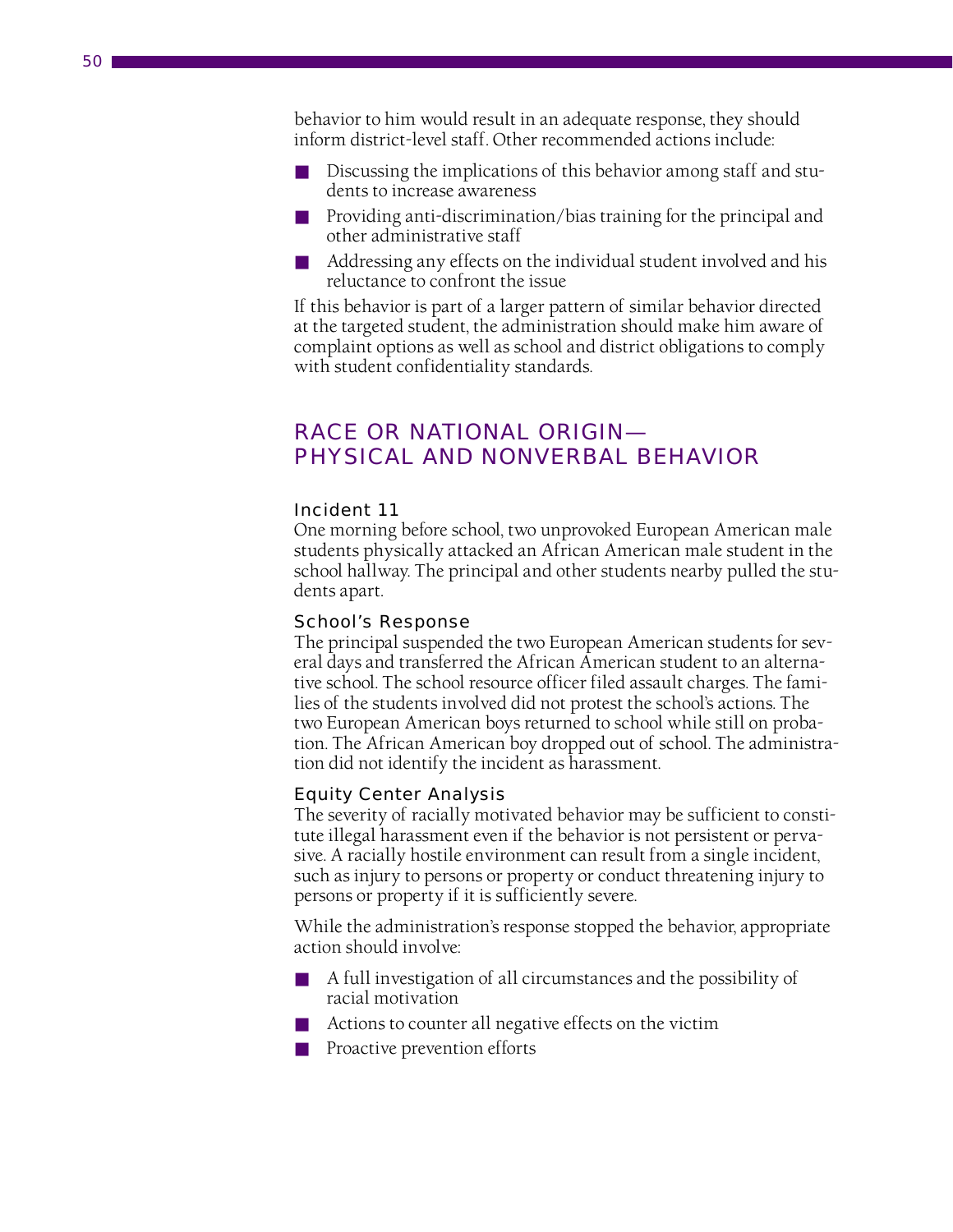Who requested the transfer or whether other factors influenced the transfer is unknown. Transferring the attacked student is not likely to result in compensating the student, but may compound any negative effects. Prevention efforts need to begin with identifying existing school climate issues.

# Incident 12

A Latino parent complained that her child and other minority students were stereotyped in the school's yearbook, which labeled her son "most likely to be in jail in five years." She felt that the school had harassed him and other students of color by allowing this stereotypical portrayal.

# School's Response

The yearbook adviser and principal apologized to the parent and indicated that the labeling reflected the insensitivity of the students who produced the yearbook. Unsatisfied, the parent wanted the yearbooks recalled and different wording and pictures inserted. This incident seemed to bring about increased sensitivity and awareness among school staff.

# Equity Center Analysis

The school environment includes any displays on school property and publications the school may develop. All aspects of this environment should reflect sensitivity to diverse people and cultures. Validating the parent's complaint by looking into the situation and responding with an apology affirmed the principal's stance toward bias and stereotyping and resulted in increased awareness of these issues among staff. Further measures to address this situation might include:

- Discussing bias and stereotyping with the students involved
- Clarifying for all students the school's stance toward stereotypical behavior and language
- Training staff on their responsibilities concerning harassment and yearbook content

# Incident 13

After school hours, two large groups of European American and Latino students began to fight outside the school. Teachers and administrators did not intervene out of fear for personal safety.

# School's Response

The next day mediation occurred between the two groups. All teachers later attended a harassment workshop. These actions seemed to be temporarily effective. Mediation is still in place, but problems remain.

# Equity Center Analysis

Because staff feared for their safety, they or the administration should report the physical confrontation to law enforcement. Administrative staff should: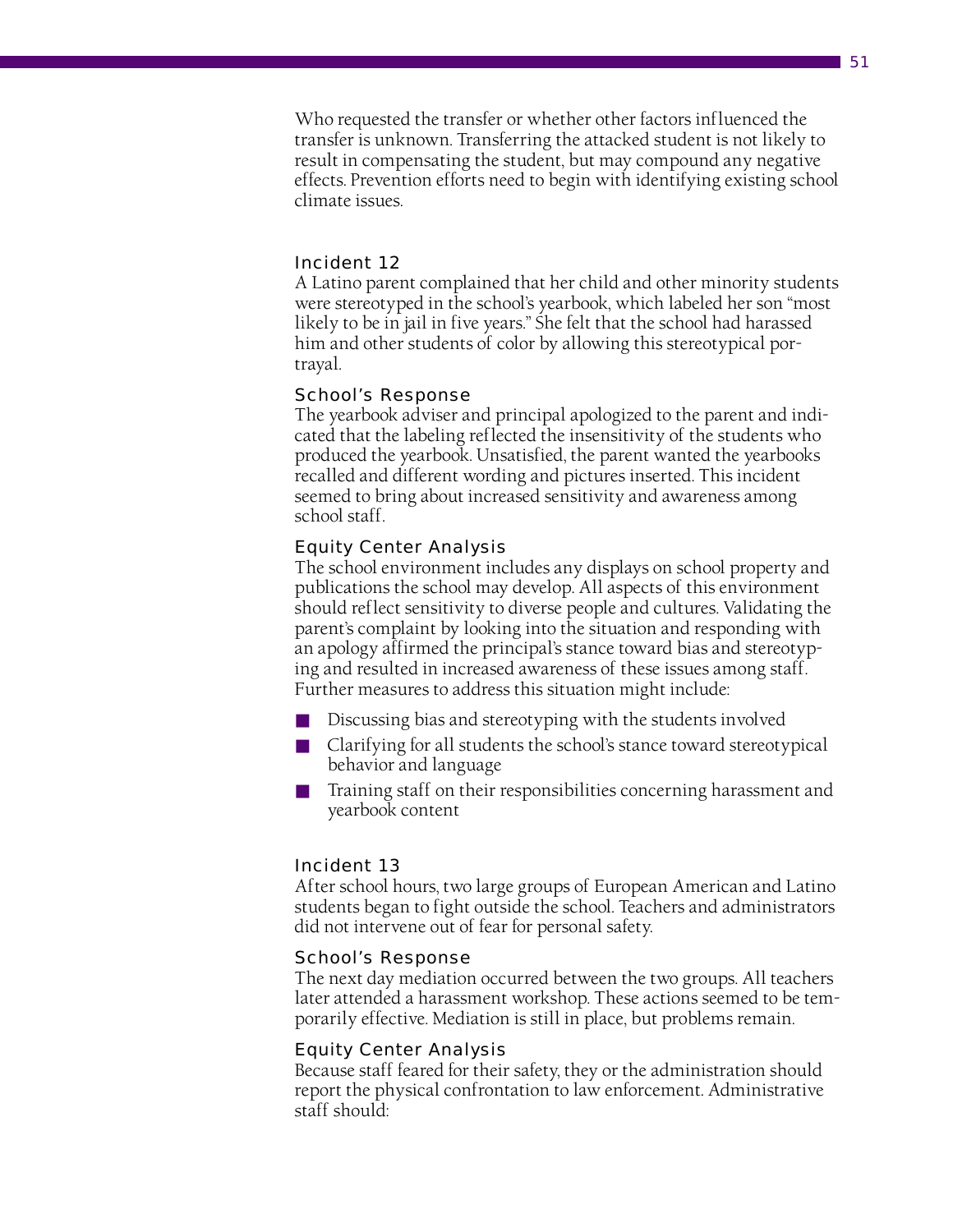- Invoke school disciplinary procedures and apply them appropriately to all students involved
- Address any effect on students who may have been victims of harassment
- Take steps to prevent future recurrence

While mediation is one effective means of prevention, larger school climate issues are addressed through curriculum, training, and school policy.

# Incident 14

After school hours, a group of European American students verbally harassed and physically assaulted a male Asian American student near the school but off school grounds. An older student witnessed the assault and provided information to the administration and law enforcement officials. One of the students who had participated in the assault later harassed and threatened the older student, attempting to force him to change his statement.

# School's Response

School officials conducted an investigation, met with the victim and his family, and disciplined the perpetrators based on their level of involvement. The police cited several students for assault. The student who had threatened the witness was expelled.

School administrators believed their actions sent a strong message to the staff, students, and community members about the district's strong policy against violence, whether it occurs during or after schools hours, or on or off school grounds.

# Equity Center Analysis

The school's response appears appropriate and consistent with school disciplinary policies. Anyone reporting what she or he perceives to be an incident of harassment must feel protected from threats or acts of retaliation.

Further steps might include training and educational activities for all staff and students on issues of harassment and diversity.

# Incident 15

While Latino students danced on stage in a cultural performance, a group of non-Latino students threw food at them.

# School's Response

This behavior outraged some teachers and hurt and offended students. Administrators didn't take any action. Staff and students received no information about the resolution of the incident. Many "us-them" feelings surfaced at the school and lingered long after the incident.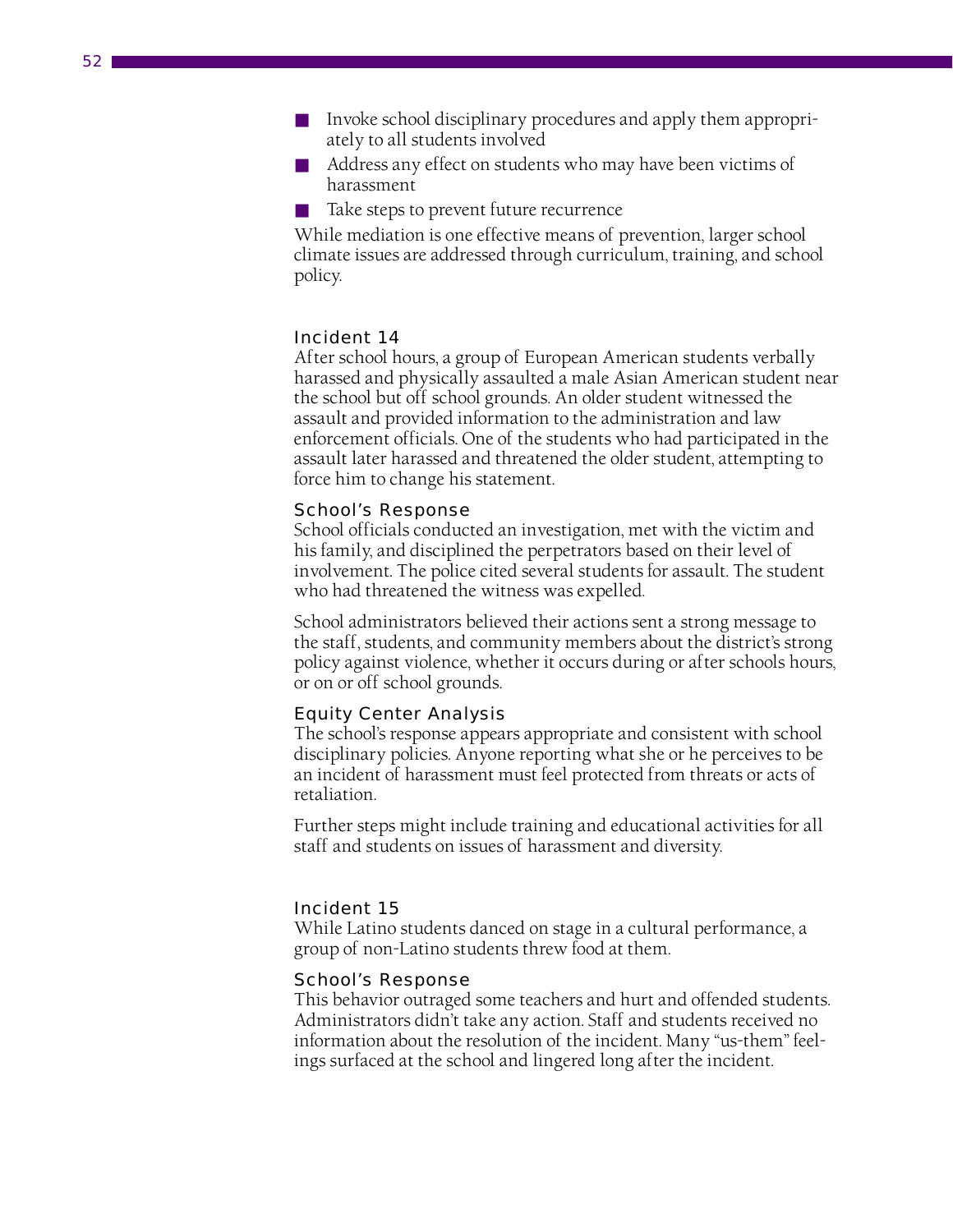# Equity Center Analysis

The resentment following this incident demonstrates how the effect of disrespectful acts can permeate an entire school climate. It further demonstrates how the lack of an appropriate, effective response can undermine both student and staff morale.

In this instance, school administrators should:

- Respond promptly, in accordance with any existing district policies and procedures
- Make response efforts known to the school community
- Take the lead in providing opportunities for discussion of the incident and increased cultural awareness among student groups

Additional prevention efforts include staff training on curricular and instructional strategies to facilitate increased understanding and respect for all cultures.

# GENDER—VERBAL BEHAVIOR

# Incident 16

A second-grade Latino male made inappropriate sexual comments to a female classmate. He was limited English proficient, and his parents did not speak English.

# School's Response

With the aid of a native Spanish speaker, both the boy and his parents received information on appropriate behavior expectations. The behavior stopped. The administration's response satisfied the girl's parents.

# Equity Center Analysis

Notice of alleged sexual harassment imposes a duty on a school's administration to conduct an investigation and determine whether harassment has occurred. If they find that harassment occurred, school officials must take reasonable, age-appropriate steps to stop the behavior, address the effects on the harassed individual, and prevent any recurrence.

School officials appear to have considered the factors specific to the students involved in the incident. While suspension or other form of discipline may be appropriate for an older student, counseling alone, or a clear, verbal explanation of school rules may be more effective and appropriate for an elementary-age student.

School officials also appropriately met the needs of the accused student and family by providing a translator.

Prevention efforts also might entail similar bilingual or multilingual clarification of behavior expectations, either written or verbal, for the entire school community including parents, students, and staff.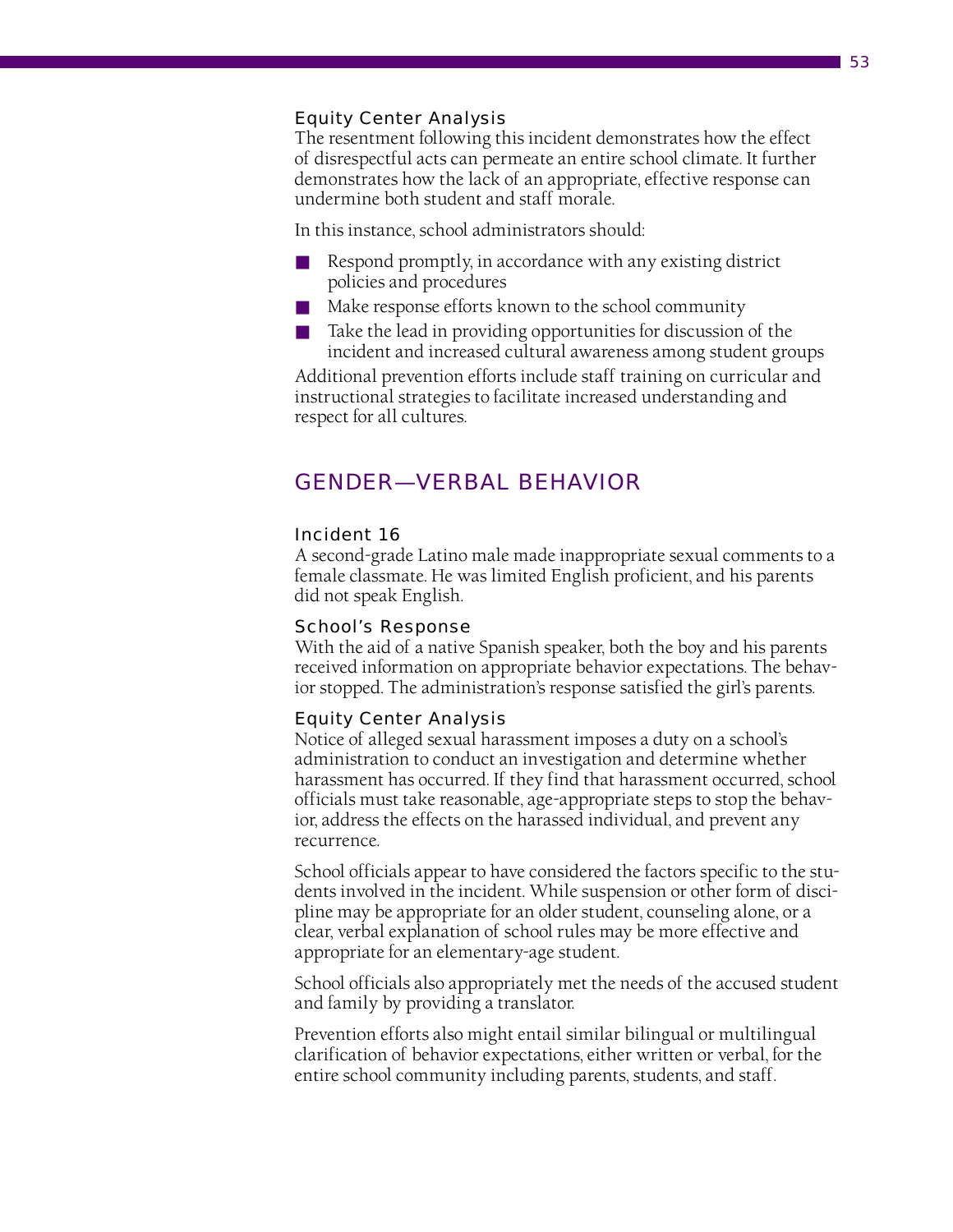A high school student running for office told sexual stories and made comments of a sexual nature against her opponent, who was also female.

### School's Response

Staff and building administrators did nothing for a year in response to these acts. The district later became involved and conducted an investigation. They canceled elections until the investigation was complete and disciplinary action had been taken. The investigation revealed the need to apply disciplinary procedures with respect to the actions of both the student and the staff members involved.

### Equity Center Analysis

School staff should respond promptly by following school policies and procedures covering discrimination on the basis of sex. Alleged harassment of a sexual nature between two students of the same sex should be handled in the same manner as sexual harassment between male and female students. If the school determines that sexual harassment took place, it should:

- **1.** Stop the behavior
- **2.** Apply appropriate disciplinary procedures
- **3.** Address any related effects on the student harassed
- 4. Prevent future occurrences

To address any effects on the harassed student the school could hold a new campaign with clearly stated rules and guidelines for appropriate campaigning technique. Prevention efforts should include training for school administrators, staff, and students on the school's definition of sexual harassment and related reporting and responding procedures.

### Incident 18

A group of boys frequently made comments to a female student about her breasts. They continued the behavior after she told them to stop. She reported the situation to a school administrator.

#### School's Response

The school administrator spoke with the girl, helped her file a complaint, and called her parents to let them know what had happened. He also called the parents of the students harassing the girl and conducted a full investigation. He subsequently suspended the harassing boys, informed them with their parents about school policy, and referred them to a counselor. While the actions taken stopped the behavior, school staff recognized a further need to educate all students about issues surrounding sexual harassment.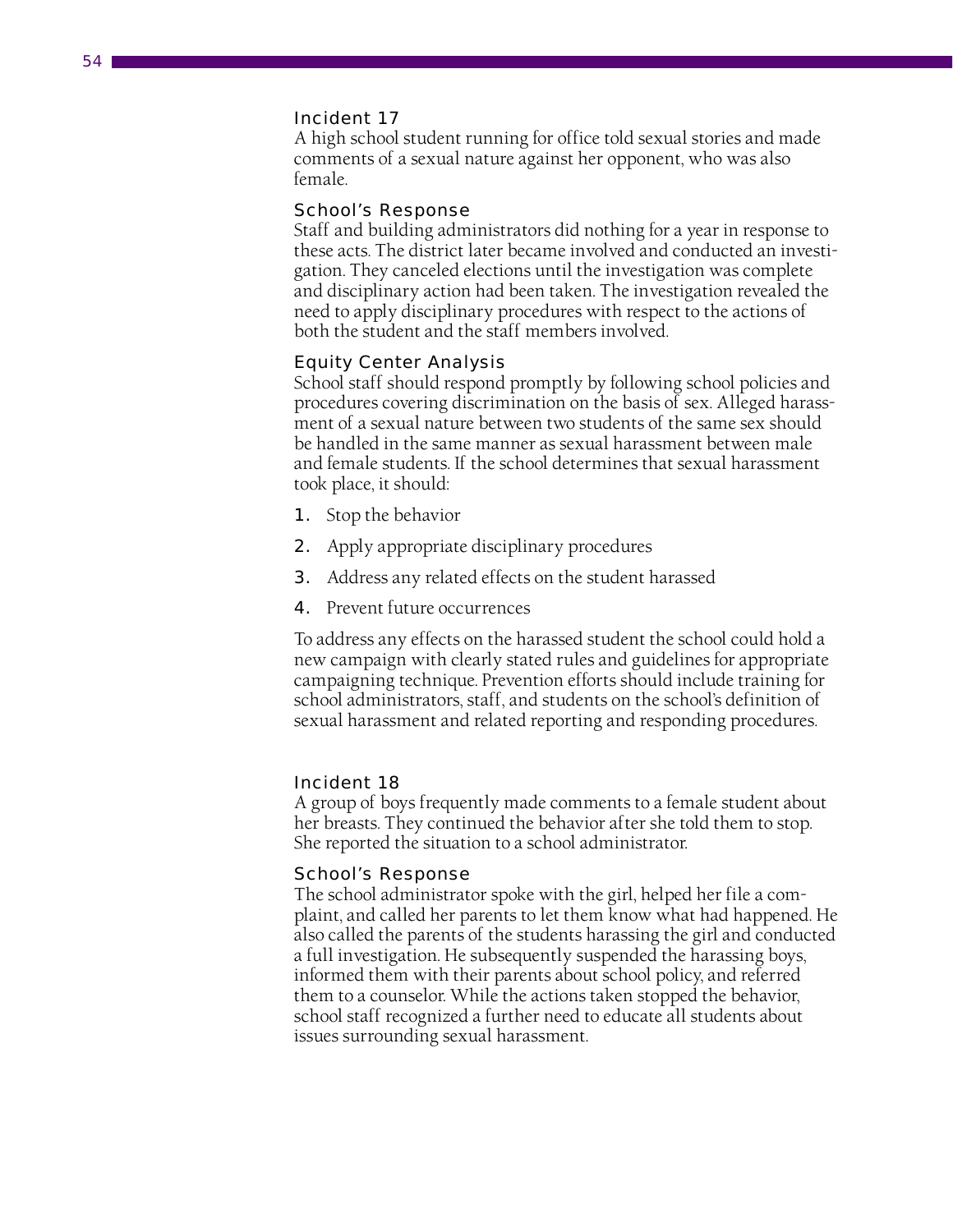# Equity Center Analysis

The school administration responded appropriately by immediately:

- Assisting the student alleging harassment with formal complaint procedures
- Investigating and stopping the behavior
- Including parents at all stages of the process

Schoolwide prevention could focus on increasing student understanding of the definition and consequences of harassment and the necessary steps for reporting and combatting harassing behavior.

# Incident 19

When walking to class, a female student frequently had to pass by a group of Latino males. She reported that their looks and comments in Spanish, although she was unable to understand them, made her uncomfortable, and she felt harassed.

# School's Response

Teachers began standing in the hallways, monitoring behavior, and moving boys into classrooms. Teachers also talked to students about the legal and social aspects of harassment. Books in Spanish on harassment laws and school regulations were provided. The administration disciplined specific individuals who continued making comments after the awareness training.

# Equity Center Analysis

Comments and actions of a sexual nature constitute harassment when they are unwelcome and their severity, pervasiveness, or persistence either limits a student's ability to benefit from the education program provided or creates a hostile, abusive environment. The student's description of feeling "uncomfortable" falls within legal guidelines that emphasize that conduct is unwelcome when the student does not request or invite it and considers the conduct either undesirable or offensive.

Whether the student could literally understand the words or phrases used does not determine whether harassment occurred. The import of the words and accompanying nonverbal behavior appear to have negatively affected the student, but were also clearly unwanted.

While the school appeared to take reasonable steps to intervene and attempt to stop the behavior by raising awareness, these efforts did not eliminate the behavior. In addition to measures to inform students of relevant laws and the social aspects of harassment, the school should conduct an investigation to determine whether discipline was necessary after the student's first report.

In this case, involving all staff in discussions of harassment issues appeared effective for improving the school environment. School officials should also ensure that written information and school regulations are provided to all students, both Spanish and non-Spanish speakers.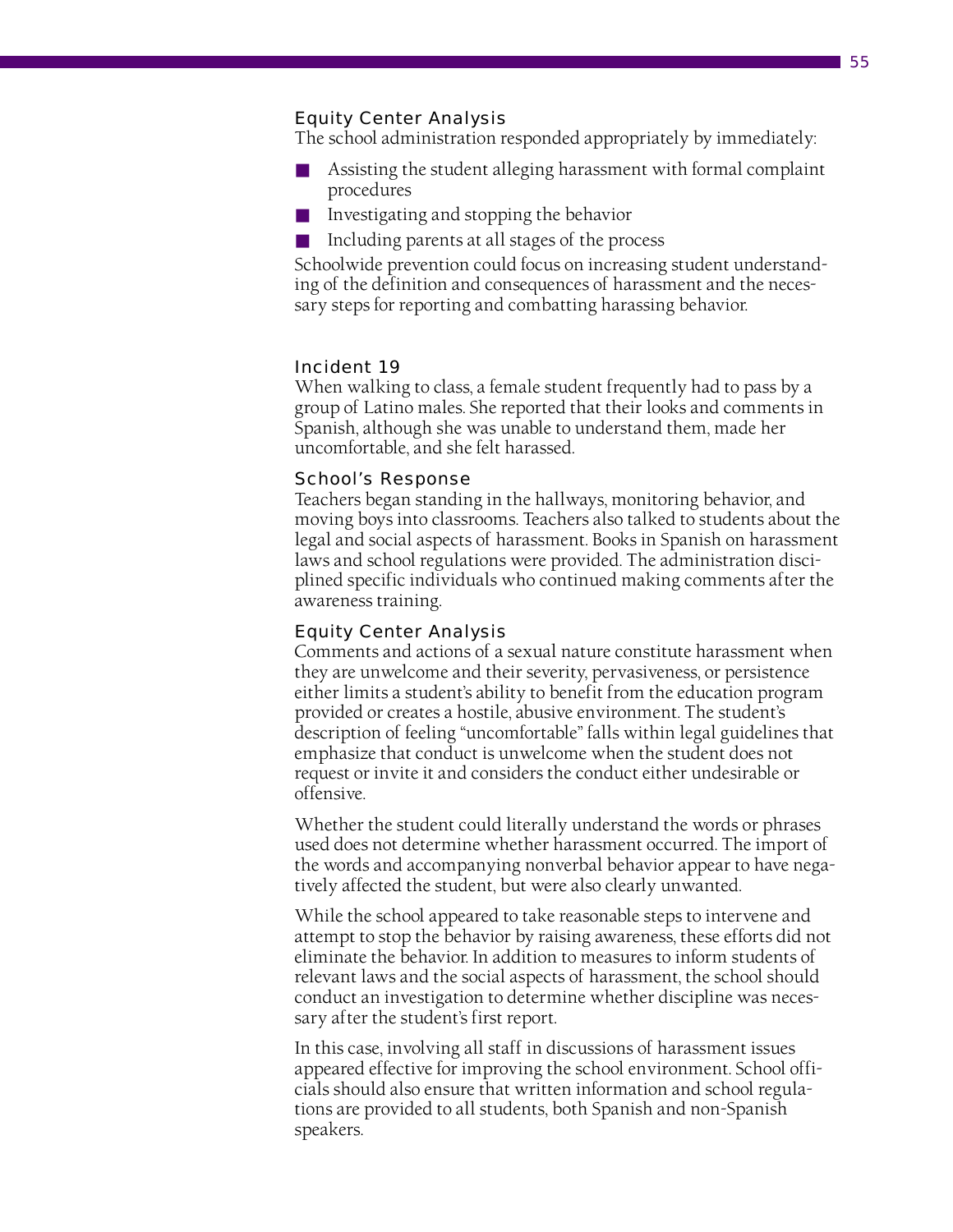Middle school students repeatedly called other students inappropriate names relating to gender, sexuality, and socioeconomic status in the hallways between classes.

### School's Response

A group of teachers initiated an awareness program developed from written comments of students, counselors, and staff. Students presented the program addressing some of the most pertinent issues in a 40-minute assembly. Teachers then led classroom discussions on students' feelings, reactions, and solutions. The school also administered a student survey on school safety.

With this response, student awareness increased somewhat. However, the worst offenders didn't seem affected. Because the administration did not take the lead, students felt that if they reported an incident, nothing would be done. One staff member suggested offering a similar assembly to other nearby middle schools to open channels of communication on these issues both within and among local schools.

### Equity Center Analysis

The description given implies that this behavior pervades the school climate and may have created a hostile school environment. OCR can view together incidents of sexual harassment and non-sexual, genderbased harassment—for example, taunts based on sexual orientation or the victim's failure to conform to sex stereotypes of masculinity and femininity—when determining whether a hostile environment exists.

Additional factors that may have compromised school safety in this setting include:

- Students' perception of a lack of consequences for acts of harassment
- The absence of any recourse for harassed students
- A lack of common understanding and denial regarding the issues

Although the teachers' actions were laudable, the administration should have taken affirmative steps to investigate, identify responsible students, and stop the behavior. All staff should receive training in strategies that focus on their responsibility for ensuring a safe and healthful school environment.

### Incident 21

"Big Johnson" and "Coed Naked" T-shirts became popular among certain groups of students. Administrators disallowed them despite First Amendment claims.

#### School's Response

The vice-principal met with a student forum to discuss the situation. She explained the issue of offending others, even a small minority. Students balked at participating in the discussion and wore the "outlawed" T-shirts to the meeting. The action taken proved effective, how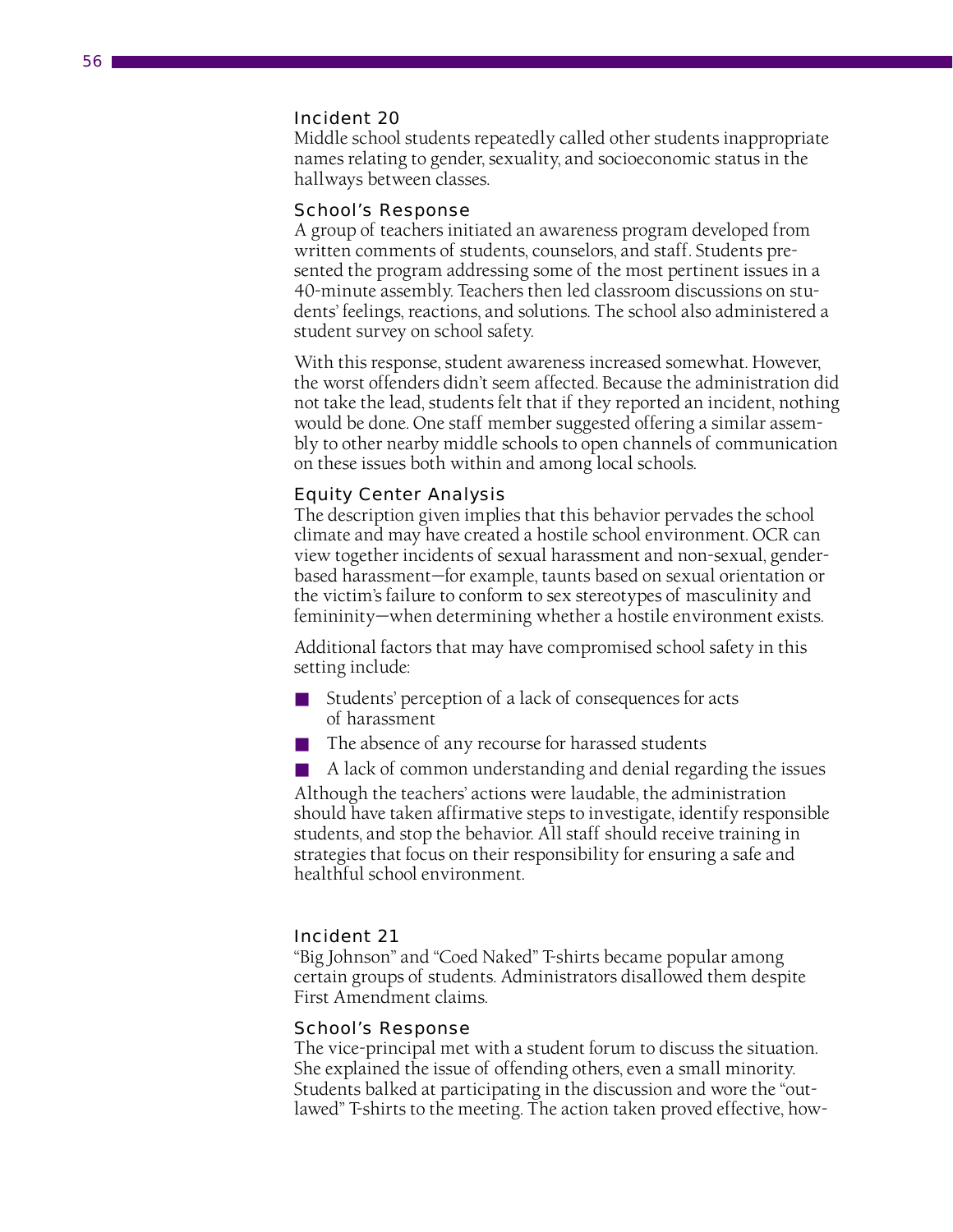ever. Students stopped wearing the T-shirts or began wearing jackets over them without complaint.

### Equity Center Analysis

Public schools have a responsibility to uphold all student constitutional rights both in the classroom and in school-related educational programs or activities. While the First Amendment may prohibit school officials from restricting certain forms of speech or expression that are offensive to some, it does not prohibit officials from condemning behavior and speaking out strongly against improper conduct.

In this case, approaching this issue through discussion seemed to result in an increased understanding among students of the administrator's position regarding inappropriate clothing. The Office for Civil Rights recognizes that particular expressions are offensive to some students. This does not in itself form a legally sufficient basis to establish a sexually hostile environment under Title IX. To establish a violation of Title IX, the harassment must be sufficiently severe, pervasive, or persistent to limit a student's ability to participate in or benefit from the education program or to create a hostile or abusive educational environment.

# GENDER—PHYSICAL AND NONVERBAL BEHAVIOR

### Incident 22

A group of students performed a strip tease during a school assembly.

### School's Response

The strip tease did not "faze" some people while others became very offended. The administration wanted to deal with the matter privately. Others wanted a public response. The actual response included staff training and an all-school discussion.

The students involved in the strip tease received discipline. An allschool presentation and discussion occurred. All classrooms received a TV video message from the principal, which presented the definition of harassment. All teachers received guidelines to use in classroom discussions.

#### Equity Center Analysis

District policy and school procedures should be comprehensive enough in scope and depth to be responsive to all forms of possible harassment. In this case, the school appeared to follow procedures that prompted a comprehensive response involving education, training, and discussion of harassment and related topics. Staff and students received information to enable them to clearly understand what constitutes harassment and discrimination as well as the consequences associated with such acts.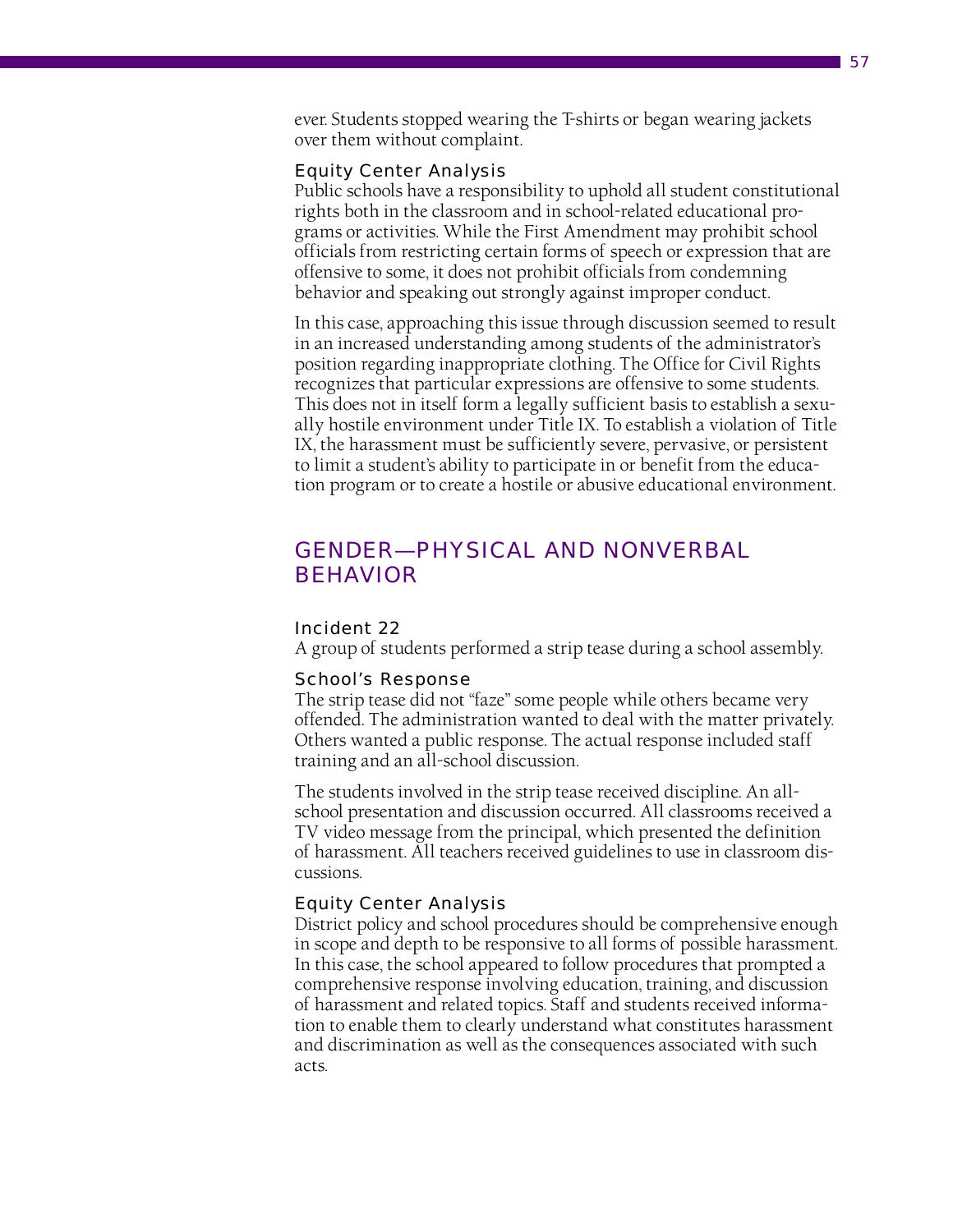The school should take continuous steps to ensure full understanding of the serious implications of harassment. Maintaining a safe and harassment-free climate will not be accomplished by providing a onetime workshop. This requires ongoing education of the school community, ensuring the use of nonbiased curriculum, and continuous leadership and support from the school administration.

### Incident 23

A male elementary student sexually harassed (with the intent of sexually abusing) an elementary female student.

### School's Response

Teachers, administrators, students, and parents were interviewed. An attorney provided advice. The male student was transferred to a neighboring elementary school. The school district employed an education assistant to shadow and supervise him. The school used this solution model in similar situations.

# Equity Center Analysis

School staff apparently took reasonable steps to stop the behavior. Before undertaking an investigation, however, administrators should inform parents of the school grievance procedures and options for both formal and informal action. Administrators should also make certain that remedies and measures designed to respond to harassment in this type of situation meet the following criteria:

- Age-appropriate
- Tailored to the circumstances of the particular situation
- $\blacksquare$  Effective to address all effects on the victims of harassment

■ Reasonably likely to prevent future occurrence

Prevention efforts could include counseling of the male student and communication and reinforcement of behavior standards for all students.

### Incident 24

A first-grade male student engaged in inappropriate touching of other male students.

### School's Response

Staff sent the student to talk with the principal and a counselor, and the school called his parents. Inappropriate behavior continued. The school made additional calls to the student's home, developed a behavioral plan, and assigned a counselor. The behavior persisted and later involved a female student.

A teacher notified the boy's parents, and the principal held a telephone conference with the parent during which she reviewed the Student Rights and Responsibility Handbook and school rules. A conference with the girl and her parent also occurred. The student remained in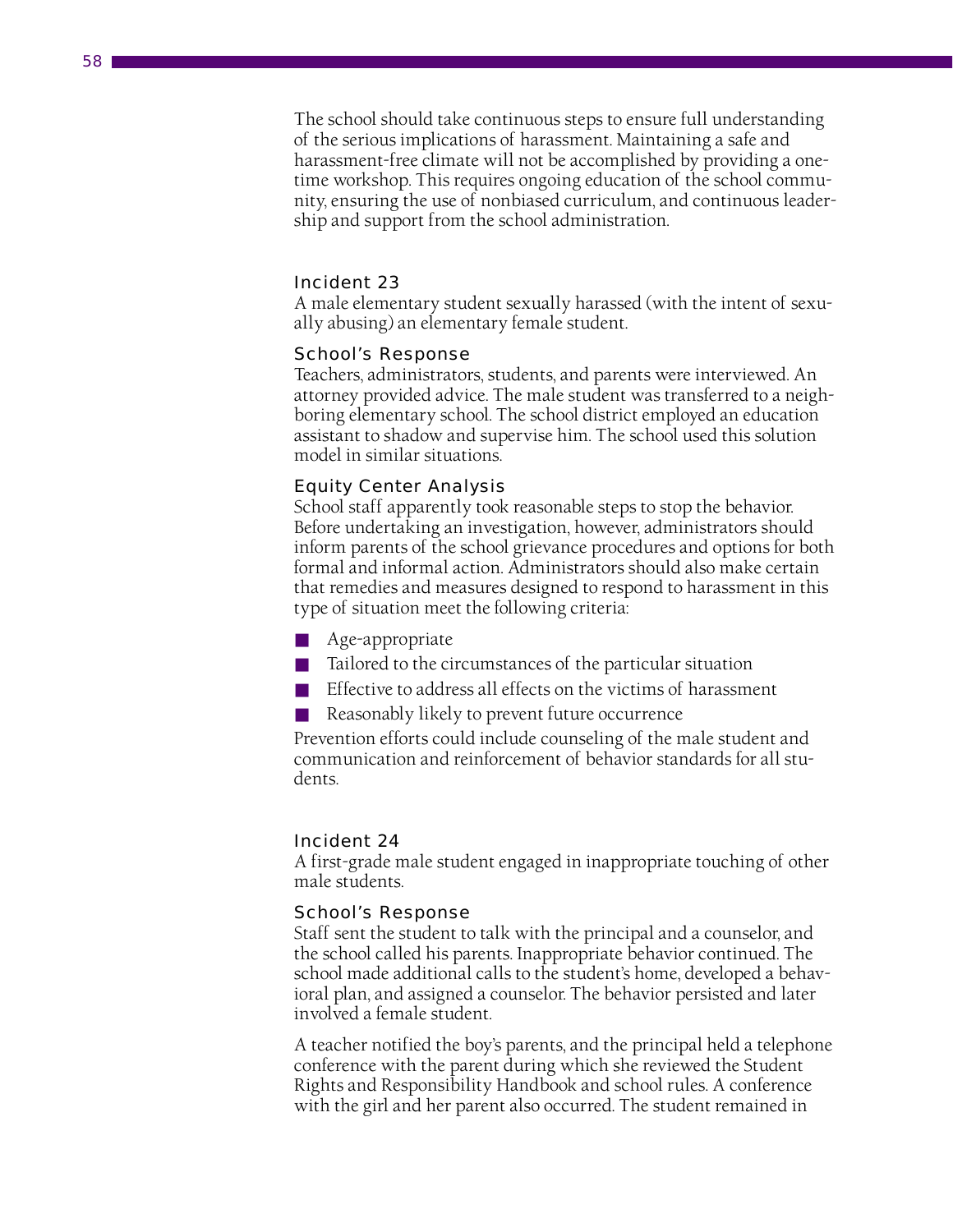counseling. The school documented all incidents and each conference with the parent.

Additional responses included required districtwide student education, assigning a student support team to monitor behavior, and a revised behavior plan establishing clear consequences. The parents ignored repeated requests for an in-person conference. When the last incident occurred, the student was suspended for one day with a parent conference required for reinstatement.

### Equity Center Analysis

While initial actions apparently did not reverse the persistent behavior, the school reacted promptly and attempted to institute comprehensive remedies. Strategies developed in response to repeated incidents—clearly defining student rights and responsibilities with parents, suspension, and establishing clear consequences for violating behavior standards—are usally more effective if used from the outset.

The school appropriately involved the parents, counselor, principal, and student support team at all stages and took a "no tolerance" stance toward harassing behavior. The administration can supplement these actions, however, with some additional strategies mentioned above.

It is neither clear how extensive the "student education" was nor whether additional measures provided the harassed students with strategies for coping with the harassment. Administrators should ensure that students fully understand behavior requirements and that harassed students receive effective services.

# Incident 25

A male high school student touched a female student's breasts in class. Both are special education students.

### School's Response

A paraprofessional witnessed the interaction and determined it was offensive and inappropriate. The teacher reported the behavior immediately to the administration. The school investigated and documented the incident. The boy and the girl both said they were "just playing around."

Staff removed the male student, who had been acting as a teacher's assistant, from the classroom. An on-duty police officer explained sexual harassment to him.

### Equity Center Analysis

Although the results of the investigation are not provided, the incident as described above, implies that neither student was participating unwillingly. If the behavior was not unwanted and not pervasive or persistent enough to constitute a hostile environment for others, it may not constitute harassment.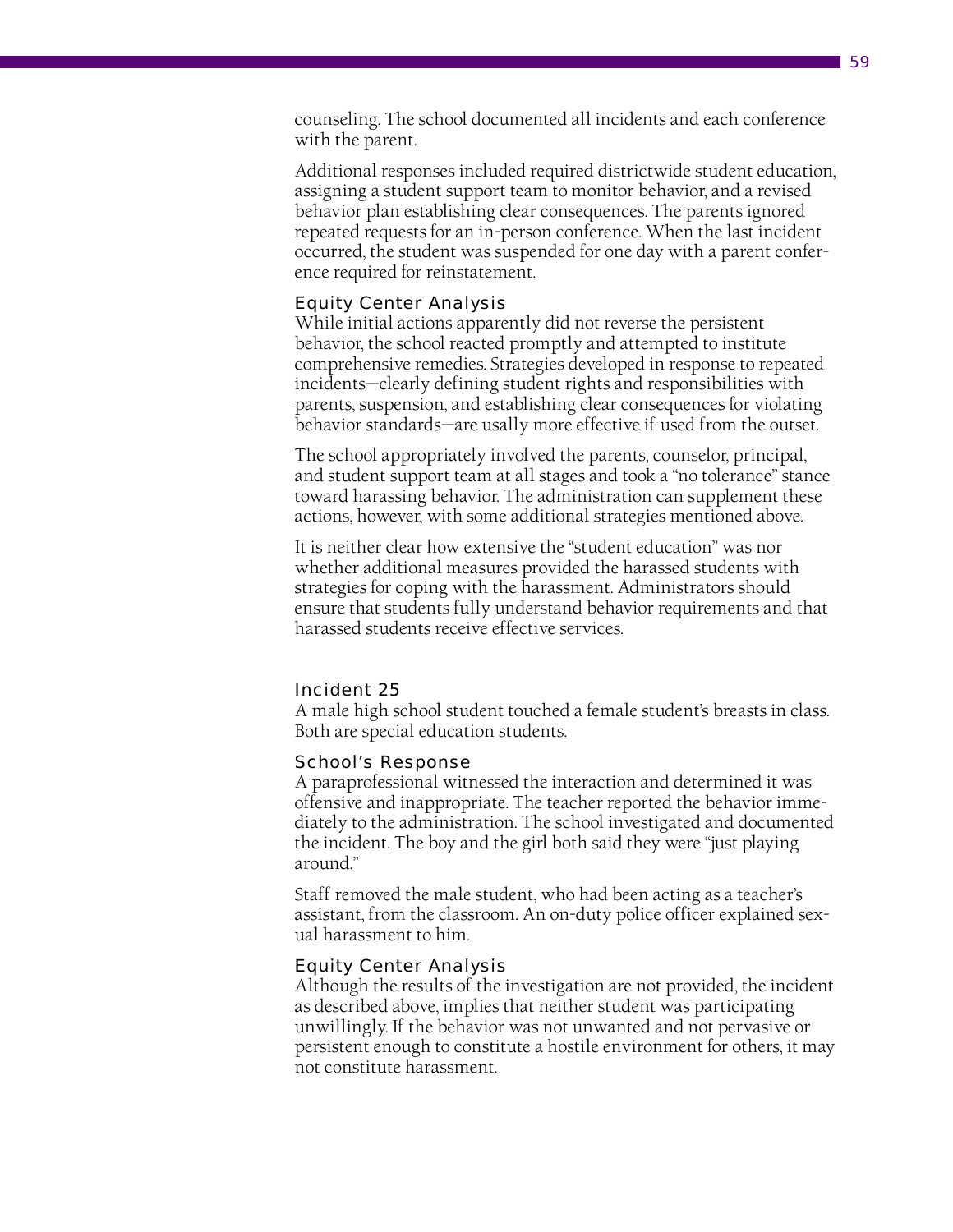School staff, however, appropriately reported the behavior, and the administration investigated and documented the incident. The administration should explain sexual harassment to the female student, not just the male student, and address the concerns of the observer (the paraprofessional), who found the behavior "offensive and inappropriate."

# Incident 26

Fourth- and fifth-grade "mainstream" students told several special education students to engage in inappropriate touching of other special education students.

# School's Response

Staff brought the students to the office and the principal explained harassing behavior. He interviewed the students, suspended those who engaged in the behavior, and documented and recorded the incident.

An administrator and special education teacher visited all fourth- and fifth-grade classrooms to discuss the issue. They held staff meetings to discuss relevant district and school policies. The special education team discussed the situation with the special education students. The district office was not notified. Nothing like this happened again.

# Equity Center Analysis

Staff apparently took reasonable steps to eliminate the behavior and prevent future occurrences. They notified school officials who applied disciplinary and educational strategies to stop the behavior. Students and staff participated in educational activities to increase awareness. Other essential components of a school's response, which are not apparent from the description given above, include:

- Notifying district-level staff
- Providing any necessary accommodations for students with disabilities to ensure full understanding of school policies and procedures covering harassment
- Complying with all due process rights of students involved with respect to the investigative and disciplinary processes
- Informing fourth- and fifth-grade students' parents of the administration's response and school procedures governing complaints of sex discrimination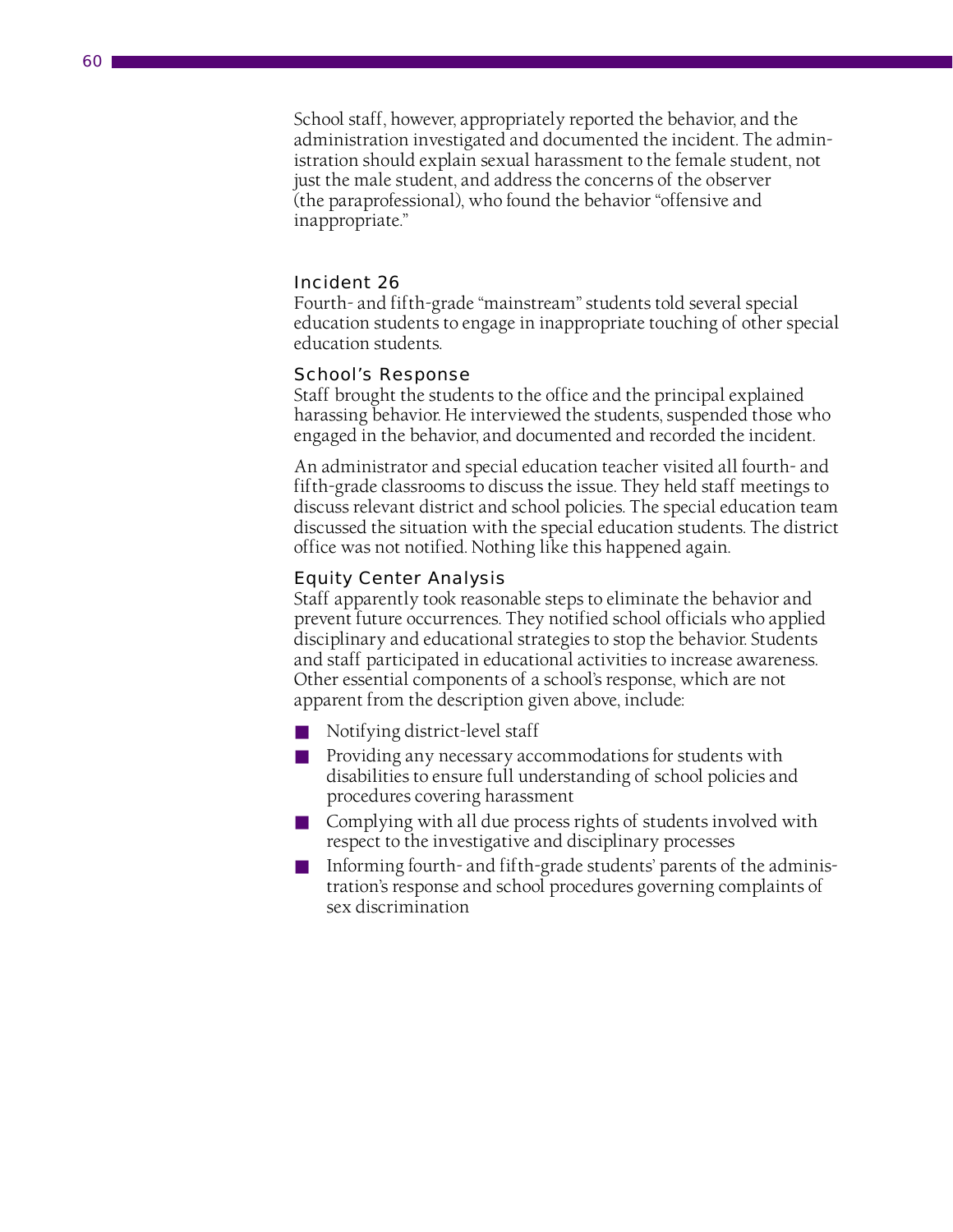# LEGAL FOUNDATIONS

The law concerning school-based harassment, especially sexual harassment, is still undergoing refinement as the courts determine various questions. This section presents some laws and important cases, but is not exhaustive and is intended only as an introduction to legal issues. If you want current or specific information, contact the Office for Civil Rights in your region or your school district's legal representative.

# Applicable Laws

# Title VI of the Civil Rights Act of 1964

No person in the United States shall, on the grounds of race, color, or national origin, be excluded from participation in, be denied the benefits of, or otherwise be subjected to discrimination under any program or activity receiving federal financial assistance.

# Title VII of the Civil Rights Act of 1964

Prohibits discrimination on the basis of race, color, national origin, religion, or sex. Sex discrimination has been interpreted by the courts to include sexual harassment. The law covers all employees in public and private institutions having 15 or more employees, including student employees.

# Title IX of the Education Amendments of 1972

No person in the United States shall, on the basis of sex, be excluded from participation in, be denied the benefits of, or otherwise be subjected to discrimination under any program or activity receiving federal financial assistance.

# The Civil Rights Act of 1991

Amends Title VII. Allows damages for emotional distress and punitive damages for employees of private institutions. Compensatory damages, but no punitive damages, are available to public employees.

# Family Educational Rights and Privacy Act (FERPA)

FERPA forbids disclosing education-record information without a student's or parent's permission. Written information about a harassment complaint, investigation, and outcome, under Title IX, becomes part of a harassing student's education record. FERPA and Title IX—the latter allowing schools to inform harassment victims of investigation results to assure victims that their complaints have been taken seriously appear to be in conflict. However, the Department of Education currently interprets amendments that prevent FERPA from interfering with Title IX as resolving the conflict. According to the Department, if FERPA interferes with the primary purpose of Title IX, which is to eliminate sex-based discrimination in schools, then Title IX requirements supersede FERPA provisions.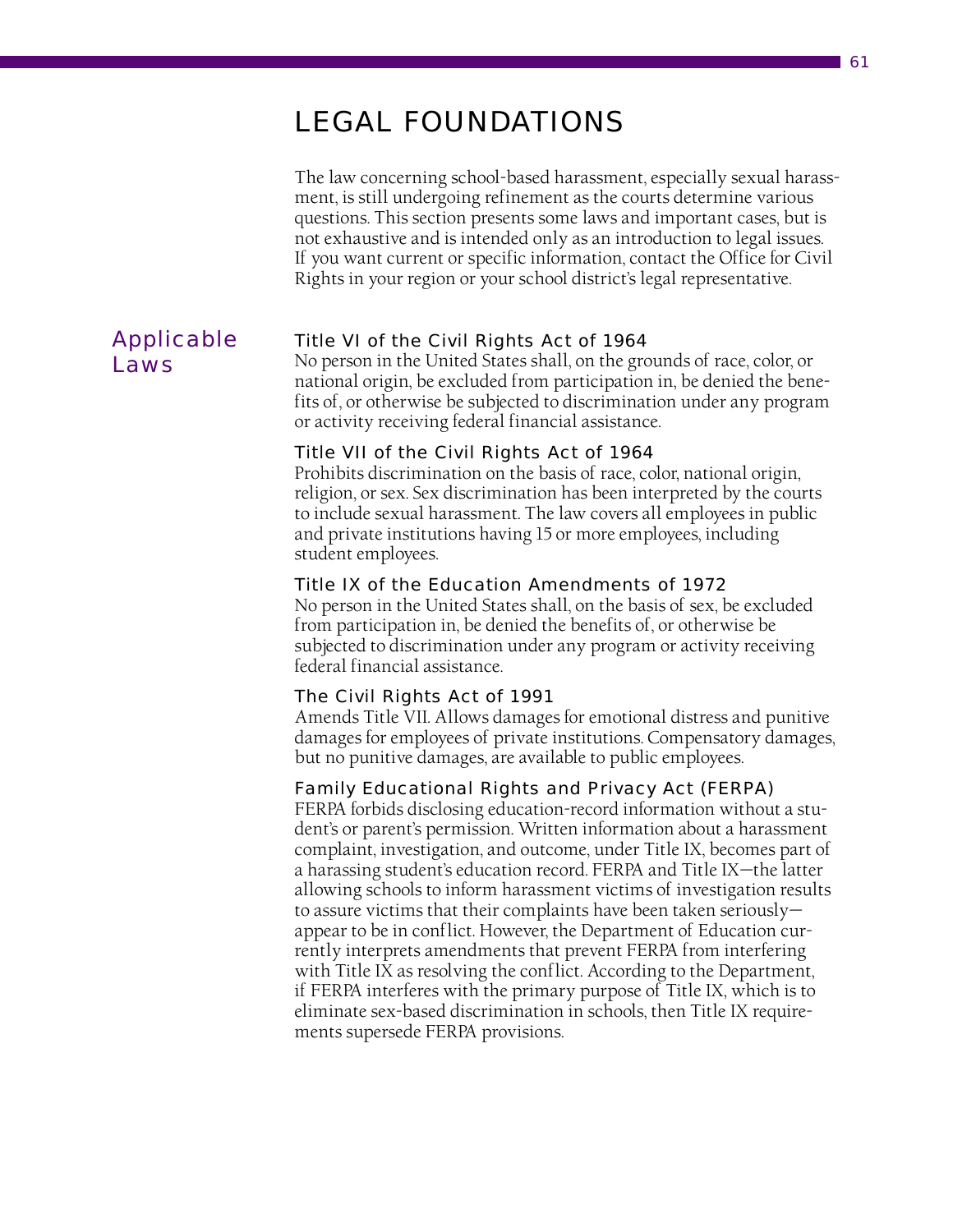# **Selected Court** and OCR **Decisions**

■ Updating their decision in *Franklin v. Gwinnett County Public Schools* (1992), the U.S. Supreme Court ruled in *Gebser v. Lago Vista Independent School District* (1998) that a district can be held liable for monetary damages under Title IX of the Education Amendments of 1972 for a teacher's sexual harassment of a student if an official who has authority to address the harassment has actual knowledge of the misconduct and that official is deliberately indifferent in responding to it.

The U.S. Supreme Court ruled in *Franklin v. Gwinnett County Public Schools* that where an implied private right to sue exists, money damages are recoverable. There are implied private rights to sue under the Title IX and the Rehabilitation Act of 1973.

Updating the decision of the U.S. Court of Appeals for the 11th Circuit in *Davis v. Monroe County Board of Education* (1996), the U.S. Supreme Court ruled in 1999 that a district may be liable for monetary damages under Title IX of the Education Amendments of 1972 if one student sexually harasses another student in the school's program and the conditions of *Gebser* (above) are met.

The U.S. Court of Appeals for the 11th Circuit ruled in *Davis v. Monroe County Board of Education* (1996) that a district can be sued for monetary damages if school authorities know about but fail to act on a sexually hostile educational environment created by student-to-student sexual harassment.

- The U.S. Court of Appeals for the 7th Circuit ruled in *Nabozny v. Podlesny* (1996) that the school district violated Nabozny's rights to equal protection and due process when it refused to protect him from anti-gay abuse and enhanced his risk of harm by creating a climate in which violent anti-gay abuse was tolerated. This decision led the federal government to clarify that sexual harassment directed at lesbian and gay students is also covered by Title IX of the Education Amendments of 1972.
- *Doe v. Petaluma* (1995) found that Title IX protects students against sexual harassment when a hostile education environment is created even if the students themselves create the environment. Further, the district can be held liable for damages if it intended to discriminate against a student by not taking action upon the plaintiff's complaint. Failure to act can be evidence of intention to discriminate.
- The Supreme Court ruled in *Faragher v. City of Boca Raton* (1998) that an employer could be held liable under Title VII of the Civil Rights Act of 1964 for the actions of a supervisor who creates a sexually hostile environment for an employee.
- In *Burlington Industries Inc. v. Ellerth* (1998), the Supreme Court ruled that an employer could be held liable under Title VII when a supervisor makes sexual advances or creates a hostile work environment for an employee, even if the employee suffers no tangible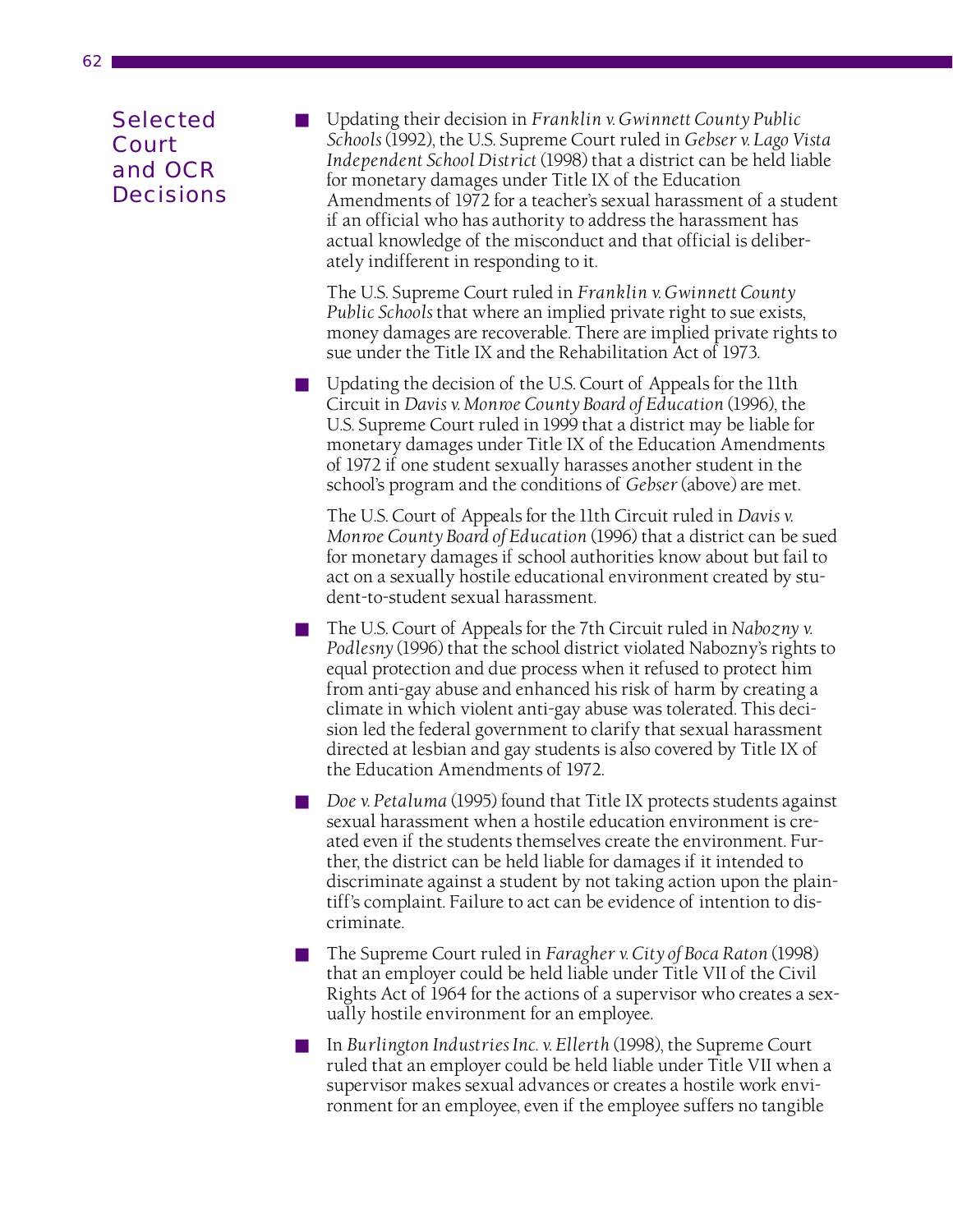job consequences (such as loss of promotion). However, in a case involving no tangible consequences, an employer can defend itself by showing that it took action to prevent and respond to sexual harassment, and that the complaining employee failed to follow complaint procedures.

- The Supreme Court ruled in *Onacle v. Sundowner Offshore Services* (1998) that Title VII covers sexual harassment involving workers of the same sex. The court's ruling came in the case of a male oil rig worker who alleged he was sexually taunted and abused by his male co-workers.
- In a situation involving a school district in Washington state, the Office for Civil Rights found that a teacher who repeatedly treated minority students in a racially derogatory manner violated Title VI by creating a racially hostile environment.
- In *Walker v. Ford Motor Company* (1982), the 11th Circuit Court found that a racially hostile environment was created by the "repeated, continuous, and prolonged" use of derogatory terms.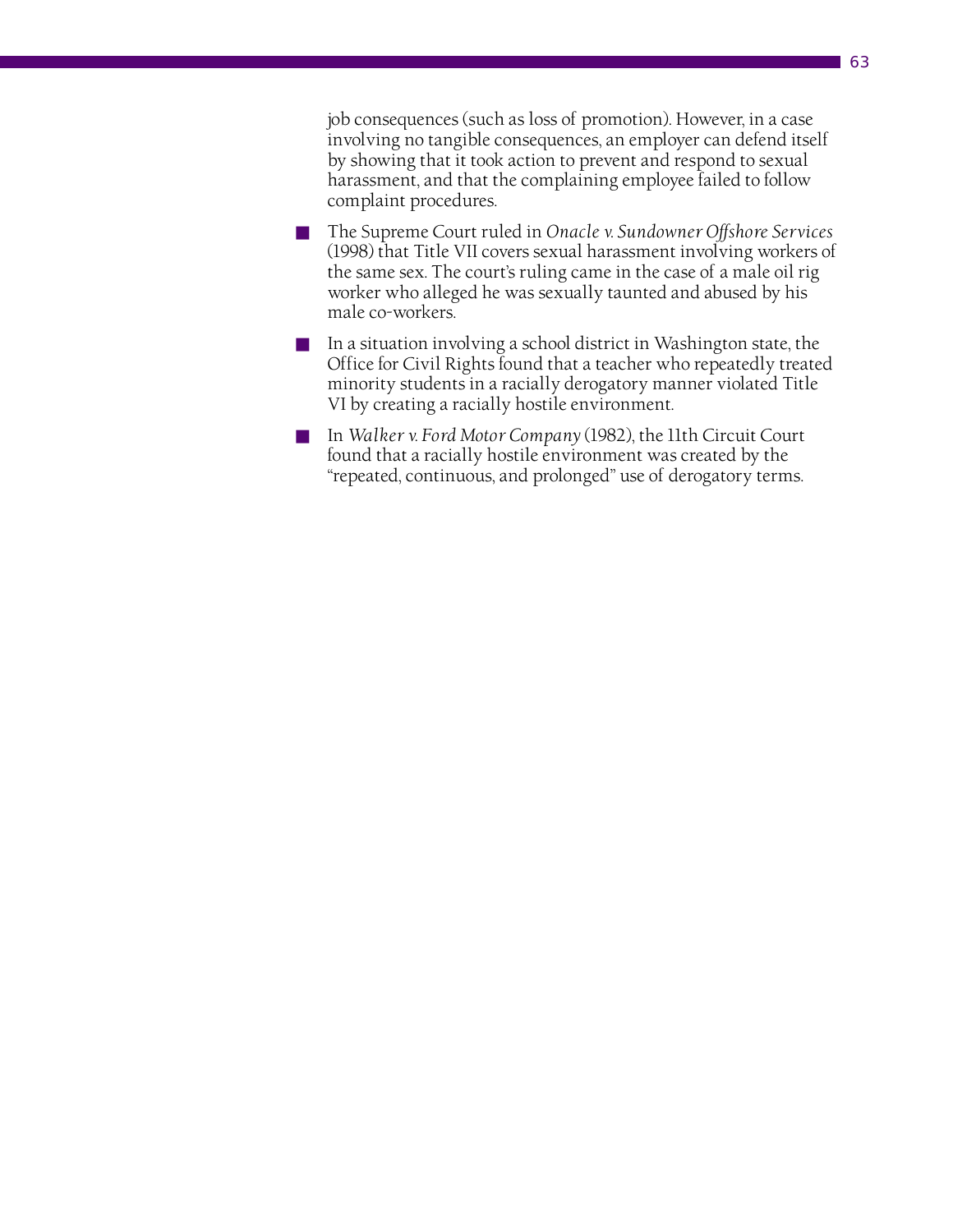# SELECTED RESOURCES AND REFERENCES

The following sites are a starting point in the search for information on school-based harassment. However, World Wide Web addresses change frequently, and individuals seeking information on harassment may also find it helpful to undertake a WWW search on the topic for the latest sites.

#### American Civil Liberties Union (ACLU). The ACLU defends and preserves the individual rights and liberties guaranteed to all people by the Constitution and laws of the United States. They fight civil liberties violations in courts, legislatures, and communities. [www.aclu.org](http://www.aclu.org/) **Organizations**

- Anti-Defamation League of B'nai B'rith (ADL). A World of Difference Institute, Anti-Defamation League of B'nai B'rith. 823 United Nations Plaza, New York, NY 10017. The World of Difference Institute is a technical assistance and consulting organization. Their goals include recognizing bias and the harm it inflicts on individuals and society, exploring the value of diversity and improving intergroup relations, and combating racism, anti-Semitism, and all forms of prejudice and bigotry. [www.adl.org/awod/awod\\_institute.html.](http://www.adl.org/awod/awod_institute.asp)
- Departments of education in each state have equal education opportunity offices. Those offices may have information on curriculum guides, seminars, videotapes, and other resources.
- Equity Assistance Centers (EACs). Ten federally funded regional Title IV EACs assist educators to create safe, positive, and bias-free educational environments for all students. EAC efforts cut across categories of race, national origin, and gender. For the EAC serving your area, contact the U.S. Department of Education.
- Equity Center. Located at Northwest Regional Educational Laboratory (NWREL) in Portland, Oregon, the Equity Center is one of 10 regional equity assistance centers funded by the U.S. Department of Education. The Center provides training and technical assistance within the larger context of school improvement to public school personnel, school board members, students, parents, and other community members. The center assists public school staff in providing equity, highquality education to all learners. Equity Center, NWREL, 101 S. W. Main St., Suite 500, Portland, OR 97204-329[7. www.nwrel.org/cnorse](http://www.nwrel.org/cnorse/)
- Facing History and Ourselves National Foundation, Inc. is a national educational and professional development organization whose mission is to engage students of diverse backgrounds in an examination of racism, prejudice, and anti-Semitism in order to promote the development of a more humane and informed citizenry. [www.facing.org](http://www.facing.org/)
- National Coalition Building Institute offers programs in prejudice reduction, intergroup conflict resolution, and coalition building to elementary through high school students. National Coalition Building Institute, 1835 K Street, NW, Suite 715, Washington DC, 20006.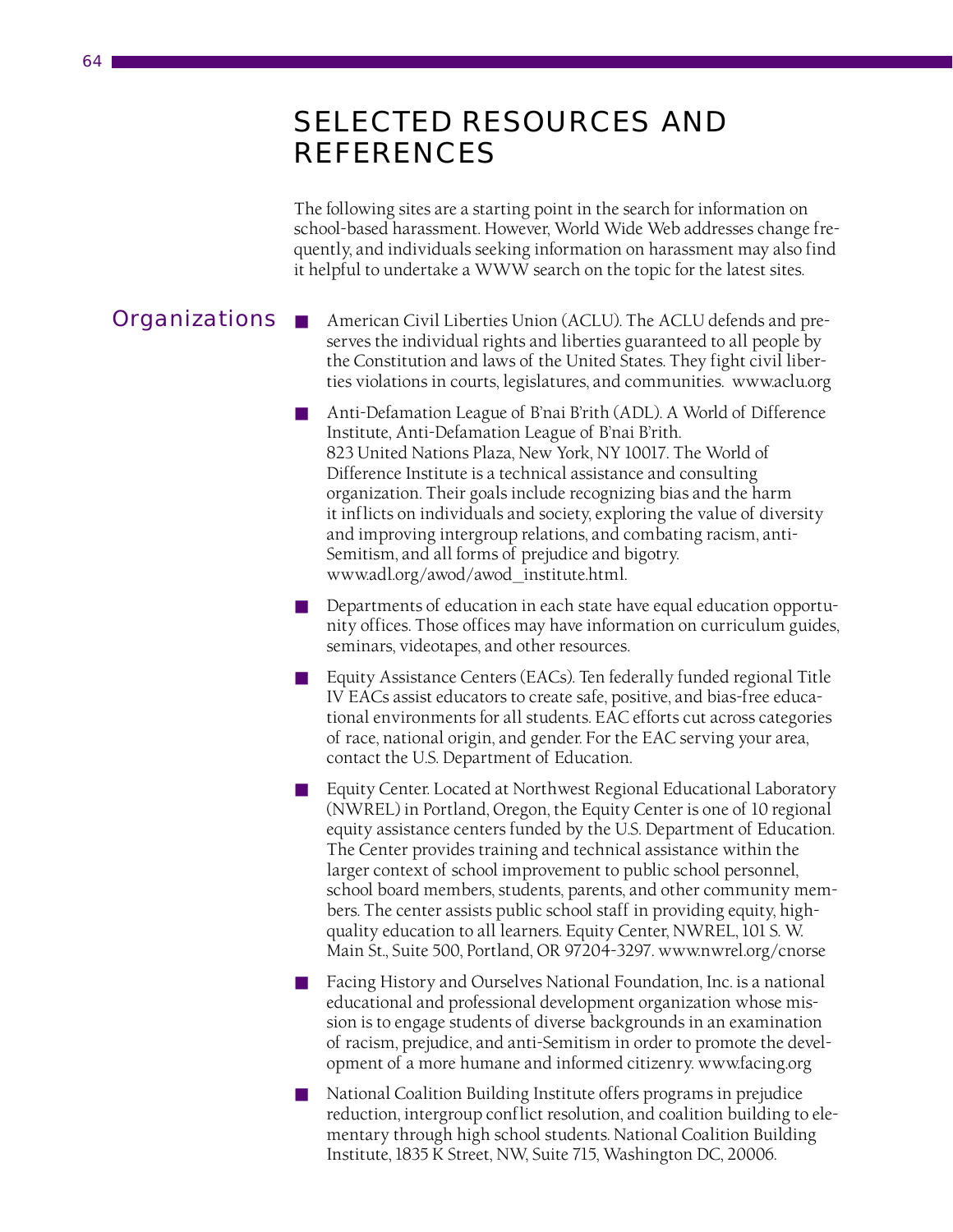■ Respecting Ethnic and Cultural Heritage (REACH) Center provides cultural diversity training and services to educational institutions. REACH assists agencies with strategic planning and training for individuals to acquire the knowledge, attitudes, and skills needed to function in a culturally and racially diverse world. 4464 Fremont Ave. N, Suite 300, Seattle, WA 98103[. www.reachctr.org](http://www.reachctr.org/)

■ Southern Poverty Law Center, Teaching Tolerance Program, is a nonprofit organization that combats hate, intolerance, and discrimination through education and litigation. *Teaching Tolerance* offers curricula and resources to schools. 400 Washington Ave., Montgomery, AL 3610[4. www.splcenter.org](http://www.splcenter.org/)

■ The Center for Research on Women, a research and technical assistance organization, also offers training on identifying and preventing bullying and harassment in schools. Wellesley College: Wellesley, MA[. www.wcwonline.org/w-crw.html](http://www.wcwonline.org/w-crw.html)

# Articles and Reports

- American Association of University Women Educational Foundation. (1993). *Hostile hallways: The AAUW survey on sexual harassment in America's schools.* Washington, DC: Author.
	- American Association of University Women Educational Foundation. (2001). *Hostile hallways: Bullying, teasing, and sexual harassment in school.* Washington, DC: Author.
	- Bowman, D.H. (2001, March 21). At school, a cruel culture: Taunts, bullying can push some students to violence, experts say. *Education Week, <sup>20</sup>*(27), 1, 16-17.
	- Byrnes, D. (1995). *"Teacher, they called me a—!": Confronting prejudice and discrimination in the classroom* (2nd ed.). New York, NY: Anti-Defamation League of B'nai B'rith.
	- Cheng. M., & Soudack, A. (1994a). Education to promote racial and ethnocultural equity: A literature review. *ERS Spectrum, 12*(4), 28-40.
	- Cheng. M., & Soudack, A. (1994b). *Anti-racist education: A literature review*. Toronto, Ontario, Canada: Toronto Board of Education. (ERIC Document Reproduction Service No. ED 380 339)
	- Cole, J. (1990). *Filtering people: Understanding and confronting our prejudices*. Philadelphia, PA: New Society.
	- Hanson, M. (1995). *Options: Making connections in today's world (for young European American males)*. Sacramento, CA: Project SERVE.
	- Horn, D.M. (2000). *Bruised inside: What our children say about youth violence, what causes it, and what we need to do about it.* Washington DC: National Association of Attorneys General.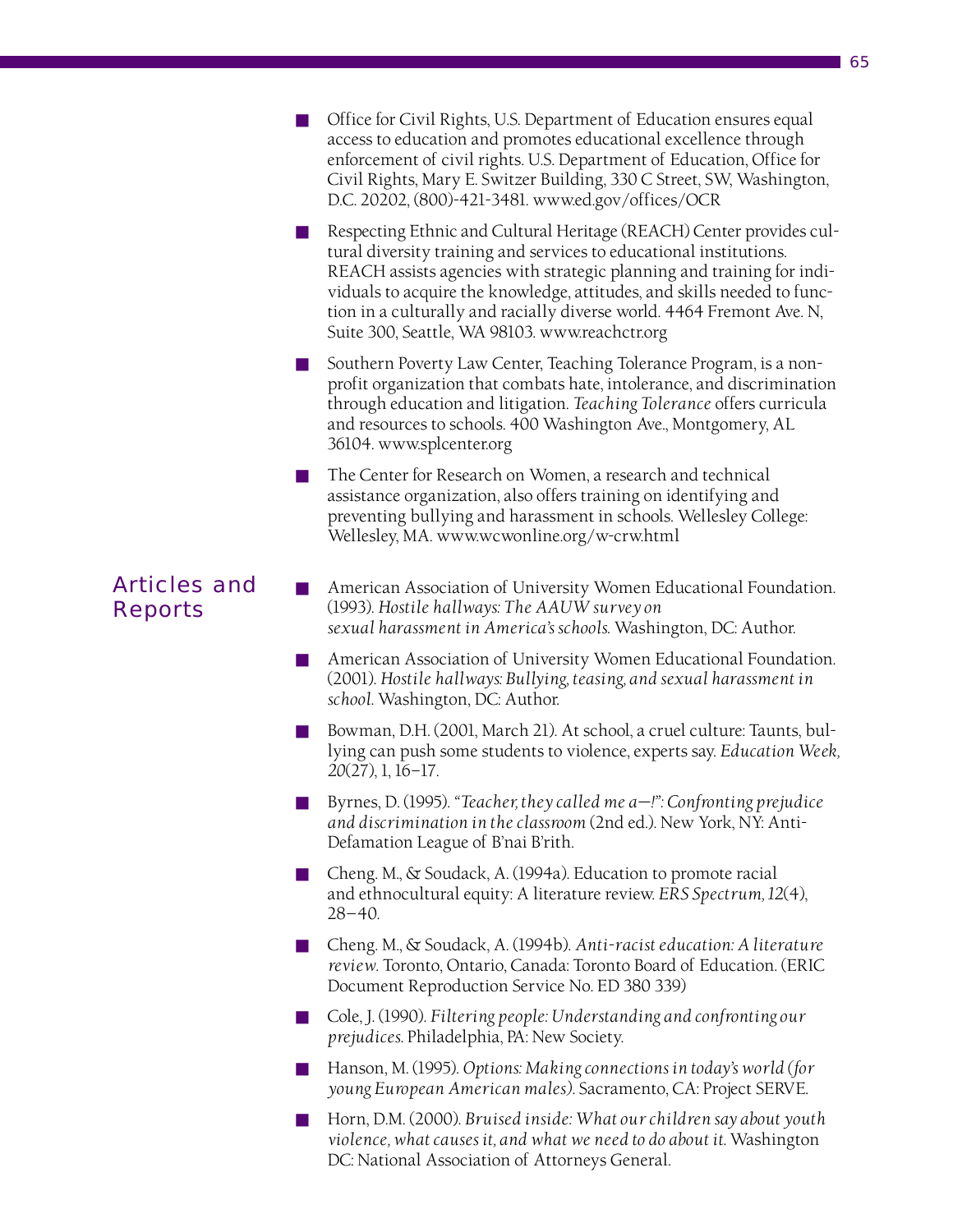- Joyce, R.P. (1990). Racial harassment in education: Legal and policy issues. *School Law Bulletin, 21*(4), 16-24.
- Murray, C.B., & Clark, R.M. (1990). Targets of racism. *American School Board Journal*, 177(6), 22-24.
- O'Neil, J. (1993). A new generation confronts racism. *Educational Leadership, 50*(8), 60-63.
- Parrenas, C.S. & Parrenas, F.Y. (1993). Cooperative learning, multicultural functioning, and student achievement. In L.M. Malave (Ed.), *Annual conference journal: Proceedings of the National Association for Bilingual Education Conferences* (pp. 181-189). Washington, DC: National Association for Bilingual Education. (ERIC Document Reproduction Service No. ED360877)
- Ramsey, P.G. (1987). *Teaching and learning in a diverse world: Multicultural education for young children*. New York, NY: Teachers College Press.
- Roberts, W.B., Jr., & Coursol, D.H. (1996). Strategies for intervention with childhood and adolescent victims of bullying, teasing, and intimidation in school settings. *Elementary School Guidance and Counseling, 30*(3), 204-212.
- Stein, N.D. (1997). *Bullying and sexual harassment in elementary schools: It's not just kids kissing kids*. Wellesley, MA: Wellesley College, Center for Research on Women.
- Stein, N.D. (1999). *Classrooms and courtrooms: Facing sexual harassment in K*-*12 schools*. New York, NY: Teachers College Press.
- Stein, N.D., Marshall, N. L., & Tropp, L. R. (1993a). *Harassment in the halls*. Wellesley, MA: Wellesley College, Center for Research on Women.
- Stein, N.D. (1999). *Incidence and implications of sexual harassment and sexual violence in K*-*12 schools.* Washington, DC: George Washington University, Hamilton Fish National Institute on School and [Community Violence. Retrieved November 8, 2001, from http://ham](http://hamfish.org/pub/nan.pdf)fish.org/pub/nan.pdf
- Stein, N.D., Marshall, N. L., & Tropp, L. R. (1993b). *Secrets in public: Sexual harassment in our schools*. Wellesley, MA: Wellesley College, Center for Research on Women.
- Trigg, M., & Wittenstrom, K. (1996). "That's the way the world really goes": Sexual harassment and New Jersey teenagers. *Initiatives, 57*(2), 55-65.

# Curricula and Video

■ Anti-Defamation League of B'nai B'rith. (1986). *The wonderful world of difference: A human relations program for grades K*-*<sup>8</sup>*. New York: Author. (ERIC Document Reproduction Service No. ED 274 743)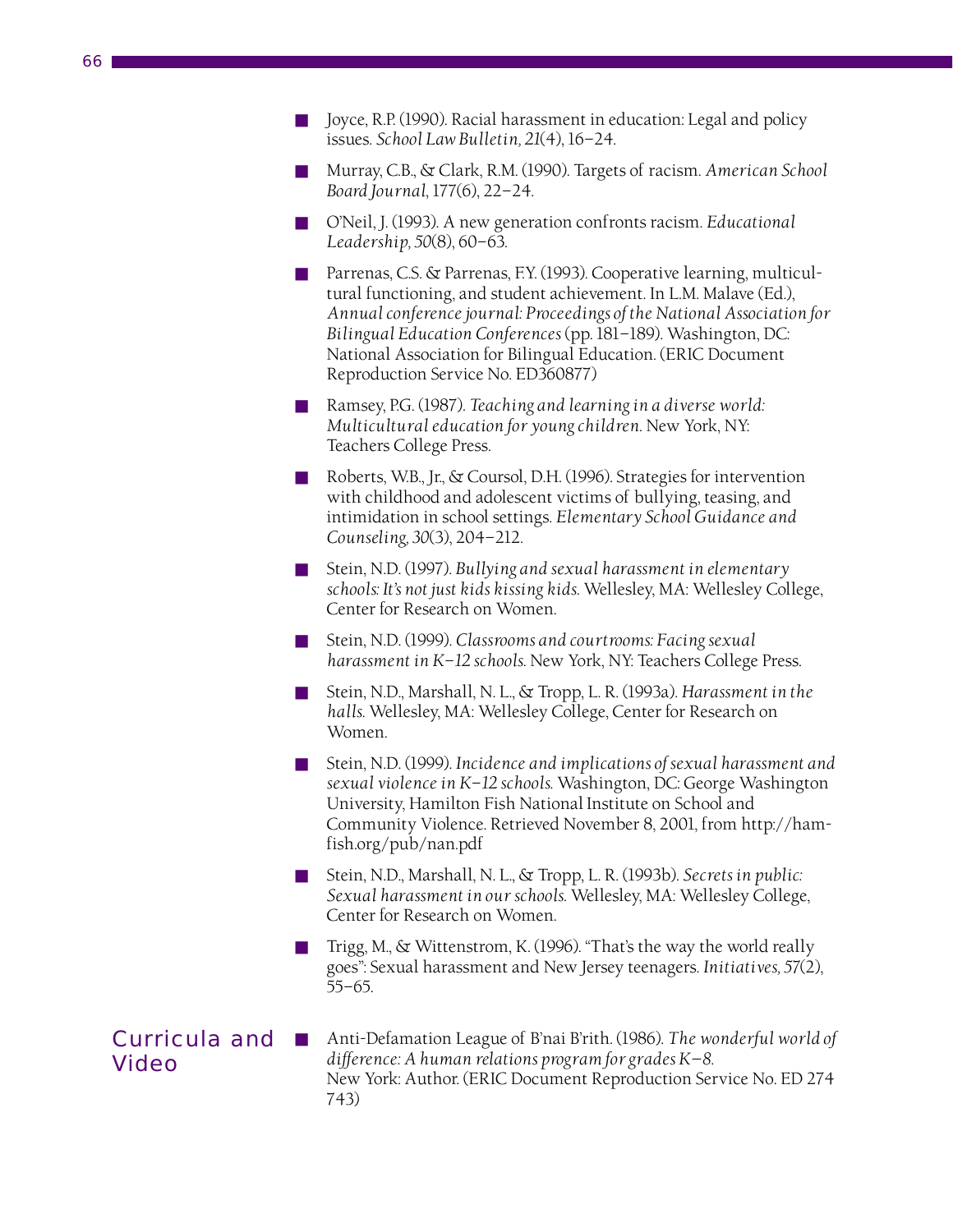- Arthur & Rochelle Belfer Center for American Pluralism. (1996). *Hands across the campus*. Washington, DC: American Jewish Committee.
- Bitters, B.A., & Keyes, M. (1993) *Classroom activities in sex equity for developmental guidance.* Madison, WI: Wisconsin Department of Public Instruction.
- Derman-Sparks, L., & A.B.C. Task Force. (1989). *Anti-bias curriculum: Tools for empowering your children*. Washington, DC: National Association for the Education of Young Children.
- Equal Educational Opportunities. (1993). *Girls and boys getting along: Sexual harassment prevention in the elementary grades*. St. Paul, MN: Minnesota Department of Education.
- Huppertz, N. (1993). *Sexual harassment training of trainers materials.* Portland, OR: Northwest Regional Educational Laboratory, Equity Center.
- Intermedia, Inc. (1992). *Crossing the line* [Video]. (Available from Intermedia, Inc., 1300 Dexter N., Seattle, WA 98109)
- Johnson, R. (1995). *Visions: Rites of passages for young African American males*. Sacramento, CA: Project SERVE.
- Klonsky, R.L., & Gelston, E.R. (1989). *Our umbrella of friendship.* New York, NY: Anti-Defamation League of B'nai B'rith.
- Kreidler, W.J. (1984). *Creative conflict resolution: More than 200 activities for keeping peace in the classroom*. Glenview, IL: Scott, Foresman.
- Levy, B. (1993). *In love and in danger: A teen's guide to breaking free of abusive relationships*. Seattle, WA: Seal Press.
- Makey, M. (Producer), & Stein, N.D. (Speaker). (1996). *Flirting or hurting: Sexual harassment in school* [Video]. (Available from GPN, P.O. Box 80669, Lincoln, NE 68501-0669)
- Mazin, L.E., Hestand, J.T., & Koester, R.E. (1998). *An educator's legal guide to stress-free discipline and school safety*. Bloomington, IN: National Educational Service. (ERIC Document Reproduction Service No. ED 439 529)
- Morris, B., Terpstra, J., Croninger, R.G., & Linn, E. (1985). *Tune in to your rights: A guide for teenagers about turning off sexual harassment*. Ann Arbor, MI: University of Michigan, Programs for Educational Opportunity.
- National Broadcasting Corporation. (1994). *Boys will be boys* [Video]. New York, NY: NBC Afterschool Special.
- New Dimensions Media. (1993). *Teen awareness/sexual harassment* [Video]. (Available from New Dimensions Media, Inc., 85803 Lorane Highway, Eugene, OR 97405-9408)
- Office for Civil Rights. (1993). *Strategies that address racial and ethnic conflict in elementary and secondary schools*. Washington DC: U.S. Department of Education.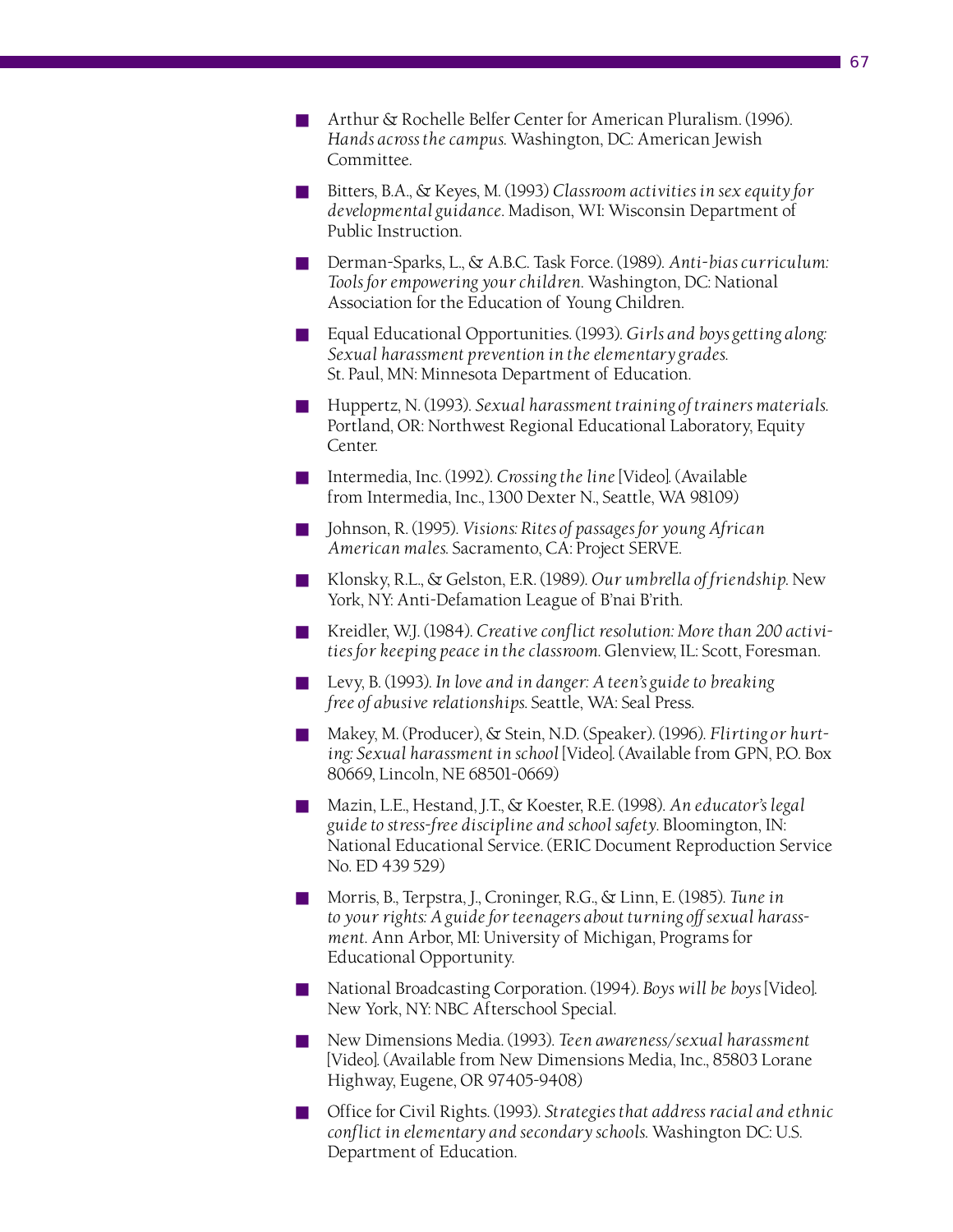- Office for Civil Rights. (1997). *Sexual harassment: It's not academic.* Washington, DC: U.S. Department of Education.
- Office for Civil Rights. (1999). *Protecting students from harassment and hate crime: A guide for schools*. Washington DC: U.S. Department of Education.
- Office for Civil Rights. (2001). *Revised sexual harassment guidance: Harassment of students by school employees, other students, or third parties*. Washington, DC: U.S. Department of Education.
- Sadelia, G., Holmberg, M., & Halligan, J. (1987). *Conflict resolution: A secondary school curriculum*. San Francisco, CA: Community Board Program.
- Sadelia, G., Holmberg, M., & Halligan, J. (1990). *Conflict resolution: An elementary school curriculum*. San Francisco, CA: Community Board Program.
- Slaby, R.G., Wilson-Brewer, R., & Dash, K. (1994). *Aggressors, victims, and bystanders: Thinking and acting to prevent violence.* Newton, MA: Education Development Center.
- Sneed, M., & Woodruff, K. (1994). *Sexual harassment: The complete guide for administrators*. Arlington, VA: American Association of School Administrators.
- Strauss, S. (1993). It's not fun/it's illegal: The identification and preven*tion of sexual harassment to teenagers*. St. Paul, MN: Minnesota Department of Education, Equal Educational Opportunities.
- Stauss, S., & Espeland, P. (1992). *Sexual harassment and teens: A program for positive change*. Minneapolis, MN: Free Spirit.
- Stein, N.D., & Sjorstrom, L. (1994). *Flirting or hurting? A teacher's guide on student-to-student sexual harassment in schools*. Washington DC: National Education Association.
- Stein, N.D., & Sjostrom, L. (1996). *Bullyproof: A teacher's guide on teasing and bullying for use with fourth and fifth grade students*. Wellesley, MA: Wellesley College, Center for Research on Women, & Washington, DC: NEA Professional Library.
- Stevens, F.R. (1999a). *Student survey on school climate*. Portland, OR: Northwest Regional Educational Laboratory, Assessment and Evaluation Program, & Equity Center.
- Stevens, F.R. (1999b). S*taff survey on school climate.* Portland, OR: Northwest Regional Educational Laboratory, Assessment and Evaluation Program, & Equity Center.
- U.S. Department of Education Office for Civil Rights. (1994, March 10). Racial incidents and harassment against students at educational institutions; investigative guidance [Notice]. *Federal Register, 59*(47).
- Wah, L.M. (1995). *The color of fear* [Video]. (Available from Stirfry Seminars & Consulting, 154 Santa Clara Avenue, Oakland, CA 94610)